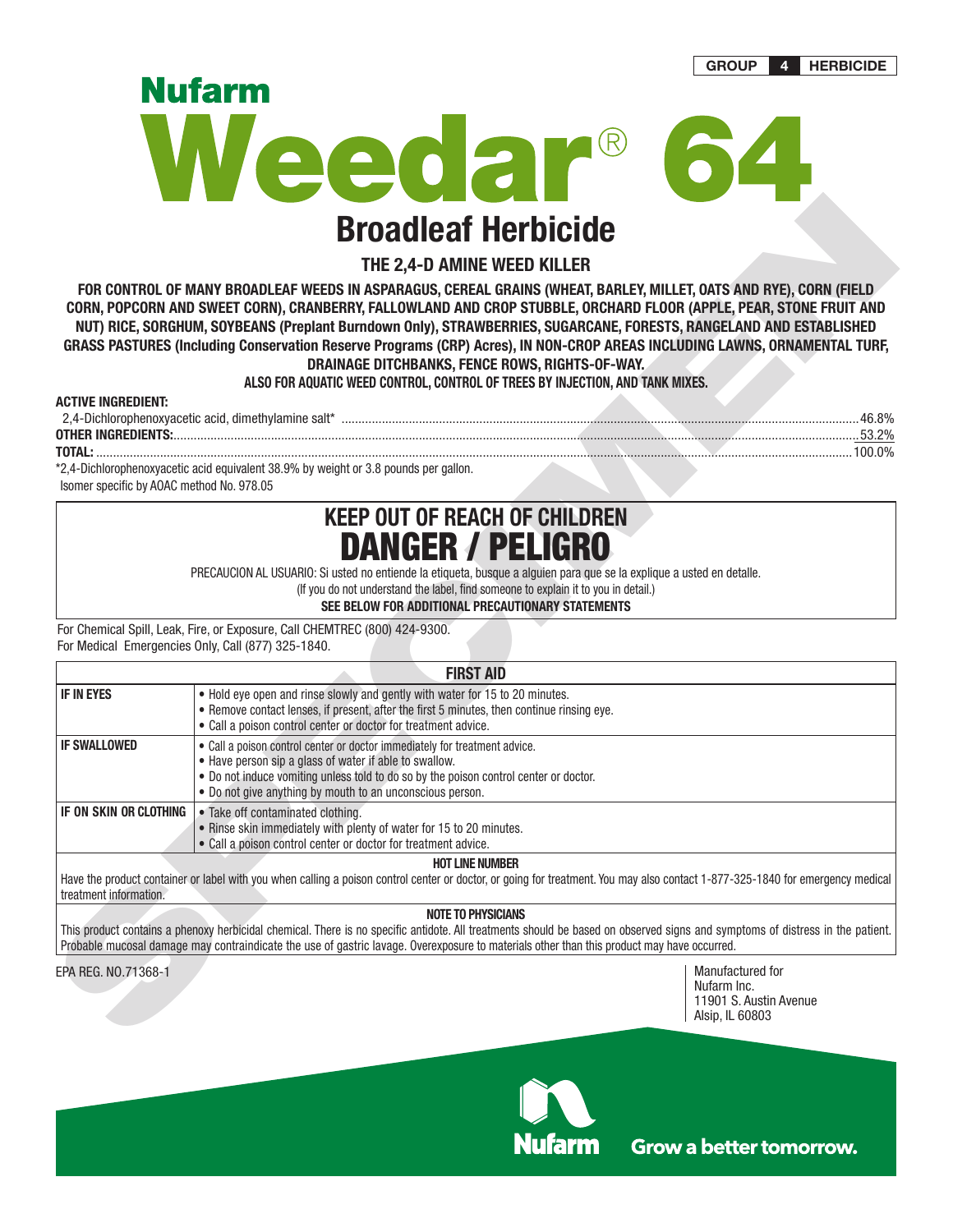## **PRECAUTIONARY STATEMENTS HAZARDS TO HUMANS AND DOMESTIC ANIMALS DANGER / PELIGRO**

Corrosive. Causes irreversible eye damage. Harmful if swallowed. Do not get in eyes, on skin or on clothing.

### **PERSONAL PROTECTIVE EQUIPMENT (PPE):**

Some of the materials that are chemical-resistant to this product are listed below. If you want more options, follow the instructions for category A on an EPA chemicalresistance category selection chart.

### **All mixers, loaders, applicators, and other handlers must wear:**

- long-sleeved shirt and long pants,
- shoes and socks, plus
- chemical-resistant gloves including barrier laminate, butyl rubber, nitrile rubber, or Viton, when applying with any handheld nozzle or equipment, mixing loading, cleaning up spills or equipment, or otherwise exposed to the concentrate.
- chemical-resistant apron when mixing or loading, cleaning up spills or equipment, or otherwise exposed to the concentrate, and
- protective eyewear.

See engineering controls for additional requirements.

Follow manufacturer's instructions for cleaning/maintaining PPE. If no such instructions for washables exist, use detergent and hot water. Keep and wash PPE separately from other laundry.

### **ENGINEERING CONTROLS STATEMENTS:**

When handlers use closed systems, enclosed cabs, or aircraft in a manner that meets the requirements listed in the Worker Protection Standard (WPS) for agricultural pesticides [40 CFR 170.240(d) (4-6)], the handler PPE (personal protective equipment) may be reduced or modified as specified in the WPS. Pilots must use an enclosed cockpit that meets the requirements listed in the WPS for agricultural pesticides [40 CFR 1 70.240(d)(6)].

## **USER SAFETY RECOMMENDATIONS**

### **Users Should:**

- Wash hands before eating, drinking, chewing gum, using tobacco or using the toilet.
- Remove clothing/PPE immediately if pesticide gets inside. Then wash thoroughly and put on clean clothing. If pesticide gets on skin, wash immediately with soap and water.
- Remove PPE immediately after handling this product. Wash the outside of gloves before removing. As soon as possible, wash thoroughly and change into clean clothing.

## **ENVIRONMENTAL HAZARDS**

This pesticide is toxic to fish and aquatic invertebrates and may adversely affect non-target plants.

For Terrestrial Uses: Do not apply directly to water, or to areas where surface water is present, or to intertidal areas below the mean high water mark. Drift and runoff may be hazardous to aquatic organisms in water adjacent to treated areas. Do not contaminate water when disposing of equipment washwater or rinsate.

This product contains a chemical with properties and characteristics associated with chemicals detected in groundwater. The use of this chemical in areas where soils are permeable, particularly where the water table is shallow, may result in groundwater contamination. Application around a cistern or well may result in contamination of drinking water or groundwater.

All mixers, has explored of the headers mad wear.<br>All mixers, has explored of the bygins and the bygins and the control of the mixers and the properties and a control of the control of the control of the control of the con For Aquatic Uses: Fish breathe dissolved oxygen in the water and decaying weeds also use oxygen. When treating continuous, dense weed masses, it may be appropriate to treat only part of the infestation at a time. For example, apply the product in lanes separated by untreated strips that can be treated after vegetation in treated lanes has disintegrated. During the growing season, weeds decompose in a 2 to 3 week period following treatment. Begin treatment along the shore and proceed outwards in bands to allow fish to move into untreated areas. Waters having limited and less dense weed infestations may not require partial treatments.

Do not contaminate water used for irrigation or domestic purposes (except as specifically listed on this label) especially in areas where grapes, cotton, tomatoes or other susceptible plants are grown.

Do not treat irrigation ditches in areas where water will be used to overhead (sprinkler) irrigate susceptible crops especially grapes, tomatoes, tobacco, and cotton.

Do not apply this product directly to, or permit to drift onto cotton, okra, grapes, tomatoes, fruit trees, vegetables, flowers or other desirable crop or ornamental plants which are susceptible to 2.4-D herbicide. Do not apply near susceptible plants since very small quantities of the 2.4-D will cause severe injury during the growing or dormant periods. Crops contacted by this product sprays or spray drift may be killed or suffer significant stand loss with extensive quality and yield reduction.

**MIXING AND LOADING:** Most cases of ground water contamination involving phenoxy herbicides such as 2,4-D have been associated with mixing/loading and disposal sites. Caution should be exercised when handling 2.4-D pesticides at such sites to prevent contamination of ground water supplies. Use of closed systems for mixing or transferring this pesticide will reduce the probability of spills. Placement of the mixing/loading equipment on an impervious pad to contain spills will help prevent ground water contamination.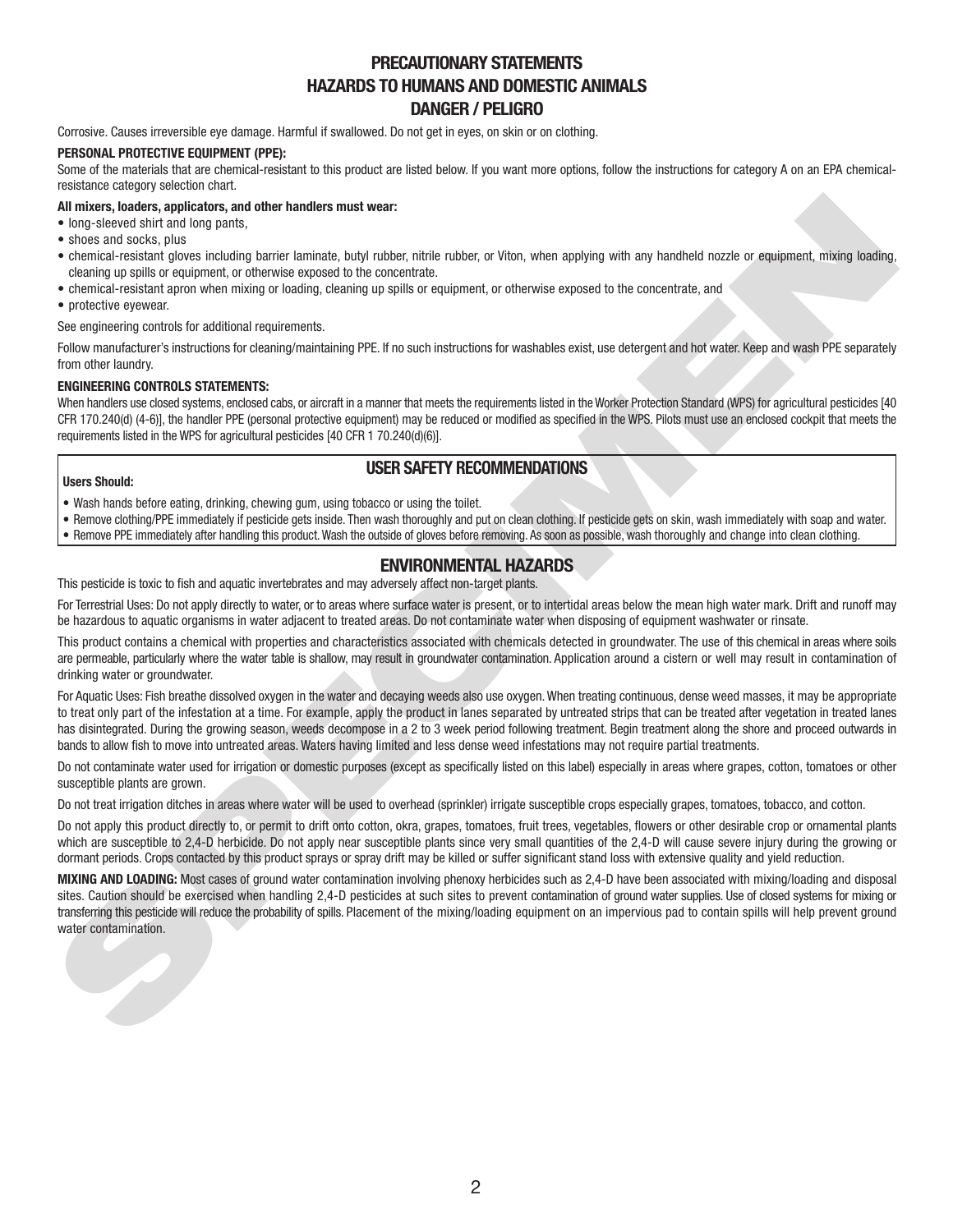## **DIRECTIONS FOR USE**

It is a violation of Federal law to use this product in a manner inconsistent with its labeling.

Read entire label before using this product.

Do not apply this product in a way that will contact workers or other persons, either directly or through drift. Only protected handlers may be in the area during application. For any requirements specific to your State or Tribe, consult the agency responsible for pesticide regulation.

### **AGRICULTURAL USE REQUIREMENTS**

The material on the state with the state in the state with the state of the state of the state of the state of the state of the state of the state of the state of the state of the state of the state of the state of the st Use this product only in accordance with its labeling and with the Worker Protection Standard, 40 CFR Part 170. This standard contains requirements for the protection of agricultural workers on farms, forests, nurseries, and greenhouses, and handlers of agricultural pesticides. It contains requirements for training, decontamination, notification, and emergency assistance. It also contains specific instructions and exceptions pertaining to the statements on this label about personal protective equipment (PPE) and restricted-entry intervals. The requirements in this box only apply to uses of this product that are covered by the Worker Protection Standard.

Do not enter or allow worker entry into treated areas during the restricted-entry interval (REI) of 48 hours.

PPE required for early entry to treated areas that is permitted under the Worker Protection Standard and that involves contact with anything that has been treated, such as plants, soil, or water is: coveralls, chemical-resistant gloves made of any water-proof material, shoes plus socks, protective eyewear.

## **NON-AGRICULTURAL USE REQUIREMENTS**

The requirements in this box apply to uses of this product that are NOT within the scope of the Worker Protection Standard for agricultural pesticides (40 CFR part 170). The WPS applies when this product is used to produce agricultural plants on farms, forests, nurseries, or greenhouses.

Do not enter or allow people (or pets) to enter the treated area until sprays have dried.

### **USE RESTRICTIONS**

Do not apply this product through any type of irrigation system. Do not use in or near a greenhouse. Do not apply this product in a way that will contact workers or other persons, either directly or through drift. Only protected handlers may be in the area during application.

## **PRODUCT INFORMATION**

INJURY TO CROPS FROM THIS HERBICIDE MAY OCCUR. IF YOU ARE NOT PREPARED TO ACCEPT SOME DEGREE OF CROP INJURY DO NOT USE THIS PRODUCT.

Crop varieties vary in response to 2,4-D and some are easily injured. Apply this product only to varieties known to be tolerant to 2,4-D. If you are uncertain concerning tolerant varieties or local use situations that may affect crop tolerance to 2,4-D, consult your seed company, State Agricultural Extension Service or qualified crop consultant for advice.

Be sure that use of this product conforms to all applicable laws, rules and regulations. Certain states have restrictions pertaining to application distances from susceptible crops. The applicator should become familiar with these laws, rules or regulations and follow them exactly.

### **WEED RESISTANCE**

Any weed population may contain plants that are naturally resistant to 2,4-D, the active ingredient in this product, and to other herbicides with the same mode of action. ATTENTION: These resistant weed biotypes will not be controlled by this product. Consult advisors such as your local agricultural extension service for agronomic management practices to minimize the occurrence of glyphosate resistance and considerations for supplemental control measures.

### **Weed Management**

To minimize the occurrence of glyphosate-resistant biotypes, observe the following general weed management practices:

- Scout application site before and after herbicide applications.
- Start with a clean application site, using either a burndown herbicide application or tillage.
- Control weeds early when they are relatively small.
- Add other herbicides (e.g. a selective and/or a residual herbicide) and cultural practices (e.g. tillage or crop rotation) where appropriate.
- Utilize the specified label rate for the most difficult to control weed in your field. Avoid tank mixtures with other herbicides that reduce this product's efficacy (through antagonism), or tank mixture directions that encourage application rates of this product below the label directions.
- Control weed escapes and prevent weeds from setting seeds.
- Clean equipment before moving from field to field to minimize the spread of weed seed or plant parts.
- Report any incidence of repeated non-performance of this product on a particular weed to your Nufarm representative, local retailer, or county extension agent.

### **Management of Glyphosate-Resistant Biotypes**

Since the occurrence of new glyphosate-resistant weeds cannot be determined until after product use and scientific confirmation, manufacturer is not responsible for any losses that may result from the failure of this product to control glyphosate-resistant weed biotypes.

The following good agronomic practices are recommended to reduce the spread of confirmed glyphosate-resistant biotypes:

- If a naturally occurring resistant biotype is present in your application site, this product should be tank-mixed or applied sequentially with an appropriately labeled herbicide with a different mode of action to achieve control.
- Cultural and mechanical control practices (e.g. crop rotation or tillage) may also be used as appropriate.
- Scout treated application site after herbicide applications and control escaping weeds including resistant biotypes before they set seed.
- Thoroughly clean equipment before leaving fields known to contain resistant biotypes.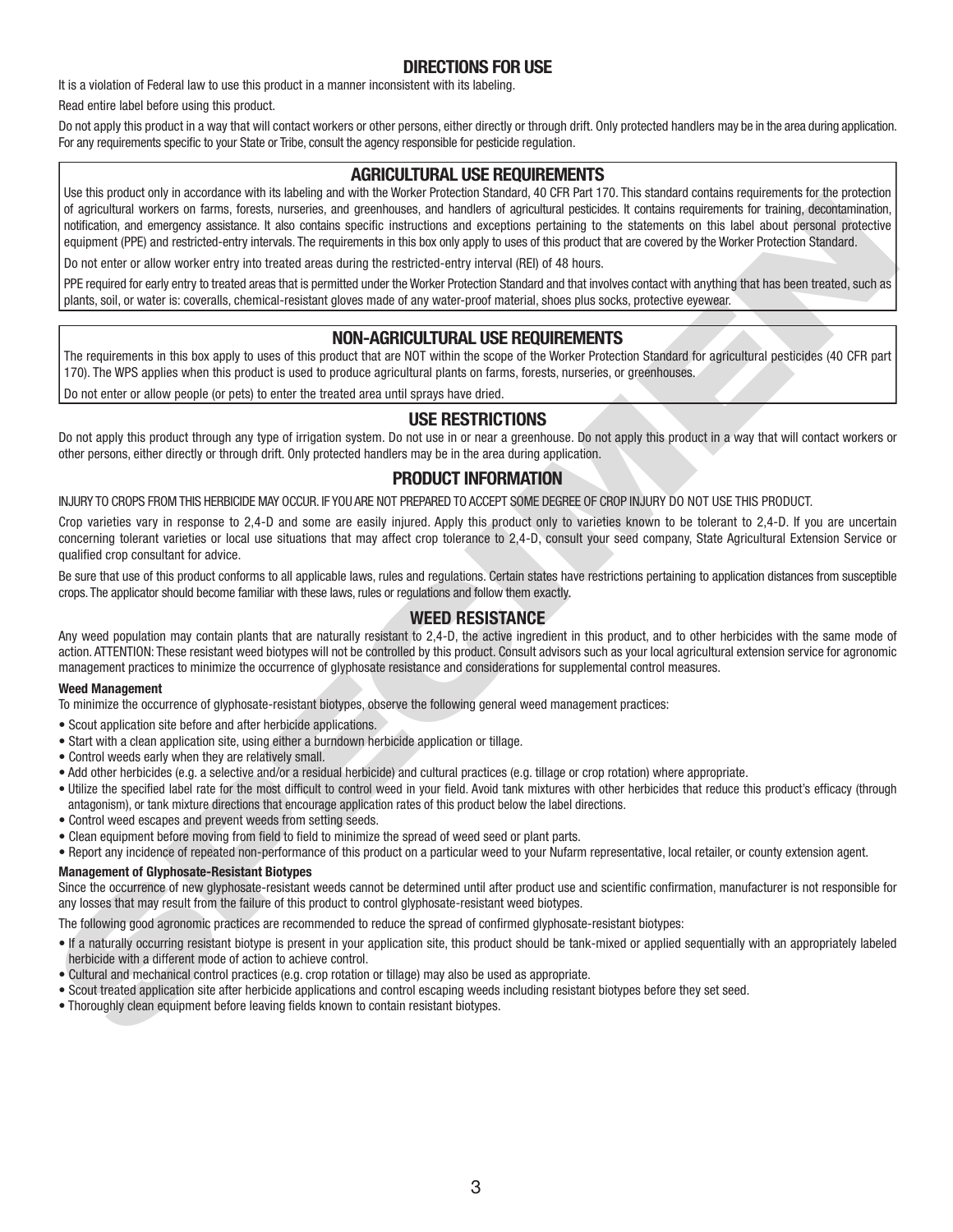## **MIXING INSTRUCTIONS**

Add about one-half the water to the mixing tank, then add this product with agitation and finally the rest of water with continuing agitation.

**NOTE:** Adding oil, wetting agent, or other surfactants to the spray may increase effectiveness on weeds but also may reduce selectivity to crops, resulting in crop damage.

## **COMPATIBILITY**

If this product is to be tank mixed with fertilizers or with other pesticides, compatibility should be tested prior to mixing. To test for compatibility, use a small container and mix a small amount (0.5 to 1 quart) of spray, combining all ingredients in the same ratio as the anticipated use. If any indications of physical incompatibility develop, do not use this mixture for spraying. Indications of incompatibility usually will appear within 5 to 15 minutes after mixing.

Read and follow all directions and precautions on this label and on the labels of any products for which a tank mixture is being considered.

### **APPLICATION PROCEDURES**

Apply by air or ground equipment in sufficient gallonage to obtain adequate coverage, except as otherwise directed on this label. Use 2 or more gallons of water per acre for aerial application and 10 or more gallons of water per acre for ground application.

### **SPRAY DRIFT MANAGEMENT**

A variety of factors including weather conditions (e.g., wind direction, wind speed, temperature, relative humidity) and method of application (e.g., ground, aerial, airblast) can influence pesticide drift. The applicator must evaluate all factors and make appropriate adjustments when applying this product.

#### **Droplet Size**

When applying sprays that contain 2,4-D as the sole active ingredient, or when applying sprays that contain 2,4-D mixed with active ingredients that require a Coarse or coarser spray, apply only as a Coarse or coarser spray (ASAE standard 572) or a volume mean diameter of 385 microns or greater for spinning atomizer nozzles.

When applying sprays that contain 2,4-D mixed with other active ingredients that require a Medium or more fine spray, apply only as a Medium or coarser spray (ASAE standard 572) or a volume mean diameter of 300 microns or greater for spinning atomizer nozzles.

#### **Wind Speed**

Food and father attaching to mean that the last of a basis of a yealistic without a lower technique and the system of the system of a state of a state of a state of a state of a state of a state of a state of a state of a Do not apply at wind speeds greater than 15 mph. Only apply this product if the wind direction favors on-target deposition and there are not sensitive areas (including, but not limited to, residential areas, bodies of water, known habitat for nontarget species, nontarget crops) within 250 feet downwind. If applying a Medium spray, leave one swath unsprayed at the downwind edge of the treated field.

#### **Temperature Inversions**

If applying at wind speeds less than 3 mph, the applicator must determine if: a) conditions of temperature inversion exist, or b) stable atmospheric conditions exist at or below nozzle height. Do not make applications into areas of temperature inversions or stable atmospheric conditions.

#### **Susceptible Plants**

Do not apply under circumstances where spray drift may occur to food, forage, or other plantings that might be damaged or crops thereof rendered unfit for sale, use or consumption. Susceptible crops include, but are not limited to, cotton, okra, flowers, grapes (in growing stage), fruit trees (foliage), soybeans (vegetative stage), ornamentals, sunflowers, tomatoes, beans, and other vegetables, or tobacco. Small amounts of spray drift that might not be visible may injure susceptible broadleaf plants.

#### **Other State and Local Requirements**

Applicators must follow all state and local pesticide drift requirements regarding application of 2,4-D herbicides. Where states have more stringent regulations, they must be observed.

#### **Equipment**

All aerial and ground application equipment must be properly maintained and calibrated using appropriate carriers or surrogates.

#### *Additional requirements for aerial applications:*

The boom length must not exceed 75% of the wingspan or 90% of the rotor blade diameter.

Release spray at the lowest height consistent with efficacy and flight safety. Do not release spray at a height greater than 10 feet above the crop canopy unless a greater height is required for aircraft safety. This requirement does not apply to forestry or rights-of-way applications.

When applications are made with a crosswind, the swath will be displaced downwind. The applicator must compensate for this by adjusting the path of the aircraft upwind.

*Additional requirements for ground boom application:*

Do not apply with a nozzle height greater than 4 feet above the crop canopy.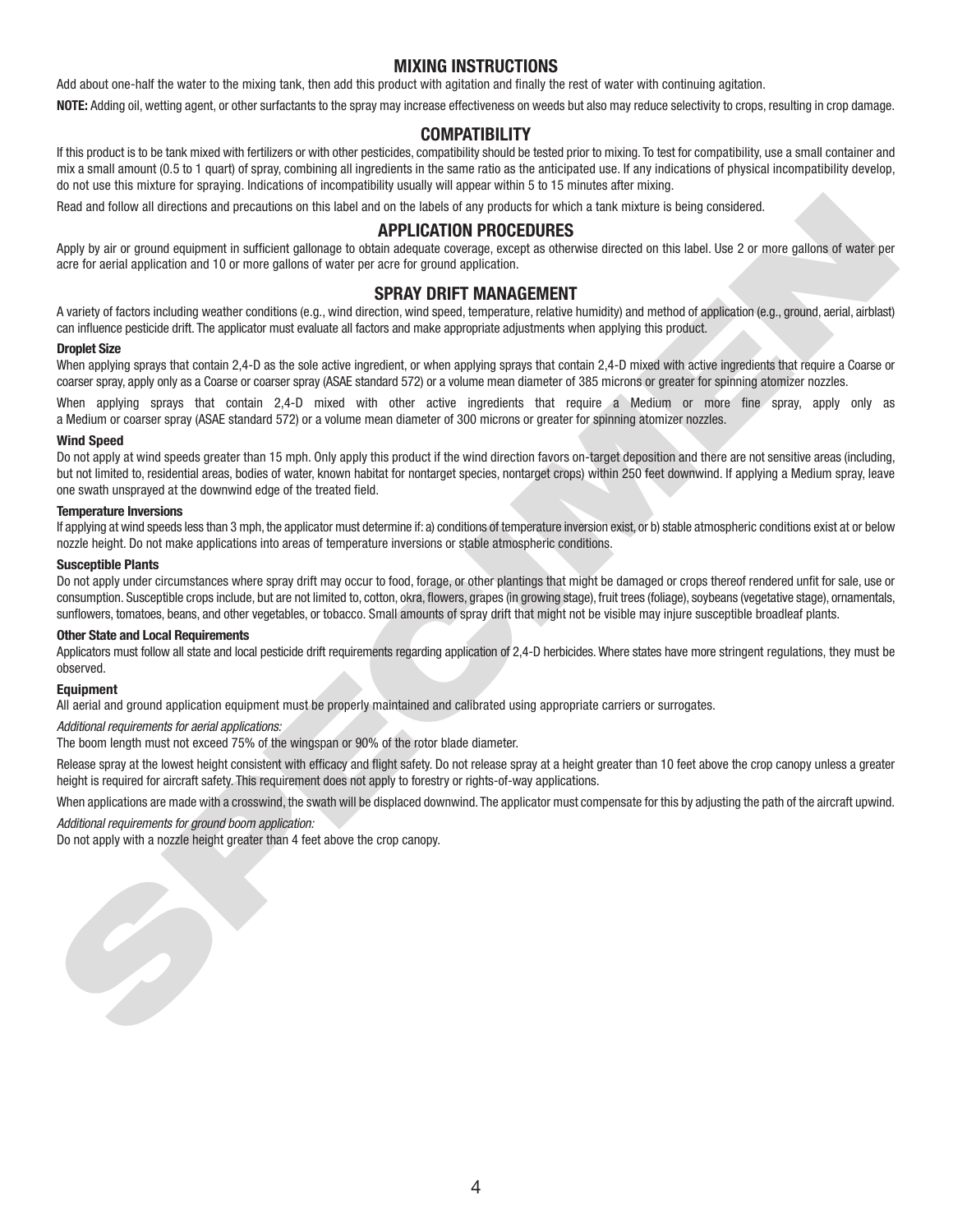## **SMALL QUANTITY DILUTION TABLE**

To spray small areas use the following dilution table.

| If Dosage on Label Shows Following Rate Per Acre | Use this Amount for each Gallon of Water<br>Per 1,000 Square Feet |
|--------------------------------------------------|-------------------------------------------------------------------|
| 2 Pints (1 quart)                                | 0.72 ounces (4.3 teaspoons)                                       |
| 4 Pints (2 quarts)                               | 1.4 ounces (2.8 tablespoons)                                      |
| 6 Pints (3 quarts)                               | 2.2 ounces (4.4 tablespoons)                                      |

### **SPOT TREATMENTS**

#### **Rate Conversion Table for Spot Treatment:**

| Label Broadcast Rate (pints per acre) |                                               |                    |             |             |                   |                   |                   |
|---------------------------------------|-----------------------------------------------|--------------------|-------------|-------------|-------------------|-------------------|-------------------|
| 1/2                                   | 2/3                                           | 3/4                |             |             |                   |                   |                   |
|                                       | Equivalent Amount of Weedar 64 per 1000 sq ft |                    |             |             |                   |                   |                   |
| $1/5$ fl $oz^*$                       | $1/4$ fl oz                                   | 1/3 fl oz          | $3/8$ fl oz | $3/4$ fl oz | fl oz             | $1 - 1/2$ fl oz   | 3 fl oz           |
| $(5.5 \text{ ml})$                    | $(7.3 \text{ ml})$                            | $(8.3 \text{ ml})$ | (11 ml)     | (22 ml)     | $(33 \text{ ml})$ | $(44 \text{ ml})$ | $(88 \text{ ml})$ |

| Band width in inches |                         |                             |
|----------------------|-------------------------|-----------------------------|
| Row width in inches  | Broadcast rate per acre | Brand rate per treated acre |

|  |  | <b>Annual or Biennial Weeds</b> |  |
|--|--|---------------------------------|--|
|--|--|---------------------------------|--|

|                                                                                                                                                                                                                                                                                                                                                                                                                                                                                        |                                   |                                                                                                               |                                                                                                                                                                                                                                                                                                                                                                                            | <b>SPOT TREATMENTS</b>                              |                                                                                                                                                                                                                                                                                                                                                                                                                                                                                                                             |                                                                   |                              |
|----------------------------------------------------------------------------------------------------------------------------------------------------------------------------------------------------------------------------------------------------------------------------------------------------------------------------------------------------------------------------------------------------------------------------------------------------------------------------------------|-----------------------------------|---------------------------------------------------------------------------------------------------------------|--------------------------------------------------------------------------------------------------------------------------------------------------------------------------------------------------------------------------------------------------------------------------------------------------------------------------------------------------------------------------------------------|-----------------------------------------------------|-----------------------------------------------------------------------------------------------------------------------------------------------------------------------------------------------------------------------------------------------------------------------------------------------------------------------------------------------------------------------------------------------------------------------------------------------------------------------------------------------------------------------------|-------------------------------------------------------------------|------------------------------|
|                                                                                                                                                                                                                                                                                                                                                                                                                                                                                        |                                   |                                                                                                               |                                                                                                                                                                                                                                                                                                                                                                                            |                                                     | To prevent misapplication, spot treatments should be applied with a calibrated boom or with hand sprayers using a fixed spray volume per 1,000 sq ft as indicated below.                                                                                                                                                                                                                                                                                                                                                    |                                                                   |                              |
| of sq ft to be treated. An area of 1000 sq ft is approximately 10.5 x 10.5 yards (strides) in size.                                                                                                                                                                                                                                                                                                                                                                                    |                                   |                                                                                                               |                                                                                                                                                                                                                                                                                                                                                                                            |                                                     | Hand-Held Sprayers: Hand-held sprayers may be used for spot applications of this product. Apply the spray uniformly and at a rate equivalent to a broadcast<br>application. Application rates in the table are based on the application rate for an area of 1,000 sq ft. Mix the amount of this product (fl oz or ml) corresponding to the<br>desired broadcast rate in 1 to 3 gallons of spray. To calculate the amount of this product required for larger areas, multiply the table value (fl oz or ml) by the thousands |                                                                   |                              |
| <b>Rate Conversion Table for Spot Treatment:</b>                                                                                                                                                                                                                                                                                                                                                                                                                                       |                                   |                                                                                                               |                                                                                                                                                                                                                                                                                                                                                                                            |                                                     |                                                                                                                                                                                                                                                                                                                                                                                                                                                                                                                             |                                                                   |                              |
|                                                                                                                                                                                                                                                                                                                                                                                                                                                                                        |                                   |                                                                                                               | Label Broadcast Rate (pints per acre)                                                                                                                                                                                                                                                                                                                                                      |                                                     |                                                                                                                                                                                                                                                                                                                                                                                                                                                                                                                             |                                                                   |                              |
| 1/2                                                                                                                                                                                                                                                                                                                                                                                                                                                                                    | 2/3                               | 3/4                                                                                                           |                                                                                                                                                                                                                                                                                                                                                                                            | $\mathfrak{p}$                                      | 3                                                                                                                                                                                                                                                                                                                                                                                                                                                                                                                           | $\overline{4}$                                                    | 8                            |
|                                                                                                                                                                                                                                                                                                                                                                                                                                                                                        |                                   |                                                                                                               | Equivalent Amount of Weedar 64 per 1000 sq ft                                                                                                                                                                                                                                                                                                                                              |                                                     |                                                                                                                                                                                                                                                                                                                                                                                                                                                                                                                             |                                                                   |                              |
| $1/5$ fl $oz*$<br>$(5.5 \text{ ml})$                                                                                                                                                                                                                                                                                                                                                                                                                                                   | $1/4$ fl oz<br>$(7.3 \text{ ml})$ | $1/3$ fl oz<br>$(8.3 \text{ ml})$                                                                             | $3/8$ fl $oz$<br>(11 ml)                                                                                                                                                                                                                                                                                                                                                                   | $3/4$ fl $oz$<br>(22 ml)                            | $1$ fl $oz$<br>(33 ml)                                                                                                                                                                                                                                                                                                                                                                                                                                                                                                      | $1-1/2$ fl oz<br>$(44$ ml)                                        | 3 fl oz<br>$(88 \text{ ml})$ |
| * Conversion factors: 1 pt - 16 fl oz; 1 fl oz = $29.6$ (30) ml                                                                                                                                                                                                                                                                                                                                                                                                                        |                                   |                                                                                                               |                                                                                                                                                                                                                                                                                                                                                                                            |                                                     |                                                                                                                                                                                                                                                                                                                                                                                                                                                                                                                             |                                                                   |                              |
|                                                                                                                                                                                                                                                                                                                                                                                                                                                                                        |                                   |                                                                                                               |                                                                                                                                                                                                                                                                                                                                                                                            |                                                     | Band Application: Weedar 64 may be applied as a band treatment. Use the formulas below to determine the appropriate rate and volume per treated area.                                                                                                                                                                                                                                                                                                                                                                       |                                                                   |                              |
|                                                                                                                                                                                                                                                                                                                                                                                                                                                                                        |                                   |                                                                                                               |                                                                                                                                                                                                                                                                                                                                                                                            |                                                     |                                                                                                                                                                                                                                                                                                                                                                                                                                                                                                                             |                                                                   |                              |
| Band width in inches                                                                                                                                                                                                                                                                                                                                                                                                                                                                   | X                                 | Broadcast rate per acre<br>$=$                                                                                | Brand rate per treated acre                                                                                                                                                                                                                                                                                                                                                                |                                                     |                                                                                                                                                                                                                                                                                                                                                                                                                                                                                                                             |                                                                   |                              |
| Row width in inches                                                                                                                                                                                                                                                                                                                                                                                                                                                                    |                                   |                                                                                                               |                                                                                                                                                                                                                                                                                                                                                                                            |                                                     |                                                                                                                                                                                                                                                                                                                                                                                                                                                                                                                             |                                                                   |                              |
| Band width in inches                                                                                                                                                                                                                                                                                                                                                                                                                                                                   |                                   |                                                                                                               |                                                                                                                                                                                                                                                                                                                                                                                            |                                                     |                                                                                                                                                                                                                                                                                                                                                                                                                                                                                                                             |                                                                   |                              |
| Row width in inches                                                                                                                                                                                                                                                                                                                                                                                                                                                                    | X                                 | Broadcast volume per acre<br>$\displaystyle \qquad \qquad =\qquad \qquad$                                     | Brand volume per treated acre                                                                                                                                                                                                                                                                                                                                                              |                                                     |                                                                                                                                                                                                                                                                                                                                                                                                                                                                                                                             |                                                                   |                              |
|                                                                                                                                                                                                                                                                                                                                                                                                                                                                                        |                                   |                                                                                                               |                                                                                                                                                                                                                                                                                                                                                                                            | <b>WEED LIST</b><br><b>Annual or Biennial Weeds</b> |                                                                                                                                                                                                                                                                                                                                                                                                                                                                                                                             |                                                                   |                              |
| Beggarticks (1)<br>Bittercress, smallflowered (3)<br><b>Bitterweed</b><br>Broomweed, common (1)<br>Burdock, common<br>Buttercup, smallflowered (1)(3)<br>Carrot, wild<br>Carpetweed<br>Cinquefoil, common (3)<br>Cinquefoil, rough (3)<br>Cocklebur, common<br>Coffeeweed<br>Copperleaf, Virginia (1)(3)<br>Croton, Texas<br>Croton, wooly<br>Fleabane, rough<br>Flixweed<br>Galinsoga<br>Geranium, Carolina (3)<br>Hemp, wild<br>Horseweed (marestail) (3)<br>Jewelweed<br>Jimsonweed |                                   | Knotweed (1)<br>Kochia<br>Lettuce, wild<br>Lupines<br>Marshelder<br>Mousetail (3)<br>Parsnip, wild<br>Poorjoe | Lambsquarter, common<br>Lettuce, prickly (1)<br>Mallow, little (1)<br>Mallow, Venice (1)<br>Morningglory, annual<br>Morningglory, common<br>Morningglory, ivy<br>Morningglory, woolly<br>Mustards (except blue mustard)<br>Pennycress (fanweed)<br>Pepperweeds (Lepidium spp.)(1)<br>Pigweeds (Amaranthus spp.) (2)<br>Primrose, common evening<br>Purslane, common (3)<br>Pusley, Florida |                                                     | Radish, wild<br>Ragweed, common<br>Ragweed, giant<br>Rape, wild<br>Rocket, yellow<br>Salsify, common (1)<br>Salsify, western (1)<br>Shepherd's purse<br>Sicklepod<br>Sneezeweed, bitter<br>Sowthistle, annual<br>Sowthistle, spiny<br>Spanish needles<br>Sunflower<br>Sweetclover<br>Tansy mustard<br>Thistle, bull<br>Thistle, musk(1)<br>Velvetleaf<br>Vervains(1)<br>Vetches                                                                                                                                             | Smartweed (annual species)(1)<br>Thistle, Russian (tumbleweed)(1) |                              |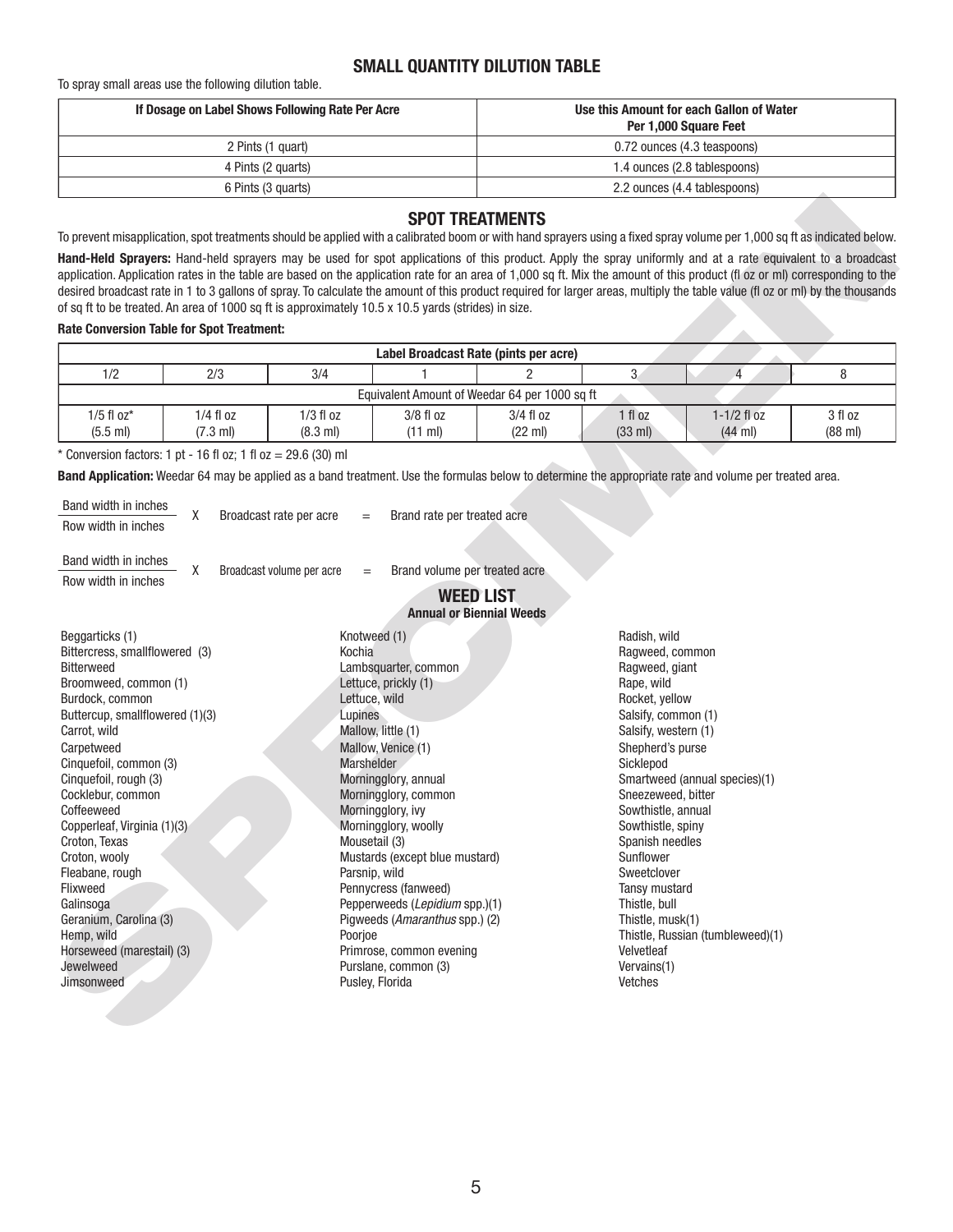### **WEED LIST** (continued)

#### **Perennial Weeds**

- Alfalfa (1)(3) Catnip Ironweed (1) Artichoke, Jerusalem (1)  $\begin{array}{ccc} \text{Chicory} & \text{Chicory} \\ \text{Aster, many-flower (1)} & \text{Oover, red (1)(3)} \end{array}$ Aster, many-flower (1) Clover, red (1)(3) Clover, red (1)(3) Nettles (including stinging) (1) Austrian fi eldcress (1) Coffeeweed Onion, wild (1) Bindweed, European (1) <br>Bindweed, field (1) The Cress, hoary (1) Cress, hoary (1) Pennyworth Plantains<br>Dandelion Plantains Bindweed, field (1) Bindweed, hedge(1) The control of the control blocks (1) Cocks (1) Ragwort, tansy (1) Ragwort, tansy (1) Blue lettuce **Southistle, perennial** Dogbanes (1) Sowthistle, perennial Sowthistle, perennial Blueweed, Texas Eveningprimrose, cutleaf(3) Speedwell Broomweed Garlic, wild (1) Spotted catsear Bull nettle (1)(3) **Bull nettle (1)** Goldenrod (1) **Thistle, Canada (1)** Thistle, Canada (1) Carrot, wild Hawkweed, orange (1) Vervains (1) Healall Wormwood
	-

## **CROP SPECIFIC USE DIRECTIONS ASPARAGUS**

| <b>Blue lettuce</b><br>Blueweed, Texas                                                                                    | Dogbanes (1)                                              | Sowthistle, perennial<br>Eveningprimrose, cutleaf(3)<br>Speedwell                                                                                                                                                                                                                                                                                                                                                                                                                                     |  |  |  |
|---------------------------------------------------------------------------------------------------------------------------|-----------------------------------------------------------|-------------------------------------------------------------------------------------------------------------------------------------------------------------------------------------------------------------------------------------------------------------------------------------------------------------------------------------------------------------------------------------------------------------------------------------------------------------------------------------------------------|--|--|--|
| <b>Broomweed</b>                                                                                                          |                                                           | Spotted catsear                                                                                                                                                                                                                                                                                                                                                                                                                                                                                       |  |  |  |
| Bull nettle (1)(3)                                                                                                        | Garlic, wild (1)<br>Goldenrod (1)                         |                                                                                                                                                                                                                                                                                                                                                                                                                                                                                                       |  |  |  |
| Carrot, wild                                                                                                              | Hawkweed, orange (1)                                      | Thistle, Canada (1)<br>Vervains (1)                                                                                                                                                                                                                                                                                                                                                                                                                                                                   |  |  |  |
|                                                                                                                           | Healall                                                   | Wormwood                                                                                                                                                                                                                                                                                                                                                                                                                                                                                              |  |  |  |
|                                                                                                                           |                                                           | 1- These species may require repeat applications and/or use of the higher specified rate even under ideal conditions for application.                                                                                                                                                                                                                                                                                                                                                                 |  |  |  |
|                                                                                                                           |                                                           | 2- Control of pigweeds in the High Plains area of Texas and Oklahoma may not be satisfactory with this product                                                                                                                                                                                                                                                                                                                                                                                        |  |  |  |
| 3- This product may not be used to control this weed species in the State of California.                                  |                                                           |                                                                                                                                                                                                                                                                                                                                                                                                                                                                                                       |  |  |  |
|                                                                                                                           |                                                           |                                                                                                                                                                                                                                                                                                                                                                                                                                                                                                       |  |  |  |
| <b>CROP SPECIFIC USE DIRECTIONS</b><br><b>ASPARAGUS</b>                                                                   |                                                           |                                                                                                                                                                                                                                                                                                                                                                                                                                                                                                       |  |  |  |
| <b>APPLICATION TIMING</b>                                                                                                 | <b>AMOUNT OF</b><br><b>WEEDAR<sup>®</sup> 64 PER ACRE</b> | <b>DIRECTIONS</b>                                                                                                                                                                                                                                                                                                                                                                                                                                                                                     |  |  |  |
| Annual, biennial and perennial<br>broadleaf weeds                                                                         | 3 to 4 pints                                              | Apply in the spring on actively growing weeds.<br>Ground Application: Apply in 50 to 60 gallons of water per acre.<br>Aerial Application: Apply in 12 gallons of water per acre.<br>Post harvest spraying should be only by ground application using drop nozzles to avoid spraying the fern.<br>If asparagus spears are present, treat immediately after cutting. Spears contacted by the spray may be<br>malformed and off-flavored. If spears are malformed by spray, cut immediately and discard. |  |  |  |
| • Maximum of 4 pints (2.0 lb. ae) per acre per application.                                                               |                                                           |                                                                                                                                                                                                                                                                                                                                                                                                                                                                                                       |  |  |  |
| • Minimum of 30 days between applications.<br>• (PHI) Do not harvest within 30 days of application.<br>per acre per year. |                                                           | • Weedar 64 contains 3.8 pounds a.e. of 2,4-D per gallon. When tank mixing with products that contain 2,4-D, do not exceed a combined total of 4.0 pounds of a.e.<br>APPLES, PEARS, STONE FRUIT AND NUT ORCHARDS (EXCEPT FILBERTS)                                                                                                                                                                                                                                                                    |  |  |  |
| <b>APPLICATION TIMING</b>                                                                                                 | <b>AMOUNT OF</b>                                          | (ORCHARD FLOOR)<br><b>DIRECTIONS</b>                                                                                                                                                                                                                                                                                                                                                                                                                                                                  |  |  |  |
|                                                                                                                           | <b>WEEDAR<sup>®</sup> 64 PER ACRE</b>                     |                                                                                                                                                                                                                                                                                                                                                                                                                                                                                                       |  |  |  |
| <b>Postemergence</b><br>Annual and biennial broadleaf weeds                                                               | 1 to 2 pints                                              | For application to orchard floors, use coarse, low-pressure sprays and sufficient water for thorough<br>coverage of weeds.<br>Apply to annual weeds when small and actively growing.                                                                                                                                                                                                                                                                                                                  |  |  |  |
| Perennial broadleaf weeds                                                                                                 | 4 pints                                                   | Apply to perennial weeds from bud to bloom stage.<br>Because newly established trees or young orchards are more susceptible to 2,4-D injury, apply only to orchards that are at least one year old and well-established as indicated by vigorous plant growth.<br>RESTRICTIONS AND LIMITATIONS FOR USE IN APPLES, PEARS, STONE FRUIT AND NUT ORCHARDS (EXCEPT FILBERTS)                                                                                                                               |  |  |  |

### **RESTRICTIONS AND LIMITATIONS FOR ASPARAGUS**

## **APPLES, PEARS, STONE FRUIT AND NUT ORCHARDS (EXCEPT FILBERTS) (ORCHARD FLOOR)**

| <b>APPLICATION TIMING</b>           | <b>AMOUNT OF</b><br>WEEDAR <sup>®</sup> 64 PER ACRE | <b>DIRECTIONS</b>                                                                                                                                                                                            |
|-------------------------------------|-----------------------------------------------------|--------------------------------------------------------------------------------------------------------------------------------------------------------------------------------------------------------------|
| Postemergence                       |                                                     | For application to orchard floors, use coarse, low-pressure sprays and sufficient water for thorough<br>I coverage of weeds.                                                                                 |
| Annual and biennial broadleaf weeds | 1 to 2 pints                                        | Apply to annual weeds when small and actively growing.<br>Apply to perennial weeds from bud to bloom stage.                                                                                                  |
| Perennial broadleaf weeds           | 4 pints                                             | Because newly established trees or young orchards are more susceptible to 2,4-D injury, apply only to<br>orchards that are at least one year old and well-established as indicated by vigorous plant growth. |

### **RESTRICTIONS AND LIMITATIONS FOR USE IN APPLES, PEARS, STONE FRUIT AND NUT ORCHARDS (EXCEPT FILBERTS)**

- Do not apply immediately before irrigation and withhold irrigation for 2 days before and for 3 days after treatment.
- Do not allow spray to drift onto or contact foliage, fruit, stems, trunks of trees or exposed roots as injury may result.
- Do not apply to newly established or young orchards. Trees must be at least 1 year old and in vigorous condition.
- Do not apply during bloom.
- Do not graze or feed cover crops from treated orchards.
- Do not make more than 2 applications per crop cycle. Maximum of 4.2 pints (2.0 lbs. ae) per acre per application.
- For apples, pears and stone fruits, allow at least 75 days between applications.
- For tree nuts, allow at least 30 days between applications.
- Do not cut orchard floor forage for hay within 7 days of application.
- Weedar 64 contains 3.8 pounds a.e. of 2,4-D per gallon. When tank mixing with products that contain 2,4-D, do not exceed a combined total of 4.0 pounds of a.e. per acre per year. • **(PHI) Preharvest Intervals:**
	- **Apple and Pear:** Do not harvest within 14 days of application.
	- **Stone Fruit:** Do not harvest within 40 days of application.
	- **Nut Orchard and Pistachio:** Do not harvest within 60 days of application.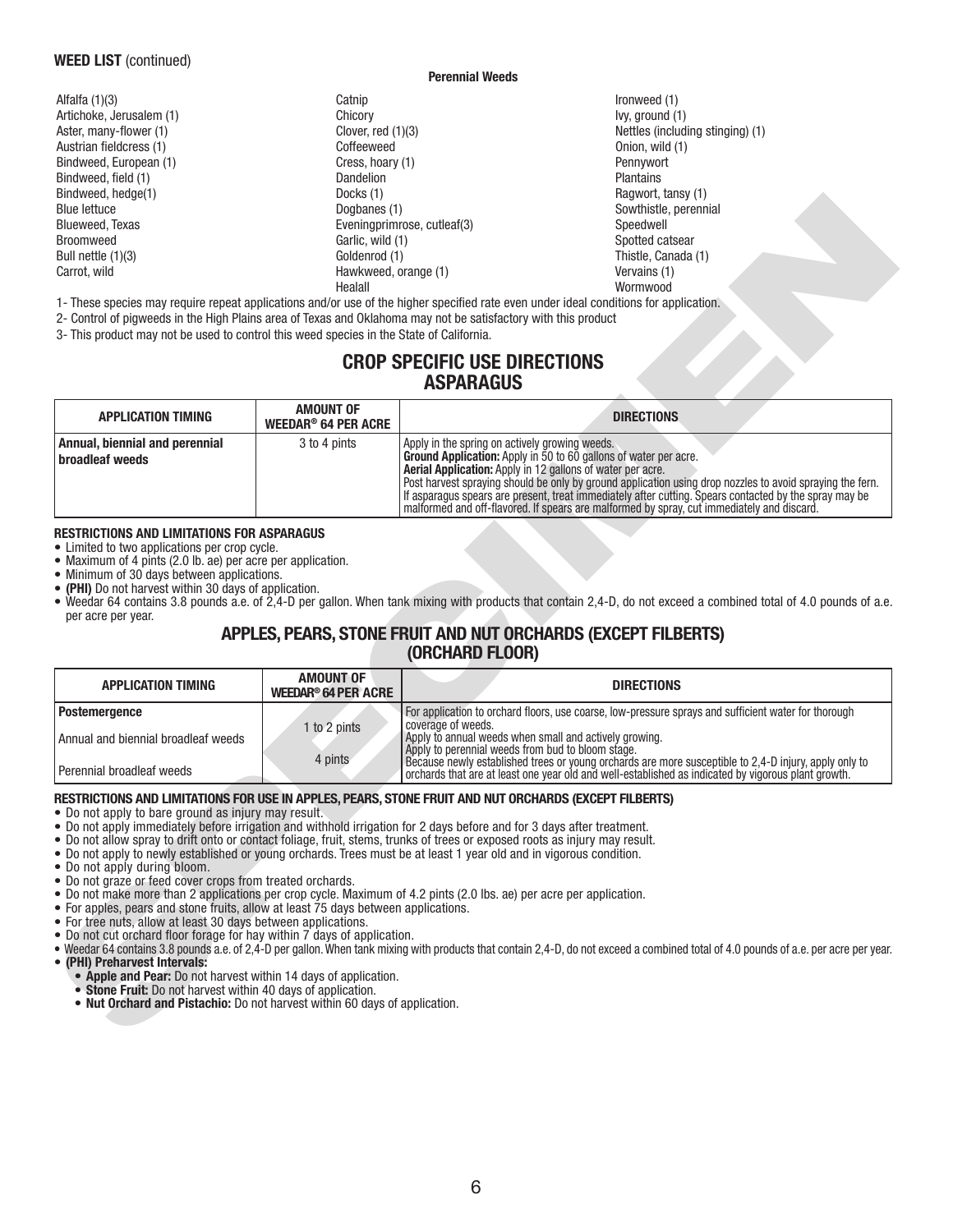## **FILBERTS (ORCHARD FLOOR)**

| WEEDS IN CROPS         | <b>AMOUNT OF</b><br><b>WEEDAR<sup>®</sup> 64 PER ACRE</b> | <b>DIRECTIONS</b>                                                                                 |
|------------------------|-----------------------------------------------------------|---------------------------------------------------------------------------------------------------|
| Annual broadleaf weeds | 2.1 pints                                                 | pints (1.0 lb. ae) in 100 gallons of spray solution per acre.<br>I Apply a maximum of 2.1 $\mu$ . |

### **RESTRICTIONS AND LIMITATIONS FOR USE IN FILBERTS**

- Do not apply to bare ground as injury may result.
- Do not use on light sandy soil.
- Do not apply immediately before irrigation and withhold irrigation for 2 days before and for 3 days after treatment.
- Do not allow spray to drift onto or contact foliage, fruit, stems, trunks of trees or exposed roots as injury may result.
- Do not apply to newly established or young orchards. Trees must be at least 1 year old and in vigorous condition.
- Do not apply during bloom.
- Do not graze or feed cover crops from treated orchards.
- Do not make more than 4 applications per crop cycle. Maximum of 2.1 pints (1.0 lbs. ae) per acre per application.
- Weedar 64 contains 3.8 pounds a.e. of 2,4-D per gallon. When tank mixing with products that contain 2,4-D, do not exceed a combined total of 1.0 pounds of a.e. per acre per year.
- (PHI) Do not harvest filberts with 45 days of application.
- Allow at least 30 days between applications.
- Do not cut orchard floor forage for hay within 7 days of application.

## **CEREAL GRAINS (Wheat, Barley, Millet, Oats, Rye, Triticale and Teff\*\*)**

| $\bullet$ Do not apply to bare ground as injury may result.<br>• Do not use on light sandy soil.<br>• Do not apply during bloom.<br>• Do not graze or feed cover crops from treated orchards.<br>• (PHI) Do not harvest filberts with 45 days of application.<br>• Allow at least 30 days between applications.<br>• Do not cut orchard floor forage for hay within 7 days of application. |                                       | . Do not apply immediately before irrigation and withhold irrigation for 2 days before and for 3 days after treatment.<br>. Do not allow spray to drift onto or contact foliage, fruit, stems, trunks of trees or exposed roots as injury may result.<br>. Do not apply to newly established or young orchards. Trees must be at least 1 year old and in vigorous condition.<br>• Do not make more than 4 applications per crop cycle. Maximum of 2.1 pints (1.0 lbs. ae) per acre per application.<br>. Weedar 64 contains 3.8 pounds a.e. of 2,4-D per gallon. When tank mixing with products that contain 2,4-D, do not exceed a combined total of 1.0 pounds of a.e. per acre per year.<br><b>CEREAL GRAINS</b> |  |  |  |
|--------------------------------------------------------------------------------------------------------------------------------------------------------------------------------------------------------------------------------------------------------------------------------------------------------------------------------------------------------------------------------------------|---------------------------------------|---------------------------------------------------------------------------------------------------------------------------------------------------------------------------------------------------------------------------------------------------------------------------------------------------------------------------------------------------------------------------------------------------------------------------------------------------------------------------------------------------------------------------------------------------------------------------------------------------------------------------------------------------------------------------------------------------------------------|--|--|--|
|                                                                                                                                                                                                                                                                                                                                                                                            | <b>AMOUNT OF</b>                      | (Wheat, Barley, Millet, Oats, Rye, Triticale and Teff**)                                                                                                                                                                                                                                                                                                                                                                                                                                                                                                                                                                                                                                                            |  |  |  |
| <b>CROP / APPLICATION TIMING</b><br>Barley, Rye, Triticale, Wheat,<br>Millet and Teff**<br>Not underseeded with legumes<br><b>Postemergence</b>                                                                                                                                                                                                                                            | <b>WEEDAR<sup>®</sup> 64 PER ACRE</b> | <b>DIRECTIONS</b><br>Apply after crop is fully tillered, but before boot stage of growth (usually 4 to 8 inches tall) but<br>not forming joints in the stem.<br>Do not apply before tillering or from early boot through the milk stage of growth.                                                                                                                                                                                                                                                                                                                                                                                                                                                                  |  |  |  |
| Annual and biennial broadleaf weeds<br>Perennial broadleaf weeds                                                                                                                                                                                                                                                                                                                           | $1/2$ to 2 pints*<br>1 to 2 pints*    |                                                                                                                                                                                                                                                                                                                                                                                                                                                                                                                                                                                                                                                                                                                     |  |  |  |
| <b>Oats</b><br>Not underseeded with legumes<br>Postemergence<br><b>Spring Seeded</b><br><b>Fall Seeded Southern</b>                                                                                                                                                                                                                                                                        | $1/2$ pint<br>3/4 to 1-1/2 pints*     | Apply after crop is fully tillered, but before boot stage of growth (usually 4 to 8 inches tall) and<br>weeds are small.<br>Do not apply before tillering or from early boot through the milk stage of growth.<br>Do not apply during or immediately following cold weather.                                                                                                                                                                                                                                                                                                                                                                                                                                        |  |  |  |
| <b>Underseeded with legumes</b>                                                                                                                                                                                                                                                                                                                                                            | 1/4 to 1/2 pint*                      | Apply after grain is 8 inches tall.<br>Do not apply before tillering or from early boot through the milk stage of growth.<br>Do not spray alfalfa or sweet clover unless the infestation is severe and injury to these<br>legumes can be tolerated.                                                                                                                                                                                                                                                                                                                                                                                                                                                                 |  |  |  |
| <b>Emergency weed control in</b><br><b>Triticale, Wheat</b><br>Perennial broadleaf weeds                                                                                                                                                                                                                                                                                                   | 2.6 pints                             | Apply when weeds are approaching bud stage, after the grain dough stage.<br>Do not apply before tillering or from early boot through the milk stage of growth<br>The 2.6 pints per acre application can produce injury to wheat. Balance the severity of your<br>weed problem against the possibility of crop damage. Where perennial weeds are scattered,<br>spot treatment is suggested to minimize the extent of crop injury.                                                                                                                                                                                                                                                                                    |  |  |  |
| <b>Preharvest application</b><br>1 pint<br>Apply using air or ground equipment to control weeds that could interfere with harvest, or to<br>suppress perennial weeds. Apply when grain is in dough stage.<br>Do not apply from early boot through the milk stage of growth.                                                                                                                |                                       |                                                                                                                                                                                                                                                                                                                                                                                                                                                                                                                                                                                                                                                                                                                     |  |  |  |
| **Not for use on Teff in California.<br><b>RESTRICTIONS AND LIMITATIONS FOR USE ON CEREAL GRAINS</b><br>• For aerial application on grain, apply this product in 3 to 10 gallons of water per acre.<br>. Do not feed treated straw to livestock if an emergency treatment as described above is applied.                                                                                   |                                       | *Use the lower rate if small annual and biennial weeds are the major problem. Use the higher rate if perennial weeds or annual and biennial weeds are present which<br>are in the hard-to-kill categories as determined by local experience. The higher rates increase the risk of grain injury and should be used only where the weed<br>control problem justifies the grain damage risk. Do not apply this product to grain in the seedling stage.<br>• For ground application a minimum of 10 to 15 gallons of water per acre is recommended for proper spray coverage.                                                                                                                                          |  |  |  |

### **RESTRICTIONS AND LIMITATIONS FOR USE ON CEREAL GRAINS**

- For aerial application on grain, apply this product in 3 to 10 gallons of water per acre.
- For ground application a minimum of 10 to 15 gallons of water per acre is recommended for proper spray coverage.
- Do not feed treated straw to livestock if an emergency treatment as described above is applied.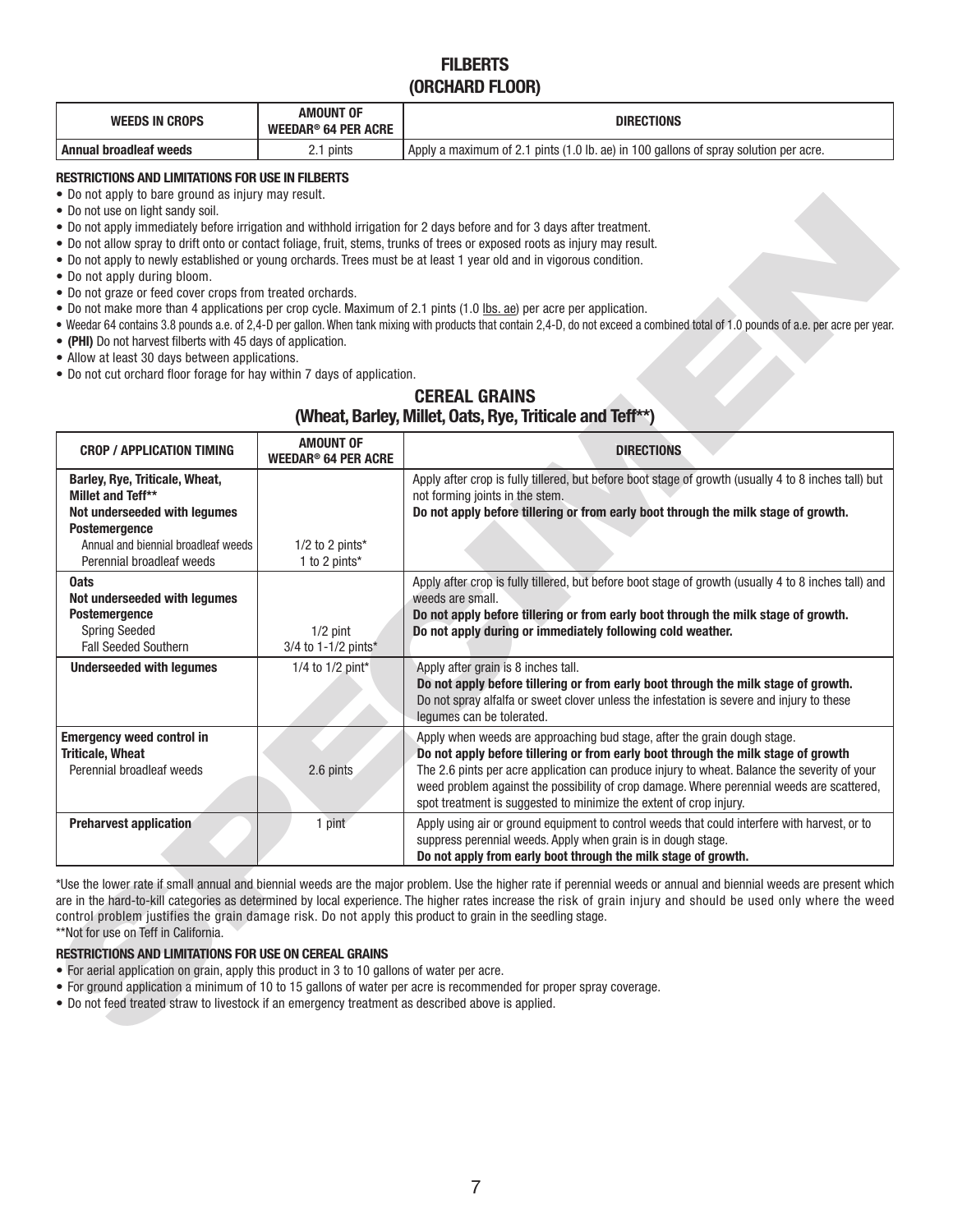- **(PHI)** Do not harvest within 14 days of application.
- Limit to one postemergence application per crop cycle.
- Limit to one preharvest application per crop cycle.
- **Postemergence:** Maximum of 2.6 pints (1.25 lbs. ae) per acre per application.
- **Preharvest:** Maximum of 1 pint (0.5 lb. ae) per acre per application.
- Limit to 3.6 pints product (1.75 lbs. ae) per acre per crop cycle.
- Weedar 64 contains 3.8 pounds a.e. of 2,4-D per gallon. When tank mixing with products that contain 2,4-D, do not exceed a combined total of 1.75 pounds of a.e. per acre per year.

### **CORN Field Corn, Popcorn and Sweet Corn**

|                                                                                                                                                                                                                                                                                                                                                                                                                                                                                                                                                                                                                                                                                                                                                                                                                                                                                                                                                                                                                                                                                                                                                                            |                                                           | <b>CORN</b><br><b>Field Corn, Popcorn and Sweet Corn</b>                                                                                                                                                                                                                                                                                                                                                                                                                                                                                                                                                                                                                                                                      |
|----------------------------------------------------------------------------------------------------------------------------------------------------------------------------------------------------------------------------------------------------------------------------------------------------------------------------------------------------------------------------------------------------------------------------------------------------------------------------------------------------------------------------------------------------------------------------------------------------------------------------------------------------------------------------------------------------------------------------------------------------------------------------------------------------------------------------------------------------------------------------------------------------------------------------------------------------------------------------------------------------------------------------------------------------------------------------------------------------------------------------------------------------------------------------|-----------------------------------------------------------|-------------------------------------------------------------------------------------------------------------------------------------------------------------------------------------------------------------------------------------------------------------------------------------------------------------------------------------------------------------------------------------------------------------------------------------------------------------------------------------------------------------------------------------------------------------------------------------------------------------------------------------------------------------------------------------------------------------------------------|
| <b>APPLICATION TIMING /</b><br><b>STAGE OF GROWTH</b>                                                                                                                                                                                                                                                                                                                                                                                                                                                                                                                                                                                                                                                                                                                                                                                                                                                                                                                                                                                                                                                                                                                      | <b>AMOUNT OF</b><br><b>WEEDAR<sup>®</sup> 64 PER ACRE</b> | <b>DIRECTIONS</b>                                                                                                                                                                                                                                                                                                                                                                                                                                                                                                                                                                                                                                                                                                             |
| <b>CORN</b><br><b>Preplant (Burndown)</b>                                                                                                                                                                                                                                                                                                                                                                                                                                                                                                                                                                                                                                                                                                                                                                                                                                                                                                                                                                                                                                                                                                                                  | 1 to 2 pints                                              | To control emerged broadleaf weed seedlings or existing cover crops prior to planting corn,<br>apply 7 to 14 days before planting. Do not use on light, sandy soil, or where soil moisture is<br>inadequate for normal weed growth. Use high rate for less susceptible weeds or cover crops<br>such as alfalfa.                                                                                                                                                                                                                                                                                                                                                                                                               |
| <b>Preemergence</b>                                                                                                                                                                                                                                                                                                                                                                                                                                                                                                                                                                                                                                                                                                                                                                                                                                                                                                                                                                                                                                                                                                                                                        | 2 pints                                                   | Apply 3 to 5 days after planting but before corn emerges. Do not use on light, sandy soils or<br>where soil moisture is low.                                                                                                                                                                                                                                                                                                                                                                                                                                                                                                                                                                                                  |
| <b>Postemergence</b><br>Annual broadleaf weeds<br>Perennial broadleaf weeds                                                                                                                                                                                                                                                                                                                                                                                                                                                                                                                                                                                                                                                                                                                                                                                                                                                                                                                                                                                                                                                                                                | $1/2$ to 1 pint<br>1 pint                                 | Apply when weeds are small and corn is less than 8 inches tall (to top of canopy). When corn<br>is over 8 inches tall, use drop nozzles and keep spray off foliage. Treat perennial weeds when<br>they are in the bud to bloom stage. Do not spray corn in the tassel to dough stage. Corn<br>treated with 2,4-D may become temporarily brittle. Winds or cultivation may cause stalk<br>breakage during the period of time when the corn is brittle.                                                                                                                                                                                                                                                                         |
| <b>Preharvest</b><br>(Field Corn and Popcorn Only)                                                                                                                                                                                                                                                                                                                                                                                                                                                                                                                                                                                                                                                                                                                                                                                                                                                                                                                                                                                                                                                                                                                         | 3 pints                                                   | Apply after corn is in hard dough (or denting) stage.<br>Do not apply preharvest to sweet corn.                                                                                                                                                                                                                                                                                                                                                                                                                                                                                                                                                                                                                               |
| • (PGI) Do not use treated crop as fodder for 7 days following application.<br>• Limited to one Preplant, one Postemergence and one Preharvest application per crop cycle.<br>• Preplant or Preemergence: Maximum of 2 pints (1.0 lb. ae) per acre.<br>• Postemergence: Maximum of 1 pint (0.5 lb. ae) per acre.<br>• Preharvest: Maximum of 3 pints (1.5 lbs. ae) per acre.<br>• Maximum of 6 pints (3.0 lbs. ae) per acre per crop cycle.<br>acre per year for field corn and popcorn.<br><b>Sweet Corn Restrictions</b><br>• (PHI) Do not harvest within 45 days of application.<br>• (PGI) Do not use treated crop as fodder for 7 days following application.<br>. Do not apply preharvest to sweet corn.<br>• Limited to one Preplant and one Postemergence application per crop cycle.<br>• Preplant or Preemergence: Maximum of 2 pints (1.0 lb. ae) per acre.<br>• Postemergence: Maximum of 1 pint (0.5 lb. ae) per acre.<br>• Maximum of 3 pints (1.5 lbs. ae) per acre per crop cycle.<br>• Minimum of 21 days between applications.<br>per acre per year for sweet corn.<br>To avoid stem breakage, delay cultivation for 8 to 10 days following application. |                                                           | • Weedar 64 contains 3.8 pounds a.e. of 2,4-D per gallon. When tank mixing with products that contain 2,4-D, do not exceed a combined total of 3.0 pounds of a.e. per<br>. Weedar 64 contains 3.8 pounds a.e. of 2,4-D per gallon. When tank mixing with products that contain 2,4-D, do not exceed a combined total of 1.5 pounds of a.e.<br>Precaution: Corn hybrids vary in tolerance to 2,4-D. Apply this product only to varieties known to be 2,4-D tolerant. Consult your seed company representative or local Agricultural<br>Experiment Station or Extension Service Weed Specialist for information on 2,4-D tolerance of corn varieties. Application of this product may cause temporary stem brittleness in corn. |

### **CORN (FIELD CORN, POPCORN AND SWEET CORN) RESTRICTIONS**

### **Field Corn and Popcorn Restrictions**

- **(PHI)** Do not harvest within 7 days of application.
- **(PGI)** Do not use treated crop as fodder for 7 days following application.
- Limited to one Preplant, one Postemergence and one Preharvest application per crop cycle.
	- **Preplant or Preemergence:** Maximum of 2 pints (1.0 lb. ae) per acre.
	- **Postemergence:** Maximum of 1 pint (0.5 lb. ae) per acre.
	- **Preharvest:** Maximum of 3 pints (1.5 lbs. ae) per acre.
	- Maximum of 6 pints (3.0 lbs. ae) per acre per crop cycle.
- Weedar 64 contains 3.8 pounds a.e. of 2,4-D per gallon. When tank mixing with products that contain 2,4-D, do not exceed a combined total of 3.0 pounds of a.e. per acre per year for field corn and popcorn.

#### **Sweet Corn Restrictions**

- **(PHI)** Do not harvest within 45 days of application.
- **(PGI)** Do not use treated crop as fodder for 7 days following application.
- Do not apply preharvest to sweet corn.
- Limited to one Preplant and one Postemergence application per crop cycle.
	- **Preplant or Preemergence:** Maximum of 2 pints (1.0 lb. ae) per acre.
	- **Postemergence:** Maximum of 1 pint (0.5 lb. ae) per acre.
	- Maximum of 3 pints (1.5 lbs. ae) per acre per crop cycle.
	- Minimum of 21 days between applications.
- Weedar 64 contains 3.8 pounds a.e. of 2,4-D per gallon. When tank mixing with products that contain 2,4-D, do not exceed a combined total of 1.5 pounds of a.e. per acre per year for sweet corn.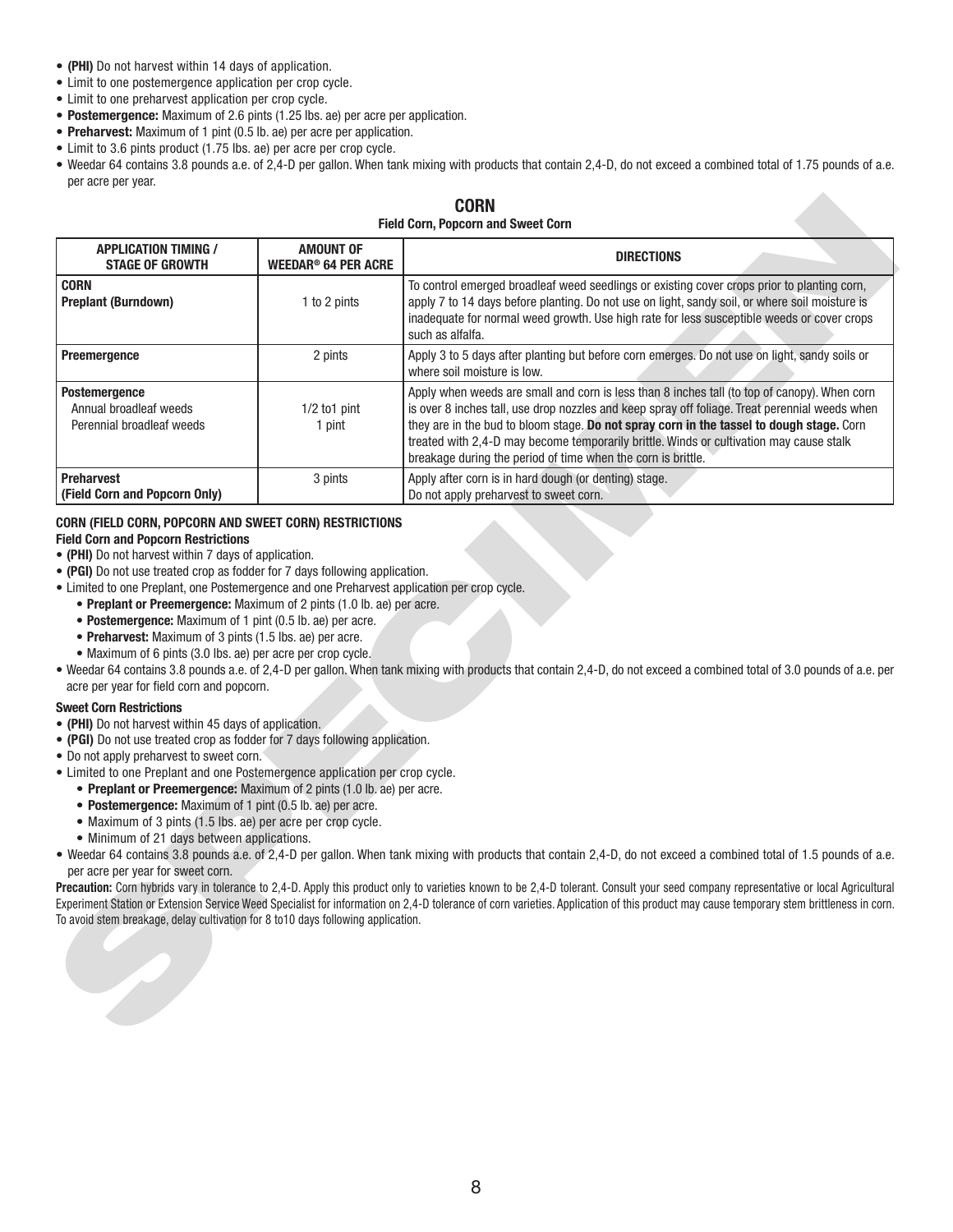## **CRANBERRIES**

#### **For Control of Tall Weeds in Cranberry Bogs For use only in the states of MA, NJ, OR, WA and WI**

| <b>APPLICATION TIMING</b>                        | <b>AMOUNT OF</b><br><b>WEEDAR<sup>®</sup> 64 PER ACRE</b> | <b>DIRECTIONS</b>                                                                                                                                                                                                                                                                                                                                                                                                                                                                                            |
|--------------------------------------------------|-----------------------------------------------------------|--------------------------------------------------------------------------------------------------------------------------------------------------------------------------------------------------------------------------------------------------------------------------------------------------------------------------------------------------------------------------------------------------------------------------------------------------------------------------------------------------------------|
| Best results when used in late June<br>and July. | 2.4 pints                                                 | For Control of Tall Weeds in Cranberry Bogs<br>Apply with a wooden frame or similar device, shaped like a hockey stick, with its lower member wrapped with<br>several thicknesses of Turkish toweling (or other suitable material). Apply by soaking the toweling in one part<br>Weedar 64 Herbicide to two parts water. Then with swabbed portion of the stick horizontal, wave left and right<br>above the cranberry vines, wiping small quantities of the herbicide onto tall weeds above the crop level. |

### **RESTRICTIONS FOR USE ON CRANBERRIES**

- The pre-harvest interval (PHI) is 30 days.
- Limited to 2 application per year.
- Do not exceed 2.4 pints (1.2 lbs ae) per acre per application.
- Weedar 64 contains 3.8 pounds a.e. of 2,4-D per gallon. When tank mixing with products that contain 2,4-D, do not exceed a combined total of 1.2 pounds of a.e. per acre per year.
- Do not apply through any type of irrigation system.
- Do not apply by aerial application.
- **Do not allow pesticide to drip or touch cranberry vines.**

## **GRAPE VINEYARDS**

| <b>APPLICATION TIMING</b>                                                                                                                                                                       | AMOUNT OF<br>WEEDAR <sup>®</sup> 64 PER ACRE | <b>DIRECTIONS</b>                                                                                                                                                                                                                                                  |
|-------------------------------------------------------------------------------------------------------------------------------------------------------------------------------------------------|----------------------------------------------|--------------------------------------------------------------------------------------------------------------------------------------------------------------------------------------------------------------------------------------------------------------------|
| Apply when weeds are in the bud to early<br>bloom stage and growing vigorously.<br>Apply after shatter following bloom and<br>before grape shoots reach the ground or<br>during dormant season. | 1.8 to 2.7 pints                             | Dilute in 10 to 100 gallons of water to treat one acre of ground to be sprayed.<br>For band or spot treatment, calculate rates according to the actual portion of acre treated.<br>Use a hooded boom and low pressure flooding nozzles to deliver coarse droplets. |

### **RESTRICTIONS FOR USE ON GRAPES**

- For use only in California.
- The pre-harvest interval (PHI) is 100 days.
- Limited to 1 application per crop cycle.
- Maximum of 2.7 pints (1.36 lbs. ae) per acre per application.

### **HOPS**

|                                                                                                                                                                                                                                                                                                                                                                                                                                |                                                           | several thicknesses of Turkish toweling (or other suitable material). Apply by soaking the toweling in one part<br>Weedar 64 Herbicide to two parts water. Then with swabbed portion of the stick horizontal, wave left and right<br>above the cranberry vines, wiping small quantities of the herbicide onto tall weeds above the crop level.                                                                             |
|--------------------------------------------------------------------------------------------------------------------------------------------------------------------------------------------------------------------------------------------------------------------------------------------------------------------------------------------------------------------------------------------------------------------------------|-----------------------------------------------------------|----------------------------------------------------------------------------------------------------------------------------------------------------------------------------------------------------------------------------------------------------------------------------------------------------------------------------------------------------------------------------------------------------------------------------|
| <b>RESTRICTIONS FOR USE ON CRANBERRIES</b><br>• The pre-harvest interval (PHI) is 30 days.<br>• Limited to 2 application per year.<br>• Do not exceed 2.4 pints (1.2 lbs ae) per acre per application.<br>per acre per year.<br>. Do not apply through any type of irrigation system.<br>• Do not apply by aerial application.<br>. Do not allow pesticide to drip or touch cranberry vines.<br><b>PRODUCT ON CRANBERRIES.</b> |                                                           | . Weedar 64 contains 3.8 pounds a.e. of 2,4-D per gallon. When tank mixing with products that contain 2,4-D, do not exceed a combined total of 1.2 pounds of a.e.<br>Precaution: INJURY TO CROPS FROM THIS HERBICIDE MAY OCCUR. IF YOU ARE NOT PREPARED TO ACCEPT SOME DEGREE OF CROP INJURY DO NOT USE THIS                                                                                                               |
|                                                                                                                                                                                                                                                                                                                                                                                                                                |                                                           | <b>GRAPE VINEYARDS</b><br>Established at least 3 years to control Field Bindweed (Morning Glory), Canada Thistle and other 2,4-D susceptible broadleaf weeds.                                                                                                                                                                                                                                                              |
| <b>APPLICATION TIMING</b>                                                                                                                                                                                                                                                                                                                                                                                                      | <b>AMOUNT OF</b><br><b>WEEDAR<sup>®</sup> 64 PER ACRE</b> | <b>DIRECTIONS</b>                                                                                                                                                                                                                                                                                                                                                                                                          |
| Apply when weeds are in the bud to early<br>bloom stage and growing vigorously.<br>Apply after shatter following bloom and<br>before grape shoots reach the ground or<br>during dormant season.                                                                                                                                                                                                                                | 1.8 to 2.7 pints                                          | Dilute in 10 to 100 gallons of water to treat one acre of ground to be sprayed.<br>For band or spot treatment, calculate rates according to the actual portion of acre treated.<br>Use a hooded boom and low pressure flooding nozzles to deliver coarse droplets.                                                                                                                                                         |
| <b>RESTRICTIONS FOR USE ON GRAPES</b><br>• For use only in California.<br>• The pre-harvest interval (PHI) is 100 days.<br>• Limited to 1 application per crop cycle.<br>• Maximum of 2.7 pints (1.36 lbs. ae) per acre per application.                                                                                                                                                                                       |                                                           | . Weedar 64 contains 3.8 pounds a.e. of 2,4-D per gallon. When tank mixing with products that contain 2,4-D, do not exceed a combined total of 1.36 pounds of a.e. per acre per year.<br>Precaution: Grapes are extremely sensitive to 2,4-D. Use a direct application so no 2,4-D contacts grape leaves and young shoots or stems<br><b>HOPS</b>                                                                          |
| <b>WEEDS IN CROPS</b>                                                                                                                                                                                                                                                                                                                                                                                                          | <b>AMOUNT OF</b><br><b>WEEDAR<sup>®</sup> 64 PER ACRE</b> | <b>DIRECTIONS</b>                                                                                                                                                                                                                                                                                                                                                                                                          |
| <b>Postemergence</b>                                                                                                                                                                                                                                                                                                                                                                                                           | 1 pint                                                    | Make directed applications to the row middles. Make up to 3 applications at 30-day intervals with<br>the last application before harvest.<br>Hop foliage, especially new growth, is susceptible to this product. Take care to avoid spray or drift<br>outside target area. The use of shielded or hooded sprayers, coarse sprays and low pressure (30 psi<br>or less) will minimize contact with foliage and plant injury. |
| <b>RESTRICTIONS AND LIMITATIONS FOR HOPS</b><br>• Limited to 3 applications per crop cycle.<br>• Maximum of 1 pint (0.5 lb. ae) per acre per application.<br>• Maximum of 3 pints (1.5 lbs. ae) per acre per crop cycle.<br>• Minimum of 30 days between applications.<br>• (PHI) Do not harvest within 28 days of application.<br>per acre per year.                                                                          |                                                           | . Weedar 64 contains 3.8 pounds a.e. of 2,4-D per gallon. When tank mixing with products that contain 2,4-D, do not exceed a combined total of 1.5 pounds of a.e.                                                                                                                                                                                                                                                          |

- Limited to 3 applications per crop cycle.
- Maximum of 1 pint (0.5 lb. ae) per acre per application.
- Maximum of 3 pints (1.5 lbs. ae) per acre per crop cycle.
- Minimum of 30 days between applications.
- **(PHI)** Do not harvest within 28 days of application.
- Weedar 64 contains 3.8 pounds a.e. of 2,4-D per gallon. When tank mixing with products that contain 2,4-D, do not exceed a combined total of 1.5 pounds of a.e. per acre per year.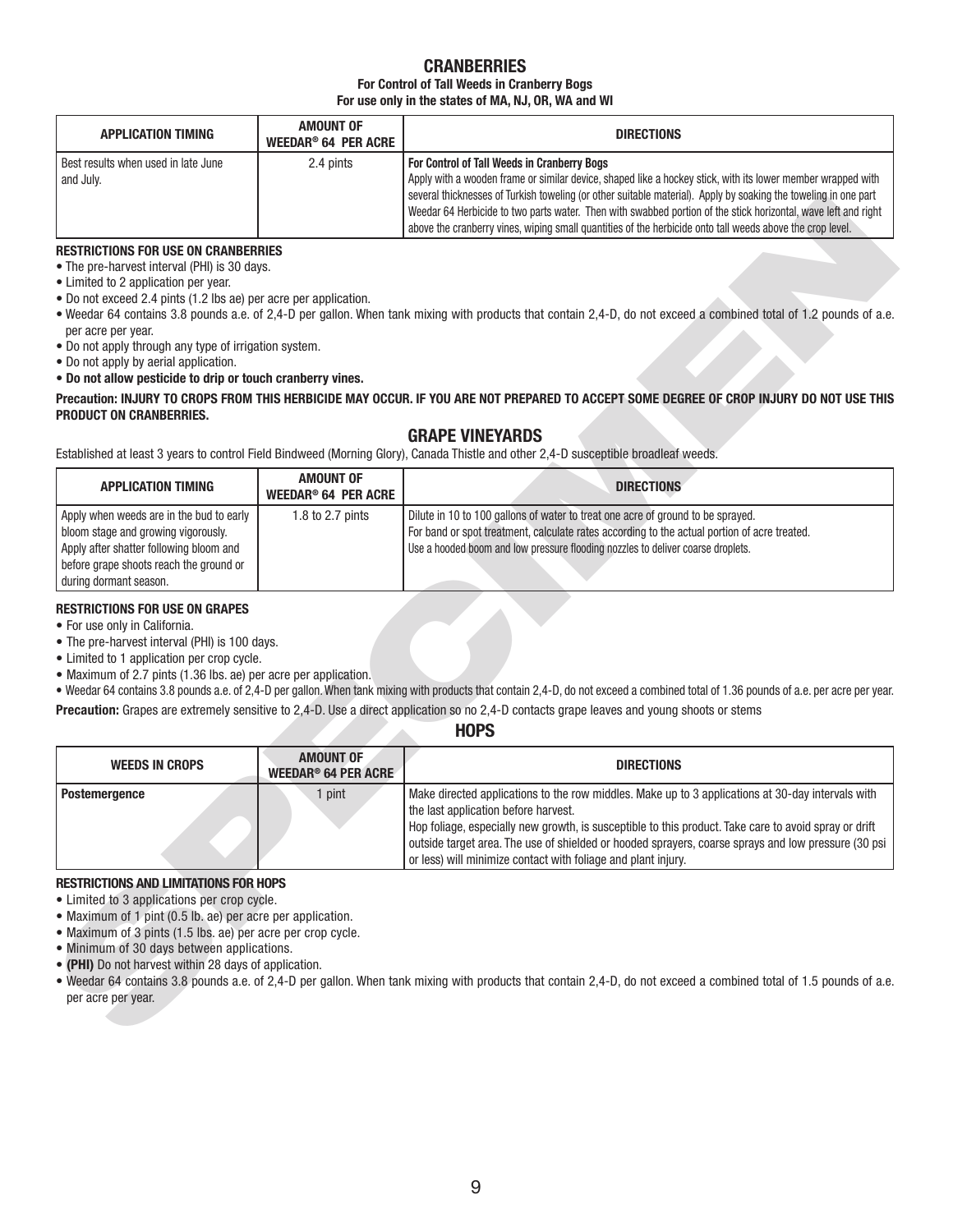## **RED POTATOES (Only for Use on Red Potatoes Intended for Fresh Market)**

| <b>APPLICATION TIMING</b> | AMOUNT OF<br>WEEDAR® 64 PER ACRE | <b>DIRECTIONS</b>                                                                                                                                                                                                                                                                                                                                                                                              |
|---------------------------|----------------------------------|----------------------------------------------------------------------------------------------------------------------------------------------------------------------------------------------------------------------------------------------------------------------------------------------------------------------------------------------------------------------------------------------------------------|
| <b>Postemergence</b>      | $2.35$ fl. oz.                   | <b>Red Potatoes:</b> Properly timed applications of this product generally enhance red color, aid in<br>storage retention of red color, improve skin appearance, increase tuber set, and improve tuber<br>size uniformity (fewer jumbos). Crop response may vary depending on variety, stress factors,<br>and local conditions. Varieties with naturally dark red color generally benefit less from treatment. |

#### **PRECAUTIONS FOR USE ON RED POTATOES**

## **RICE**

## **DO NOT USE IN CALIFORNIA**

|                                                                                                                                                                                                                                                                                                                                                          |                                                                                                                                                                                                                                                                                                                                                                                                                                                                                                                                                                                                                                                                                                                                                                                                 | and local conditions. Varieties with naturally dark red color generally benefit less from treatment.                                                                                                                                                                                                                                                                                                                                                                                                                                                                                                        |  |
|----------------------------------------------------------------------------------------------------------------------------------------------------------------------------------------------------------------------------------------------------------------------------------------------------------------------------------------------------------|-------------------------------------------------------------------------------------------------------------------------------------------------------------------------------------------------------------------------------------------------------------------------------------------------------------------------------------------------------------------------------------------------------------------------------------------------------------------------------------------------------------------------------------------------------------------------------------------------------------------------------------------------------------------------------------------------------------------------------------------------------------------------------------------------|-------------------------------------------------------------------------------------------------------------------------------------------------------------------------------------------------------------------------------------------------------------------------------------------------------------------------------------------------------------------------------------------------------------------------------------------------------------------------------------------------------------------------------------------------------------------------------------------------------------|--|
| PRECAUTIONS FOR USE ON RED POTATOES<br>• Make first application when potatoes are in the pre-bud stage (about 7 to 10 inches high) and make a second application about 10 to 14 days later.<br>. Consult with Agricultural Extension Service and other qualified crop advisors for local recommendations.<br><b>RESTRICTIONS FOR USE ON RED POTATOES</b> |                                                                                                                                                                                                                                                                                                                                                                                                                                                                                                                                                                                                                                                                                                                                                                                                 |                                                                                                                                                                                                                                                                                                                                                                                                                                                                                                                                                                                                             |  |
| • The preharvest interval (PHI) is 45 days.                                                                                                                                                                                                                                                                                                              |                                                                                                                                                                                                                                                                                                                                                                                                                                                                                                                                                                                                                                                                                                                                                                                                 |                                                                                                                                                                                                                                                                                                                                                                                                                                                                                                                                                                                                             |  |
| • Minimum of 10 days between applications.<br>• Postemergence                                                                                                                                                                                                                                                                                            |                                                                                                                                                                                                                                                                                                                                                                                                                                                                                                                                                                                                                                                                                                                                                                                                 |                                                                                                                                                                                                                                                                                                                                                                                                                                                                                                                                                                                                             |  |
| - Limited to two postemergence application per crop cycle.<br>- Maximum of 2.35 fluid ounces (0.07 lb 2,4-D ae) per acre per application.                                                                                                                                                                                                                |                                                                                                                                                                                                                                                                                                                                                                                                                                                                                                                                                                                                                                                                                                                                                                                                 |                                                                                                                                                                                                                                                                                                                                                                                                                                                                                                                                                                                                             |  |
| for good coverage of plants.                                                                                                                                                                                                                                                                                                                             |                                                                                                                                                                                                                                                                                                                                                                                                                                                                                                                                                                                                                                                                                                                                                                                                 | . Apply 2.35 fluid ounces of this product per acre in 5 to 25 gallons of water using ground or aerial equipment. The specific spray volume selected should be sufficient                                                                                                                                                                                                                                                                                                                                                                                                                                    |  |
|                                                                                                                                                                                                                                                                                                                                                          |                                                                                                                                                                                                                                                                                                                                                                                                                                                                                                                                                                                                                                                                                                                                                                                                 | <b>RICE</b>                                                                                                                                                                                                                                                                                                                                                                                                                                                                                                                                                                                                 |  |
|                                                                                                                                                                                                                                                                                                                                                          |                                                                                                                                                                                                                                                                                                                                                                                                                                                                                                                                                                                                                                                                                                                                                                                                 | <b>DO NOT USE IN CALIFORNIA</b>                                                                                                                                                                                                                                                                                                                                                                                                                                                                                                                                                                             |  |
| <b>APPLICATION TIMING</b>                                                                                                                                                                                                                                                                                                                                | <b>AMOUNT OF</b><br><b>WEEDAR<sup>®</sup> 64 PER ACRE</b>                                                                                                                                                                                                                                                                                                                                                                                                                                                                                                                                                                                                                                                                                                                                       | <b>DIRECTIONS</b>                                                                                                                                                                                                                                                                                                                                                                                                                                                                                                                                                                                           |  |
| Preplant                                                                                                                                                                                                                                                                                                                                                 | 1 to 2 pints                                                                                                                                                                                                                                                                                                                                                                                                                                                                                                                                                                                                                                                                                                                                                                                    | Apply four or more weeks prior to planting rice.                                                                                                                                                                                                                                                                                                                                                                                                                                                                                                                                                            |  |
| Postemergence                                                                                                                                                                                                                                                                                                                                            | 1 to $2-1/2$ pints                                                                                                                                                                                                                                                                                                                                                                                                                                                                                                                                                                                                                                                                                                                                                                              | Apply when rice is in the late tillering stage of development at the time of first joint development.<br>Do not apply after panicle initiation, after rice internodes exceed one-half inch, at early seedling, early<br>panicle, boot or heading stages. Consult local university or Agricultural Extension Service specialists for<br>more specific information on rates and timing of application.<br>Application rates of 2-1/2 pints per acre may be applied to handle difficult weed control problems.<br>However, do not use the 2-1/2 pints per acre rate unless possible crop injury is acceptable. |  |
|                                                                                                                                                                                                                                                                                                                                                          | • Do not apply more than a total of 2-1/2 pints per acre of this product to rice per growing season.<br>. Do not use on rice in California without an approved Supplemental Label allowing the use.<br>• (PHI) Do not harvest within 60 days of application.<br>. Preplant: Limited to 1 preplant application per crop cycle. Maximum of 2 pints (1.0 lb. ae) per acre per preplant application.<br>· Postemergence: Limited to 1 postemergence application per crop cycle. Maximum of 3 pints (1.5 lbs. ae) per acre per postemergence application.<br>. Weedar 64 contains 3.8 pounds a.e. of 2,4-D per gallon. When tank mixing with products that contain 2,4-D, do not exceed a combined total of 1.5 pounds of a.e. per acre per year.<br><b>WILD RICE</b><br>(For Use In Minnesota Only) |                                                                                                                                                                                                                                                                                                                                                                                                                                                                                                                                                                                                             |  |
| <b>WEEDS IN CROP</b>                                                                                                                                                                                                                                                                                                                                     | <b>AMOUNT OF</b><br><b>WEEDAR<sup>®</sup> 64 PER ACRE</b>                                                                                                                                                                                                                                                                                                                                                                                                                                                                                                                                                                                                                                                                                                                                       | <b>DIRECTIONS</b>                                                                                                                                                                                                                                                                                                                                                                                                                                                                                                                                                                                           |  |
| Common water plantain                                                                                                                                                                                                                                                                                                                                    | $1/2$ pint                                                                                                                                                                                                                                                                                                                                                                                                                                                                                                                                                                                                                                                                                                                                                                                      | Broadcast in 4 to 10 gallons total spray volume. Apply after water plantain has emerged from<br>the water and when wild rice is in the 1 to 2 aerial leaf to early tillering stage. Do not spray<br>after wild rice has reached the boot stage.                                                                                                                                                                                                                                                                                                                                                             |  |
| <b>RESTRICTIONS AND LIMITATIONS FOR USE IN WILD RICE</b><br>. For use only on wild rice grown in commercial paddies.<br>• Do not apply to wild rice growing in lakes, rivers or streams.<br>• Limited to 1 application per crop cycle.<br>• Do not apply more than 1/2 pint per acre of 2,4-D Amine 4 (0.25 lb. ae/A) per use season.                    |                                                                                                                                                                                                                                                                                                                                                                                                                                                                                                                                                                                                                                                                                                                                                                                                 | • Water that is drained out of wild rice paddies is not to be used to irrigate other crops. In order to protect federally listed endangered or threatened species, the Minnesota<br>Department of Agriculture has a program to pre-notify landowners where pesticide applications may affect federally listed endangered or threatened species.                                                                                                                                                                                                                                                             |  |

### **RESTRICTIONS AND LIMITATIONS FOR USE IN RICE**

- **Postemergence:** Limited to 1 postemergence application per crop cycle. Maximum of 3 pints (1.5 lbs. ae) per acre per postemergence application.
- Weedar 64 contains 3.8 pounds a.e. of 2,4-D per gallon. When tank mixing with products that contain 2,4-D, do not exceed a combined total of 1.5 pounds of a.e. per acre per year.

## **WILD RICE (For Use In Minnesota Only)**

| <b>WEEDS IN CROP</b>  | <b>AMOUNT OF</b><br><b>WEEDAR<sup>®</sup> 64 PER ACRE</b> | <b>DIRECTIONS</b>                                                                                |
|-----------------------|-----------------------------------------------------------|--------------------------------------------------------------------------------------------------|
| Common water plantain | $1/2$ pint                                                | Broadcast in 4 to 10 gallons total spray volume. Apply after water plantain has emerged from     |
|                       |                                                           | the water and when wild rice is in the 1 to 2 aerial leaf to early tillering stage. Do not spray |
|                       |                                                           | after wild rice has reached the boot stage.                                                      |

### **RESTRICTIONS AND LIMITATIONS FOR USE IN WILD RICE**

- Weedar 64 contains 3.8 pounds a.e. of 2,4-D per gallon. When tank mixing with products that contain 2,4-D, do not exceed a combined total of 0.25 pounds of a.e. per acre per year.
- **(PHI)** Do not harvest within 60 days of application.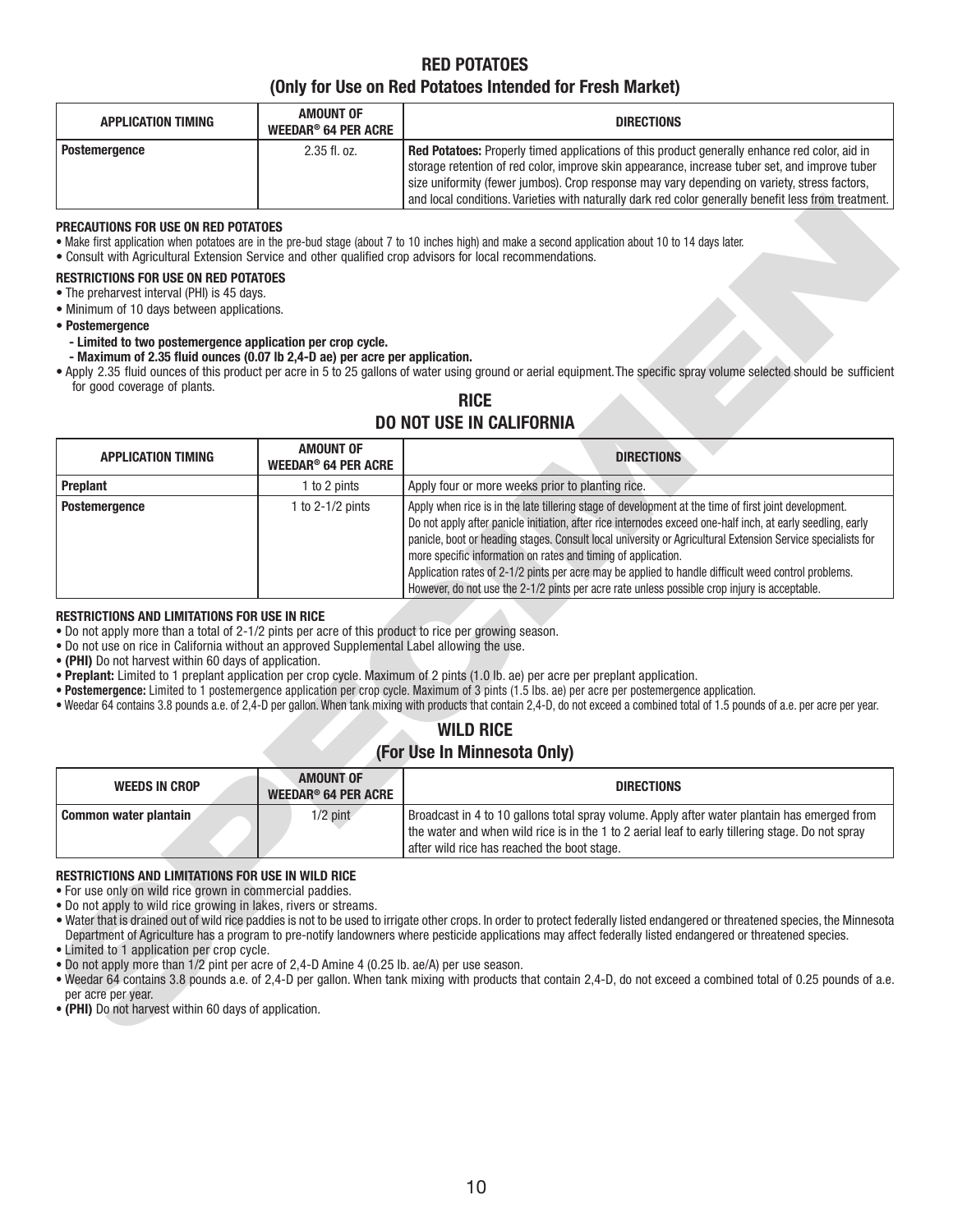## **SORGHUM Grain Sorghum (Milo) and Forage Sorghum**

| <b>APPLICATION TIMING /</b><br><b>STAGE OF GROWTH</b>                                        | <b>AMOUNT OF</b><br><b>WEEDAR<sup>®</sup> 64 PER ACRE</b> | <b>DIRECTIONS</b>                                                                                                                                       |
|----------------------------------------------------------------------------------------------|-----------------------------------------------------------|---------------------------------------------------------------------------------------------------------------------------------------------------------|
| Grain Sorghum (Milo) and Forage Sorghum  <br>Postemergence<br>$\vert$ Crop 6 – 8 inches tall | $1/2$ to $1-1/2$ pints                                    | Apply when sorghum is 6 to 15 inches tall. If sorghum is taller than 8 inches to top of the<br>canopy, use drop nozzles and keep spray off the foliage. |
| $\vert$ Crop 8 – 15 inches tall<br>(Direct Spray Only)                                       | $3/4$ to 1-1/2 pints                                      |                                                                                                                                                         |

### **RESTRICTIONS AND LIMITATIONS FOR SORGHUM**

- Do not forage or feed fodder for 7 days following application.
- Do not permit meat or dairy animals to consume treated crop as fodder or forage for 30 days following application.
- Do not use with oil or other adjuvants.
- Do not treat during boot, flowering or dough stage.
- Limited to one Postemergence application per crop cycle.
- **Postemergence:** Maximum of 1.5 pint (1.0 lb. ae) per acre.
- Weedar 64 contains 3.8 pounds a.e. of 2,4-D per gallon. When tank mixing with products that contain 2,4-D, do not exceed a combined total of 1.0 pounds of a.e. per acre per year.
- **(PHI)** Do not harvest within 30 days of application.

## **SOYBEANS\* (Preplant Only) DO NOT USE IN CALIFORNIA**

| (Direct Spray Only)                                                                                                                                                                                                                                                                                                                                                                                                                                                                                                                                                                                                                                                                                                                                                                                                                                                                                                           | 3/4 to 1-1/2 pints                             |                                                                                                                                                                                                                                                                                                                                                                  |  |  |
|-------------------------------------------------------------------------------------------------------------------------------------------------------------------------------------------------------------------------------------------------------------------------------------------------------------------------------------------------------------------------------------------------------------------------------------------------------------------------------------------------------------------------------------------------------------------------------------------------------------------------------------------------------------------------------------------------------------------------------------------------------------------------------------------------------------------------------------------------------------------------------------------------------------------------------|------------------------------------------------|------------------------------------------------------------------------------------------------------------------------------------------------------------------------------------------------------------------------------------------------------------------------------------------------------------------------------------------------------------------|--|--|
| Use Precautions: Temporary crop injury can be expected under conditions of high soil moisture and high air temperatures. If it is necessary to apply Weedar 64 under<br>these conditions, use no more than 2/3 pint per acre. Sorghum hybrids vary in 2,4-D tolerance. Apply only to varieties known to be tolerant to 2,4-D. Consult your<br>seed company representative or local agricultural experiment station or Extension Service Weed Specialist for information on 2,4-D tolerance of sorghum varieties.                                                                                                                                                                                                                                                                                                                                                                                                              |                                                |                                                                                                                                                                                                                                                                                                                                                                  |  |  |
| <b>RESTRICTIONS AND LIMITATIONS FOR SORGHUM</b><br>. Do not forage or feed fodder for 7 days following application.<br>• Do not use with oil or other adjuvants.<br>. Do not treat during boot, flowering or dough stage.<br>• Limited to one Postemergence application per crop cycle.<br>• Postemergence: Maximum of 1.5 pint (1.0 lb. ae) per acre.<br>per acre per year.<br>• (PHI) Do not harvest within 30 days of application.                                                                                                                                                                                                                                                                                                                                                                                                                                                                                         |                                                | . Do not permit meat or dairy animals to consume treated crop as fodder or forage for 30 days following application.<br>. Weedar 64 contains 3.8 pounds a.e. of 2,4-D per gallon. When tank mixing with products that contain 2,4-D, do not exceed a combined total of 1.0 pounds of a.e.<br><b>SOYBEANS* (Preplant Only)</b><br><b>DO NOT USE IN CALIFORNIA</b> |  |  |
| <b>APPLICATION TIMING</b>                                                                                                                                                                                                                                                                                                                                                                                                                                                                                                                                                                                                                                                                                                                                                                                                                                                                                                     | <b>AMOUNT OF</b><br><b>WEEDAR® 64 PER ACRE</b> | <b>DIRECTIONS</b>                                                                                                                                                                                                                                                                                                                                                |  |  |
| <b>Postemergence</b>                                                                                                                                                                                                                                                                                                                                                                                                                                                                                                                                                                                                                                                                                                                                                                                                                                                                                                          | $3/4$ to 1 pint                                | Apply not less than 15 days prior to planting soybeans, when weeds are small and actively<br>growing. Use the higher rate on larger weeds and when perennials are present.                                                                                                                                                                                       |  |  |
|                                                                                                                                                                                                                                                                                                                                                                                                                                                                                                                                                                                                                                                                                                                                                                                                                                                                                                                               | $>1$ to 2 pints                                | Apply not less than 30 days prior to planting soybeans, when weeds are actively growing.                                                                                                                                                                                                                                                                         |  |  |
| Apply no more than 2.0 pints of this product in one season prior to planting soybeans. After applying, plant soybean seed as deep as practical or at least 1-1/2 to 2 inches deep. Adjust<br>the planter press wheel, if necessary, to ensure that planted seed is completely covered.<br>If desired, this product may be applied pre-plant to soybeans in tank mixtures with other herbicides such as Roundup®, Gramoxone Extra®, Prowl®, Cheetah®, Panther®, Cloak®,<br>Credit® 41 Extra, Credit® Xtreme and others that are registered for pre-plant soybean use.<br>NOTE: Unacceptable injury to soybeans planted in fields previously treated with this product may occur and the extent of injury will depend on weather and agronomic factors such as<br>the amount of weed vegetation and previous crop residue present that may be in effect between the time of application and the emergence of the soybean plant. |                                                |                                                                                                                                                                                                                                                                                                                                                                  |  |  |
|                                                                                                                                                                                                                                                                                                                                                                                                                                                                                                                                                                                                                                                                                                                                                                                                                                                                                                                               |                                                |                                                                                                                                                                                                                                                                                                                                                                  |  |  |

### **RESTRICTIONS AND LIMITATIONS FOR USE IN SOYBEANS (PREPLANT)**

- Do not apply this product when weather conditions such as temperature, air inversions, or wind favor drift from treated areas to susceptible plants.
- Do not apply this product prior to planting soybeans if you are not prepared to accept the results of soybean injury including possible loss of stand and yield.
- Do not replant fields treated with this product in the same growing season with crops other than those labeled for 2,4-D pre-plant use.
- Do not mow or cultivate weeds prior to treating with this product as poor control may result.
- Do not apply this product pre-plant to soybeans in fields having a coarse-textured soil where the percent organic matter is <1.0%.
- Only one application of this product may be made prior to planting soybeans per growing season.
- Pre-plant (2 application option):
- Do not apply more than 1 pint (0.5 lb. ae) per acre per preplant application.
- Do not apply within 15 days of planting soybeans.
- Pre-plant (1 application option):
- Do not apply more than 2 pints (1.0 lb. ae) per acre.
- Do not apply within 30 days of planting soybeans.
- Weedar 64 contains 3.8 pounds a.e. of 2,4-D per gallon. When tank mixing with products that contain 2,4-D, do not exceed a combined total of 1.0 pounds of a.e. per acre per year.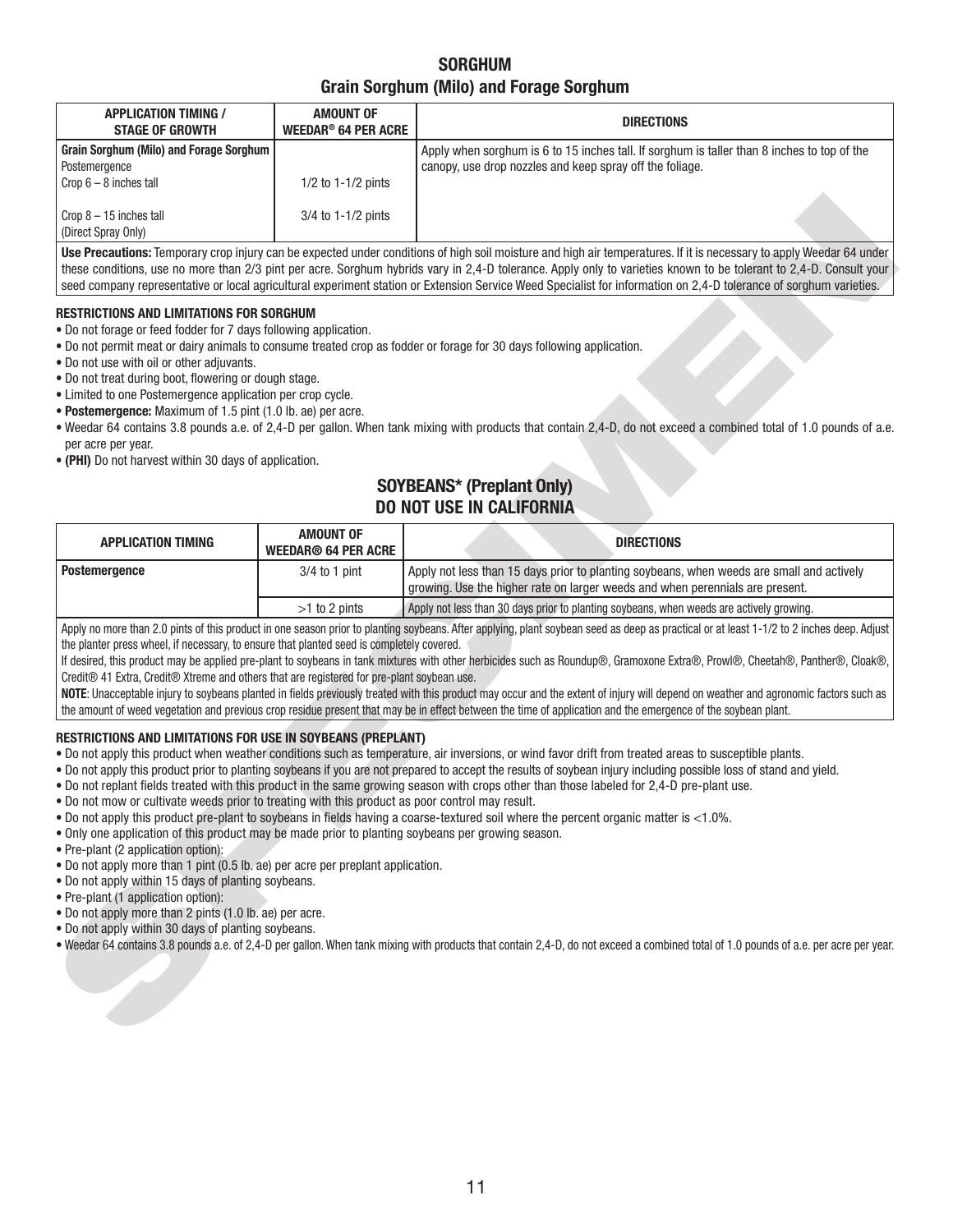## **STRAWBERRIES (Established Planting Only) DO NOT USE IN CALIFORNIA OR FLORIDA**

| <b>APPLICATION TIMING</b>                                                                                                                    | AMOUNT OF<br>WEEDAR® 64 PER ACRE | <b>DIRECTIONS</b>                           |  |
|----------------------------------------------------------------------------------------------------------------------------------------------|----------------------------------|---------------------------------------------|--|
| <b>Established Strawberries Only</b><br>Apply in early spring when<br>I strawberries are dormant or<br>I immediately after the last picking. | 2 to 3 pints                     | Apply in 25 - 50 gallons of water per acre. |  |

### **RESTRICTIONS AND LIMITATIONS FOR STRAWBERRIES**

- Maximum of 3 pints (1.5 lb. ae) per acre per application.
- Weedar 64 contains 3.8 pounds a.e. of 2,4-D per gallon. When tank mixing with products that contain 2,4-D, do not exceed a combined total of 1.5 pounds of a.e. per acre per year.

## **SUGARCANE DO NOT USE IN CALIFORNIA**

| <b>WEEDS IN CROP</b> | <b>AMOUNT OF</b><br>WEEDAR® 64 PER ACRE | <b>DIRECTIONS</b>                                                 |
|----------------------|-----------------------------------------|-------------------------------------------------------------------|
| Preemergence         | 4 pints                                 | Apply before canes appear for control of emerged broadleaf weeds. |
| <b>Postemergence</b> | 1-1/2 to 4 pints                        | Apply after cane emerges and through lay-by.                      |

### **RESTRICTIONS AND LIMITATIONS FOR USE IN SUGARCANE**

## **FALLOWLAND AND CROP STUBBLE Idle Land, or Postharvest to Crops, or Between Crops**

| immediately after the last picking.                                                                                                                                                                                                                                                                                                                                                                                                                                                                                                                                                                                                                                                                           |                                                           |                                                                                                                                                                                                                                                                                |
|---------------------------------------------------------------------------------------------------------------------------------------------------------------------------------------------------------------------------------------------------------------------------------------------------------------------------------------------------------------------------------------------------------------------------------------------------------------------------------------------------------------------------------------------------------------------------------------------------------------------------------------------------------------------------------------------------------------|-----------------------------------------------------------|--------------------------------------------------------------------------------------------------------------------------------------------------------------------------------------------------------------------------------------------------------------------------------|
| <b>RESTRICTIONS AND LIMITATIONS FOR STRAWBERRIES</b><br>• Apply only in established strawberry plantings.<br>. Apply in early spring when strawberries are dormant or immediately after the last picking.<br>• Limited to 1 application per crop cycle.<br>• Maximum of 3 pints (1.5 lb. ae) per acre per application.                                                                                                                                                                                                                                                                                                                                                                                        |                                                           | . Weedar 64 contains 3.8 pounds a.e. of 2,4-D per gallon. When tank mixing with products that contain 2,4-D, do not exceed a combined total of 1.5 pounds of a.e. per acre per year.                                                                                           |
|                                                                                                                                                                                                                                                                                                                                                                                                                                                                                                                                                                                                                                                                                                               |                                                           | <b>SUGARCANE</b>                                                                                                                                                                                                                                                               |
|                                                                                                                                                                                                                                                                                                                                                                                                                                                                                                                                                                                                                                                                                                               |                                                           | <b>DO NOT USE IN CALIFORNIA</b>                                                                                                                                                                                                                                                |
| <b>WEEDS IN CROP</b>                                                                                                                                                                                                                                                                                                                                                                                                                                                                                                                                                                                                                                                                                          | <b>AMOUNT OF</b><br><b>WEEDAR<sup>®</sup> 64 PER ACRE</b> | <b>DIRECTIONS</b>                                                                                                                                                                                                                                                              |
| Preemergence                                                                                                                                                                                                                                                                                                                                                                                                                                                                                                                                                                                                                                                                                                  | 4 pints                                                   | Apply before canes appear for control of emerged broadleaf weeds.                                                                                                                                                                                                              |
| <b>Postemergence</b>                                                                                                                                                                                                                                                                                                                                                                                                                                                                                                                                                                                                                                                                                          | 1-1/2 to 4 pints                                          | Apply after cane emerges and through lay-by.                                                                                                                                                                                                                                   |
| . Do not apply more than a total of 8 pints (4.0 lb. ae) of this product to sugarcane per acre per growing season.<br>. Do not harvest cane prior to crop maturity.<br>• Preemergence: Limited to 1 application per crop cycle. Maximum of 4 pints (2.0 lb. ae) per acre per application.<br>• Postemergence: Limited to 1 application per crop cycle. Maximum of 4 pints (2.0 lb. ae) per acre per application.<br>. Weedar 64 contains 3.8 pounds a.e. of 2,4-D per gallon. When tank mixing with products that contain 2,4-D, do not exceed a combined total of 4.0 pounds of a.e. per acre per year.<br><b>FALLOWLAND AND CROP STUBBLE</b><br><b>Idle Land, or Postharvest to Crops, or Between Crops</b> |                                                           |                                                                                                                                                                                                                                                                                |
| <b>AMOUNT OF</b><br><b>WEEDS</b><br><b>DIRECTIONS</b>                                                                                                                                                                                                                                                                                                                                                                                                                                                                                                                                                                                                                                                         |                                                           |                                                                                                                                                                                                                                                                                |
|                                                                                                                                                                                                                                                                                                                                                                                                                                                                                                                                                                                                                                                                                                               | <b>WEEDAR<sup>®</sup> 64 PER ACRE</b>                     |                                                                                                                                                                                                                                                                                |
| Annual broadleaf weeds                                                                                                                                                                                                                                                                                                                                                                                                                                                                                                                                                                                                                                                                                        | 1 to 2 pints                                              | Use the lower rate when weeds are small (2 to 3 inches tall) and actively growing. Use a<br>higher rate in the rate range when weeds are larger and under less favorable growth conditions.                                                                                    |
| <b>Biennial broadleaf weeds</b>                                                                                                                                                                                                                                                                                                                                                                                                                                                                                                                                                                                                                                                                               | 2 to 4 pints                                              | Spray when musk thistles or other biennial species are in the seedling to rosette stage and<br>before flower stalks become apparent. The lower rate can be used in the spring during rosette<br>stage. Use the highest rate in the fall or after flower stalks have developed. |
| Perennial broadleaf weeds                                                                                                                                                                                                                                                                                                                                                                                                                                                                                                                                                                                                                                                                                     | 2 to 4 pints                                              | Spray weed in the bud to bloom stage or while in good vegetative growth. Do not disturb<br>treated areas for at least 2 weeks after treatment, or until tops are dead.                                                                                                         |
| Wild garlic and onion in crop stubble                                                                                                                                                                                                                                                                                                                                                                                                                                                                                                                                                                                                                                                                         | 4 pints                                                   | Apply to new regrowth of wild garlic or onion which occurs in the fall following harvest of small<br>grains, corn or grain sorghum.                                                                                                                                            |

### **RESTRICTIONS AND LIMITATIONS FOR USE IN FALLOWLAND AND CROP STUBBLE**

- Plant only labeled crops within 29 days following application.
- Minimum of 30 days between applications.
- **(PHI)** Do not cut, forage or hay within 7 days of application.
- Weedar 64 contains 3.8 pounds a.e. of 2,4-D per gallon. When tank mixing with products that contain 2,4-D, do not exceed a combined total of 4.0 pounds of a.e. per acre per year.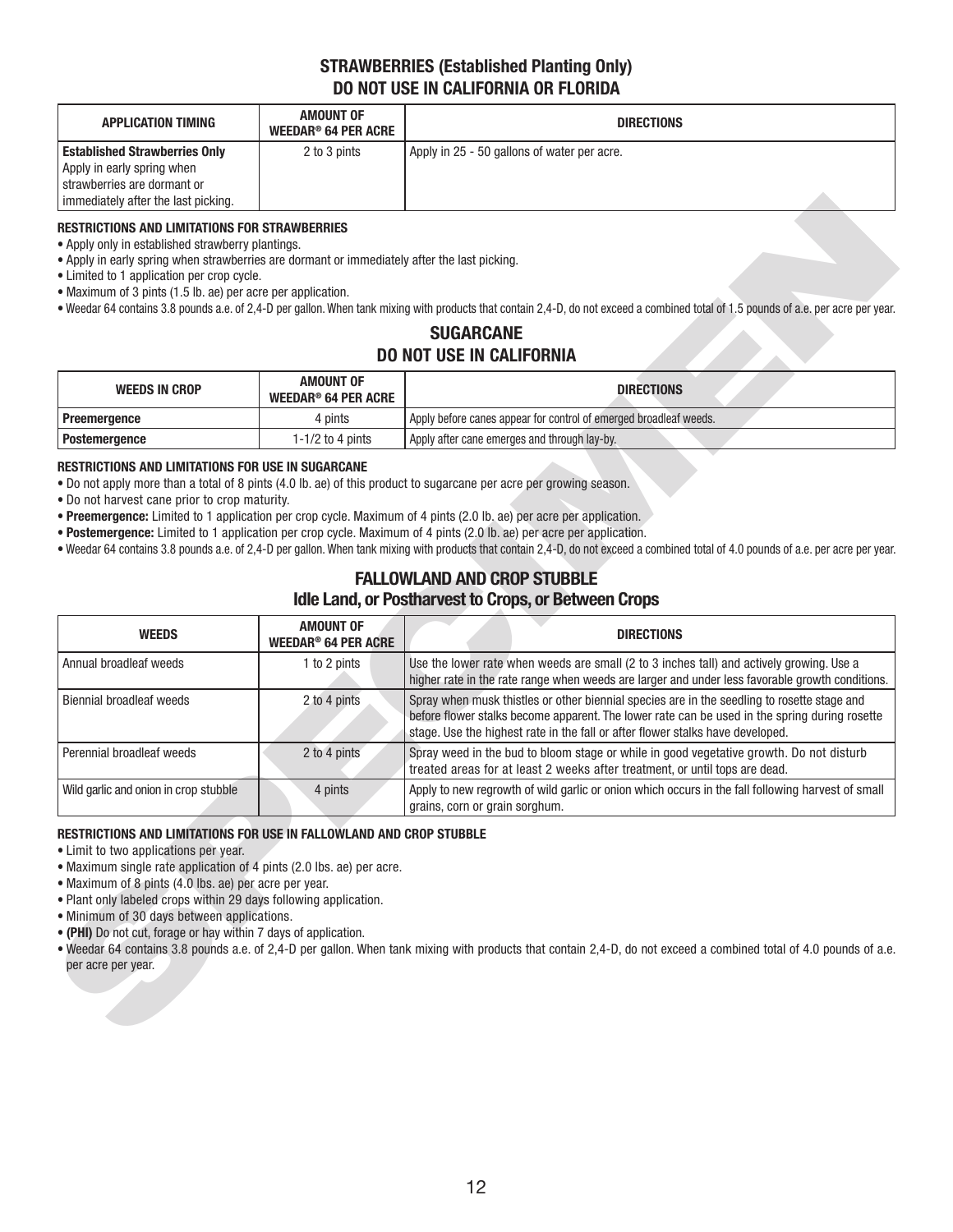## **CONSERVATION RESERVE PROGRAM AREAS Including Perennial Grasslands Not In Agricultural Production**

| <b>WEEDS</b>                                                                | <b>AMOUNT OF</b><br><b>WEEDAR® 64 PER ACRE</b> | <b>DIRECTIONS</b>                                                                                                                                                                                                                                                                                                                                  |
|-----------------------------------------------------------------------------|------------------------------------------------|----------------------------------------------------------------------------------------------------------------------------------------------------------------------------------------------------------------------------------------------------------------------------------------------------------------------------------------------------|
| <b>Annual broadleaf weeds</b><br>In young grasses<br>In established grasses | $1/2$ to 1 pint<br>$1/2$ to 2 pints            | Apply to actively growing annual broadleaf weeds. Use 1/2 to 1 pint when weeds are small; use<br>higher rates on older weeds. Do not apply to young grasses with fewer than 6 leaves or prior<br>to tillering, as excessive injury may result. Do not apply more than 1 pint until grasses are well<br>established as excessive injury may result. |
| Biennial and perennial broadleaf weeds<br>In established grasses            | 2 to 4 pints                                   | Treat when biennial weeds are in the seedling to rosette stage and before flower stalks become<br>apparent. Treat perennial weeds in the bud to bloom stage. Apply to actively growing weeds.                                                                                                                                                      |

### **RESTRICTIONS AND LIMITATIONS FOR USE ON CONSERVATION RESERVE PROGRAM AREAS**

- Do not apply to grasses in the boot to dough stage if grass seed production is desired.
- Do not cut forage for hay within 7 days of application.

- For susceptible annual and biennial broadleaf weeds, do not exceed 2 pints (1.0 lb. ae) per acre per application.
- For moderately susceptible biennial and perennial broadleaf weeds and for difficult to control weeds and woody plants, do not exceed 4 pints (2.0 lbs. ae) per acre per application.
- Spot treatments do not exceed 4 pints (2.0 lbs. ae) per acre.
- Maximum of 2 applications per year.
- Maximum of 8 pints (4.0 lbs. ae) per acre per year.
- Minimum of 30 days between applications.
- Weedar 64 contains 3.8 pounds a.e. of 2,4-D per gallon. When tank mixing with products that contain 2,4-D, do not exceed a combined total of 4.0 pounds of a.e. per acre per year.
- If grass is to be cut for hay, Agricultural Use Requirements for the Worker Protection Standard are applicable.
- For program lands, such as Conservation Reserve Program, consult program rules to determine whether grass or hay may be used. The more restrictive requirements of the program rules or this label must be followed.

## **RANGELAND, ESTABLISHED GRASS PASTURES AND GRASS CUT FOR HAY**

| In established grasses                                                                                                                                                                                                                                                                                                                                                                                                                                                                                                                                                                                                                                                               | $1/L$ to $L$ prints                                       | w anomy, as oxoocon's mjary may room. Bo not apply more analy i plint analyticooc<br>established as excessive injury may result.                                                                                                                                                                                                                                                                                                                                                                                                                                                                                                                                                                                                                            |
|--------------------------------------------------------------------------------------------------------------------------------------------------------------------------------------------------------------------------------------------------------------------------------------------------------------------------------------------------------------------------------------------------------------------------------------------------------------------------------------------------------------------------------------------------------------------------------------------------------------------------------------------------------------------------------------|-----------------------------------------------------------|-------------------------------------------------------------------------------------------------------------------------------------------------------------------------------------------------------------------------------------------------------------------------------------------------------------------------------------------------------------------------------------------------------------------------------------------------------------------------------------------------------------------------------------------------------------------------------------------------------------------------------------------------------------------------------------------------------------------------------------------------------------|
| <b>Biennial and perennial broadleaf weeds</b>                                                                                                                                                                                                                                                                                                                                                                                                                                                                                                                                                                                                                                        | 2 to 4 pints                                              | Treat when biennial weeds are in the seedling to rosette stage and before flower stalks become                                                                                                                                                                                                                                                                                                                                                                                                                                                                                                                                                                                                                                                              |
| In established grasses                                                                                                                                                                                                                                                                                                                                                                                                                                                                                                                                                                                                                                                               |                                                           | apparent. Treat perennial weeds in the bud to bloom stage. Apply to actively growing weeds.                                                                                                                                                                                                                                                                                                                                                                                                                                                                                                                                                                                                                                                                 |
| <b>RESTRICTIONS AND LIMITATIONS FOR USE ON CONSERVATION RESERVE PROGRAM AREAS</b><br>. Use at least 2 gallons of water per acre by air and 5 gallons of water per acre by ground.<br>. Do not apply to grasses in the boot to dough stage if grass seed production is desired.<br>. Do not cut forage for hay within 7 days of application.<br>• Postemergence:<br>per application.<br>• Spot treatments do not exceed 4 pints (2.0 lbs. ae) per acre.<br>• Maximum of 2 applications per year.<br>• Maximum of 8 pints (4.0 lbs. ae) per acre per year.<br>• Minimum of 30 days between applications.<br>per acre per year.<br>of the program rules or this label must be followed. |                                                           | • For susceptible annual and biennial broadleaf weeds, do not exceed 2 pints (1.0 lb. ae) per acre per application.<br>• For moderately susceptible biennial and perennial broadleaf weeds and for difficult to control weeds and woody plants, do not exceed 4 pints (2.0 lbs. ae) per acre<br>. Weedar 64 contains 3.8 pounds a.e. of 2,4-D per gallon. When tank mixing with products that contain 2,4-D, do not exceed a combined total of 4.0 pounds of a.e.<br>. If grass is to be cut for hay, Agricultural Use Requirements for the Worker Protection Standard are applicable.<br>. For program lands, such as Conservation Reserve Program, consult program rules to determine whether grass or hay may be used. The more restrictive requirements |
|                                                                                                                                                                                                                                                                                                                                                                                                                                                                                                                                                                                                                                                                                      |                                                           | RANGELAND, ESTABLISHED GRASS PASTURES AND GRASS CUT FOR HAY                                                                                                                                                                                                                                                                                                                                                                                                                                                                                                                                                                                                                                                                                                 |
| <b>TREATMENT SITE</b><br><b>METHOD OF APPLICATION</b>                                                                                                                                                                                                                                                                                                                                                                                                                                                                                                                                                                                                                                | <b>AMOUNT OF</b><br><b>WEEDAR<sup>®</sup> 64 PER ACRE</b> | <b>DIRECTIONS</b>                                                                                                                                                                                                                                                                                                                                                                                                                                                                                                                                                                                                                                                                                                                                           |
| <b>Annual broadleaf weeds</b>                                                                                                                                                                                                                                                                                                                                                                                                                                                                                                                                                                                                                                                        | 2 pints                                                   | Apply when weeds are small and actively growing and prior to bud<br>stage. Spray while musk thistles or other biennial species are in the seedling to rosette stage and before<br>flower stalks become apparent.                                                                                                                                                                                                                                                                                                                                                                                                                                                                                                                                            |
| <b>Biennial and perennial</b><br><b>broadleaf weeds</b>                                                                                                                                                                                                                                                                                                                                                                                                                                                                                                                                                                                                                              | 2 to 4 pints                                              | The lower rate can be used in the spring during rosette stage. Use the highest rate in the fall or after<br>flower stalks have developed. Do not apply to newly seeded areas until grass is well established. Do not<br>apply to grass in the early boot through milk stage if grass seed production is desired. Bentgrass and<br>legumes may be injured by this treatment.                                                                                                                                                                                                                                                                                                                                                                                 |
| <b>Spot Treatment to control</b><br><b>broadleaf weeds</b>                                                                                                                                                                                                                                                                                                                                                                                                                                                                                                                                                                                                                           | See Use Directions in Spot<br><b>Treatment Section</b>    | Note: To control broadleaf weeds in small areas with a hand sprayer, use an application rate equivalent<br>to the broadcast rate recommended for this treatment site and spray to thoroughly wet all foliage.<br>See rate conversion table and instructions for "Spot Treatment" and "Hand-Held Sprayers" for use of<br>hand-held sprayers.                                                                                                                                                                                                                                                                                                                                                                                                                 |
| <b>Tree Injection Application</b>                                                                                                                                                                                                                                                                                                                                                                                                                                                                                                                                                                                                                                                    |                                                           | See instructions for tree injection application in "Forestry Uses" section.                                                                                                                                                                                                                                                                                                                                                                                                                                                                                                                                                                                                                                                                                 |
| Wild garlic and wild onion                                                                                                                                                                                                                                                                                                                                                                                                                                                                                                                                                                                                                                                           | 4 pints                                                   | Make three applications (fall-spring-fall or spring-fall-spring) starting in late fall or early spring.                                                                                                                                                                                                                                                                                                                                                                                                                                                                                                                                                                                                                                                     |
| <b>Broadleaf weed control in newly</b><br>sprigged coastal bermudagrass                                                                                                                                                                                                                                                                                                                                                                                                                                                                                                                                                                                                              | 2 to 4 pints                                              | Applications may be made either preemergence or postemergence. Follow "Specific Use Directions" for<br>annual, biennial and perennial broadleaf weed control, above.                                                                                                                                                                                                                                                                                                                                                                                                                                                                                                                                                                                        |
| Sand shinnery oak /Sand sagebrush                                                                                                                                                                                                                                                                                                                                                                                                                                                                                                                                                                                                                                                    | 2 pints                                                   | Sand shinnery oak: Apply by aircraft between May 15 and June 15.<br>Sand sagebrush: Apply by ground or aircraft when foliage is fully expanded and plants are<br>actively growing.<br>Use a 1:4 oil-water emulsion as carrier and a spray volume of 3 to 5 gallons per acre.<br>Retreatment maybe needed.                                                                                                                                                                                                                                                                                                                                                                                                                                                   |
|                                                                                                                                                                                                                                                                                                                                                                                                                                                                                                                                                                                                                                                                                      |                                                           |                                                                                                                                                                                                                                                                                                                                                                                                                                                                                                                                                                                                                                                                                                                                                             |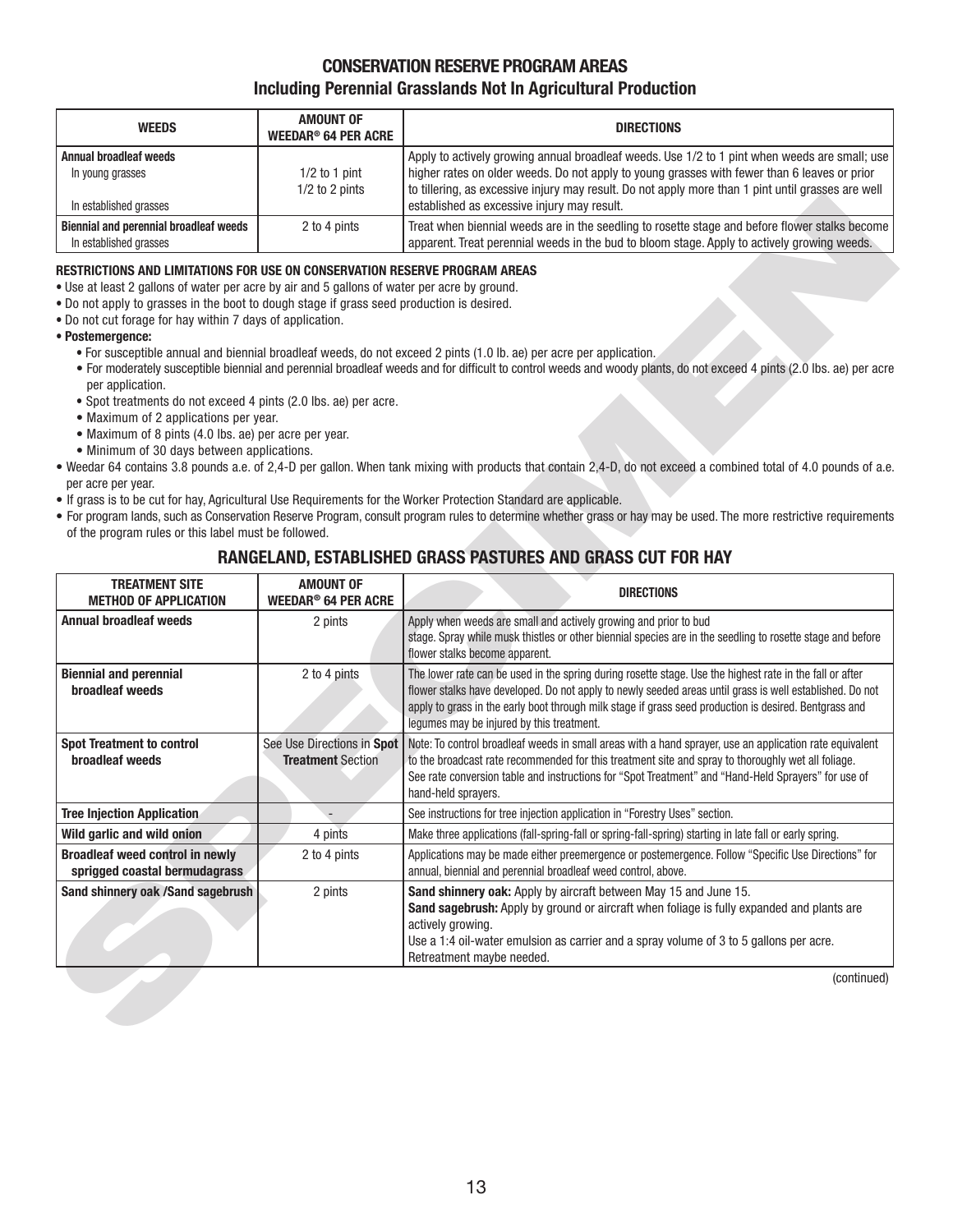| <b>TREATMENT SITE</b><br><b>METHOD OF APPLICATION</b>                                 | <b>AMOUNT OF</b><br>WEEDAR <sup>®</sup> 64 PER ACRE | <b>DIRECTIONS</b>                                                                                                                                                                                                        |
|---------------------------------------------------------------------------------------|-----------------------------------------------------|--------------------------------------------------------------------------------------------------------------------------------------------------------------------------------------------------------------------------|
| <b>Big sagebrush / Rabbitbrush</b>                                                    | 4 pints                                             | Apply by ground or aircraft when foliage is fully expanded and plants are actively growing. Use water or 1:4<br>oil-water emulsion as carrier and a spray volume of 5 to 10 gallons per acre. Retreatment may be needed. |
| Chamise, manzanita, buckbrush,<br>coastal sage, coyotebrush, and<br>chaparral species | 4 pints                                             | Apply by ground or aircraft when foliage is fully expanded and plants are actively growing. Use water or 1:4<br>oil-water emulsion as carrier and a spray volume of 5 to 10 gallons per acre. Retreatment may be needed. |
| Southern wild rose                                                                    |                                                     | <b>Broadcast:</b> Apply in a spray volume of 5 or more gallons per acre by aircraft or 10 or more gallons per<br>acre by ground equipment.                                                                               |
| <b>Broadcast application</b>                                                          | 4 pints                                             | Spot Treatment: Apply when foliage is well developed. Thorough coverage is required. Use 8pints of<br>this product plus 4 to 8 fluid ounces of an agricultural surfactant per 100 gallons of water. Two or more          |
| <b>Spot Treatment</b>                                                                 | 8 pints / 100 gallons<br>of spray                   | treatments may be required.                                                                                                                                                                                              |

### **RESTRICTIONS AND LIMITATIONS FOR ESTABLISHED GRASS PASTURES, RANGELAND AND GRASS CUT FOR HAY**

- Do not use on bentgrass, alfalfa, clover, or other legumes.
- Do not use on newly seeded areas until grass is well established.
- Do not use from early boot to milk stage where grass seed production is desired.
- Do not cut forage for hay within 7 days of application.
- **Postemergence:**
	- For susceptible annual and biennial broadleaf weeds, do not exceed 2 pints (1.0 lb. ae) per acre per application.
	- For moderately susceptible biennial and perennial broadleaf weeds and for difficult to control weeds and woody plants, do not exceed 4 pints (2.0 lbs. ae) per acre per application.
	- Spot treatments do not exceed 4 pints (2.0 lbs. ae) per acre.
	- Maximum of 2 applications per year.
	- Maximum of 8 pints (4.0 lbs. ae) per acre per year.
	- Minimum of 30 days between applications.
- Weedar 64 contains 3.8 pounds a.e. of 2,4-D per gallon. When tank mixing with products that contain 2,4-D, do not exceed a combined total of 4.0 pounds of a.e. per acre per year.
- If grass is to be cut for hay, Agricultural Use Requirements for the Worker Protection Standard are applicable.
- For program lands, such as Conservation Reserve Program, consult program rules to determine whether grass or hay may be used. The more restrictive requirements of the program rules or this label must be followed.

## **GRASSES FOR SEED OR SOD**

| Southern wild rose                                                                                    |                                                                   | <b>Broadcast:</b> Apply in a spray volume of 5 or more gallons per acre by aircraft or 10 or more gallons per<br>acre by ground equipment.                                           |
|-------------------------------------------------------------------------------------------------------|-------------------------------------------------------------------|--------------------------------------------------------------------------------------------------------------------------------------------------------------------------------------|
| <b>Broadcast application</b>                                                                          | 4 pints                                                           | Spot Treatment: Apply when foliage is well developed. Thorough coverage is required. Use 8pints of                                                                                   |
|                                                                                                       |                                                                   | this product plus 4 to 8 fluid ounces of an agricultural surfactant per 100 gallons of water. Two or more                                                                            |
| <b>Spot Treatment</b>                                                                                 | 8 pints / 100 gallons                                             | treatments may be required.                                                                                                                                                          |
|                                                                                                       | of spray                                                          |                                                                                                                                                                                      |
|                                                                                                       |                                                                   | RESTRICTIONS AND LIMITATIONS FOR ESTABLISHED GRASS PASTURES, RANGELAND AND GRASS CUT FOR HAY                                                                                         |
| • Do not use on bentgrass, alfalfa, clover, or other legumes.                                         |                                                                   |                                                                                                                                                                                      |
| . Do not use on newly seeded areas until grass is well established.                                   |                                                                   |                                                                                                                                                                                      |
| . Do not use from early boot to milk stage where grass seed production is desired.                    |                                                                   |                                                                                                                                                                                      |
| • Do not cut forage for hay within 7 days of application.                                             |                                                                   |                                                                                                                                                                                      |
| • Postemergence:                                                                                      |                                                                   |                                                                                                                                                                                      |
|                                                                                                       |                                                                   | • For susceptible annual and biennial broadleaf weeds, do not exceed 2 pints (1.0 lb. ae) per acre per application.                                                                  |
| per application.                                                                                      |                                                                   | • For moderately susceptible biennial and perennial broadleaf weeds and for difficult to control weeds and woody plants, do not exceed 4 pints (2.0 lbs. ae) per acre                |
| • Spot treatments do not exceed 4 pints (2.0 lbs. ae) per acre.                                       |                                                                   |                                                                                                                                                                                      |
| • Maximum of 2 applications per year.                                                                 |                                                                   |                                                                                                                                                                                      |
| • Maximum of 8 pints (4.0 lbs. ae) per acre per year.                                                 |                                                                   |                                                                                                                                                                                      |
| • Minimum of 30 days between applications.                                                            |                                                                   |                                                                                                                                                                                      |
|                                                                                                       |                                                                   | . Weedar 64 contains 3.8 pounds a.e. of 2,4-D per gallon. When tank mixing with products that contain 2,4-D, do not exceed a combined total of 4.0 pounds of a.e.                    |
| per acre per year.                                                                                    |                                                                   |                                                                                                                                                                                      |
|                                                                                                       |                                                                   | . If grass is to be cut for hay, Agricultural Use Requirements for the Worker Protection Standard are applicable.                                                                    |
|                                                                                                       |                                                                   | • For program lands, such as Conservation Reserve Program, consult program rules to determine whether grass or hay may be used. The more restrictive                                 |
|                                                                                                       | requirements of the program rules or this label must be followed. |                                                                                                                                                                                      |
|                                                                                                       |                                                                   |                                                                                                                                                                                      |
|                                                                                                       |                                                                   | <b>GRASSES FOR SEED OR SOD</b>                                                                                                                                                       |
|                                                                                                       |                                                                   |                                                                                                                                                                                      |
| <b>WEEDS IN CROP</b>                                                                                  | <b>AMOUNT OF</b><br><b>WEEDAR<sup>®</sup> 64 PER ACRE</b>         | <b>DIRECTIONS</b>                                                                                                                                                                    |
| Annual and perennial broadleaf weeds                                                                  | 2 to 4 pints                                                      | Apply to established stands in spring from tiller to early boot stage. Do not spray in boot                                                                                          |
|                                                                                                       |                                                                   | stage. New spring seedings may be treated with the lower rate after grass seedlings have at                                                                                          |
|                                                                                                       |                                                                   | least 5 leaves. Perennial weed regrowth may be treated in the fall.                                                                                                                  |
| <b>Grass Grown for Seed</b>                                                                           |                                                                   | Apply when weeds are small and actively growing. For best results, apply when soil moisture is                                                                                       |
| <b>Postemergence</b>                                                                                  |                                                                   | adequate for active weed growth. Do not apply to newly seeded grasses until well established                                                                                         |
| Seedling grass                                                                                        | $3/4$ to 1 pint                                                   | (five-leaf stage or later) and then use a maximum of 2/3 pt/acre. Cool season grasses are tolerant of                                                                                |
| (five-leaf stage of later)                                                                            |                                                                   | higher rates. Do not apply to grass in the early boot through milk stage if seed production is desired.                                                                              |
|                                                                                                       |                                                                   | When grass is well established, higher rates of up to 2 2/3 pint/acre may be applied for control                                                                                     |
| <b>Sod Farms</b>                                                                                      |                                                                   | of hard-to-kill annual or perennial weeds. Deep-rooted perennials such as bindweed and Canada                                                                                        |
| <b>Postemergence</b>                                                                                  | 1/2 to 4 pints                                                    | thistle may require repeat applications. Avoid mowing sod farms for 1 to 2 days before or after                                                                                      |
|                                                                                                       |                                                                   | application. Delay irrigation until the day following application.                                                                                                                   |
|                                                                                                       |                                                                   | Use sufficient spray solution for thorough and uniform coverage, and no less than 2 gallons per acre.                                                                                |
| RESTRICTIONS AND LIMITATIONS FOR GRASSES FOR SEED OR SOD FARMS                                        |                                                                   |                                                                                                                                                                                      |
| • Do not use on creeping grasses such as bentgrass except as a spot treatment.                        |                                                                   |                                                                                                                                                                                      |
| . Do not use on injury-sensitive southern grasses such as St. Augustinegrass.                         |                                                                   |                                                                                                                                                                                      |
| . Do not use on dichondra or other herbaceous ground covers. Legumes may be damaged or killed.        |                                                                   |                                                                                                                                                                                      |
|                                                                                                       |                                                                   | . Reseeding: Delay reseeding at least 30 days following application. Preferably, with spring application, reseed in the fall and with fall application, reseed in the spring.        |
| • Maximum of 4 pints (2.0 lbs. ae) per acre per application.<br>• Limited to 2 applications per year. |                                                                   |                                                                                                                                                                                      |
| • Minimum of 21 days between applications.                                                            |                                                                   |                                                                                                                                                                                      |
|                                                                                                       |                                                                   | . Weedar 64 contains 3.8 pounds a.e. of 2,4-D per gallon. When tank mixing with products that contain 2,4-D, do not exceed a combined total of 4.0 pounds of a.e. per acre per year. |

#### **RESTRICTIONS AND LIMITATIONS FOR GRASSES FOR SEED OR SOD FARMS**

- Do not use on creeping grasses such as bentgrass except as a spot treatment.
- Do not use on injury-sensitive southern grasses such as St. Augustinegrass.
- Do not use on dichondra or other herbaceous ground covers. Legumes may be damaged or killed.
- Reseeding: Delay reseeding at least 30 days following application. Preferably, with spring application, reseed in the fall and with fall application, reseed in the spring.
- Maximum of 4 pints (2.0 lbs. ae) per acre per application.
- Limited to 2 applications per year.
- Minimum of 21 days between applications.
- Weedar 64 contains 3.8 pounds a.e. of 2,4-D per gallon. When tank mixing with products that contain 2,4-D, do not exceed a combined total of 4.0 pounds of a.e. per acre per year.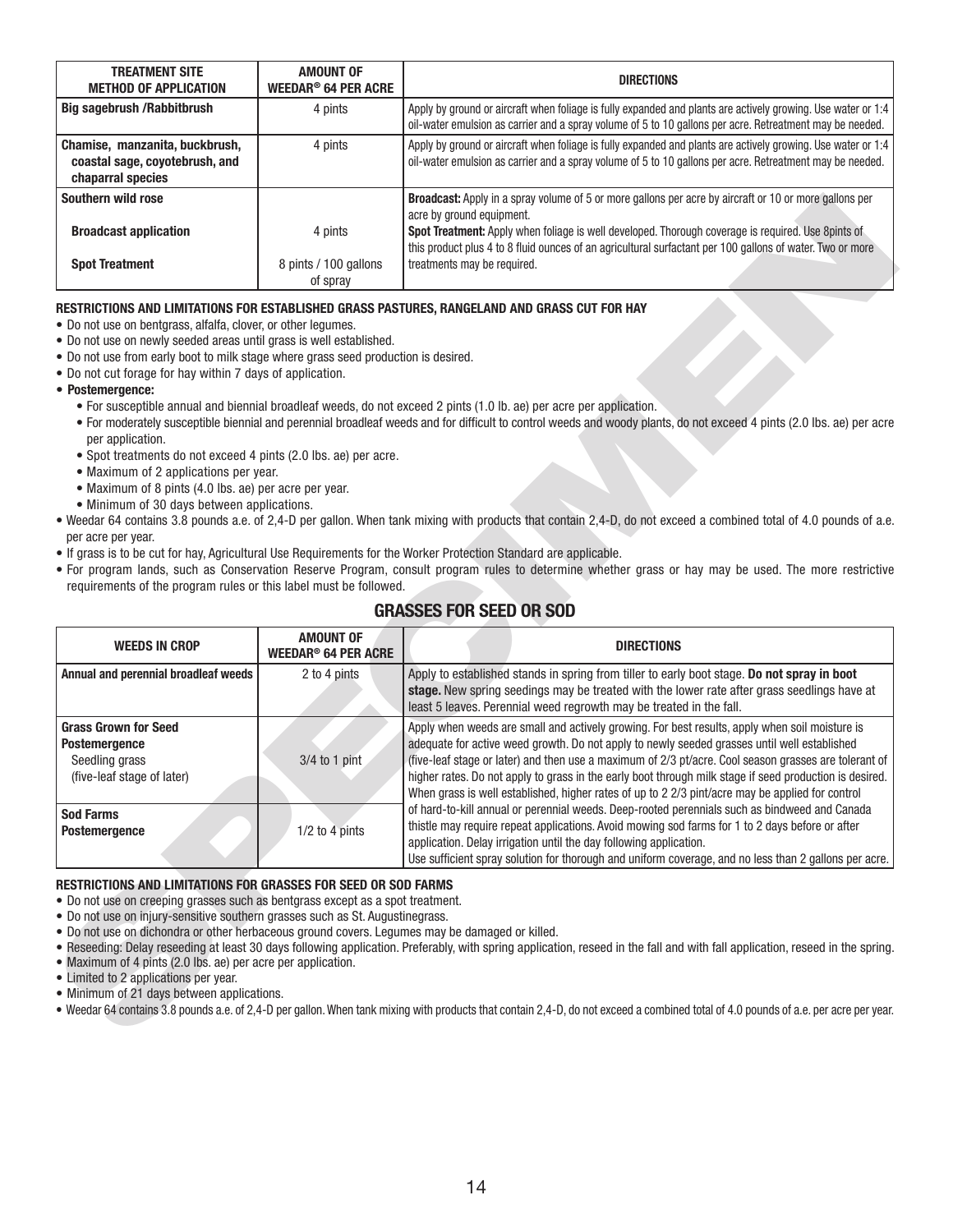## **ORNAMENTAL TURF AREAS (excluding Grasses Grown for Seed or Sod Farms)** Golf Courses, Cemeteries, Parks, Turfgrass, Lawns, Airfields, Roadsides, Vacant Lots and Other Grass Areas

| <b>TREATMENT SITE</b><br><b>APPLICATION TIMING</b> | <b>AMOUNT OF</b><br>WEEDAR® 64 PER ACRE | <b>DIRECTIONS</b>                                                                                                                                                                                                                                                                              |
|----------------------------------------------------|-----------------------------------------|------------------------------------------------------------------------------------------------------------------------------------------------------------------------------------------------------------------------------------------------------------------------------------------------|
| Annual broadleaf weeds                             | 2 to 3 pints                            | Treat when weeds are young and actively growing. Perennial weeds should be near the bud<br>stage, but not flowering at application. Do not use on susceptible southern grasses such as St.<br>Augustine. Do not apply to newly seeded area until grass is well established. Bentgrass, clover, |
| <b>Biennial and perennial broadleaf weeds</b>      | 3 pints                                 | lequmes and dichondra may be injured by this treatment.                                                                                                                                                                                                                                        |

### **RESTRICTIONS AND LIMITATIONS FOR ORNAMENTAL TURF AREAS**

- Use sufficient gallonage for thorough and uniform coverage.
- Do not use on susceptible southern grasses such as St. Augustine.
- Do not apply to newly seeded area until grass is well established (five-leaf stage or later) and then use a maximum of 2/3 pint per acre.
- Do not apply more than 2 broadcast applications per year per treatment site. This does not exclude spot treatments.
- Maximum of 3 pints (1.5 lbs. ae) per acre per application.
- Maximum of 6 pints (3.0 lbs. ae) per acre per year, excluding spot treatments.
- Weedar 64 contains 3.8 pounds a.e. of 2,4-D per gallon. When tank mixing with products that contain 2,4-D, do not exceed a combined total of 3.0 pounds of a.e. per acre per year.

## **NON-CROPLAND**

## **Fencerows, Hedgerows, Roadsides, Ditches, Right-of-Way, Utility Power Lines, Railroads, Airports and Industrial Sites**

| <b>Biennial and perennial broadleaf weeds</b>                                                                                                                                                                                                                                                                                                                                                                                                                                                                                                                                                                                                                                     | 3 pints                                                   | ound. Do not apply to nowly occupa area and grace io well couplened. Dontgrace, o<br>legumes and dichondra may be injured by this treatment.                                                                                                                                                                                                                                                                                                                                                                                                                                                        |
|-----------------------------------------------------------------------------------------------------------------------------------------------------------------------------------------------------------------------------------------------------------------------------------------------------------------------------------------------------------------------------------------------------------------------------------------------------------------------------------------------------------------------------------------------------------------------------------------------------------------------------------------------------------------------------------|-----------------------------------------------------------|-----------------------------------------------------------------------------------------------------------------------------------------------------------------------------------------------------------------------------------------------------------------------------------------------------------------------------------------------------------------------------------------------------------------------------------------------------------------------------------------------------------------------------------------------------------------------------------------------------|
| RESTRICTIONS AND LIMITATIONS FOR ORNAMENTAL TURF AREAS<br>• Use sufficient gallonage for thorough and uniform coverage.<br>. Do not use on susceptible southern grasses such as St. Augustine.<br>• Maximum of 3 pints (1.5 lbs. ae) per acre per application.<br>• Maximum of 6 pints (3.0 lbs. ae) per acre per year, excluding spot treatments.<br>per acre per year.                                                                                                                                                                                                                                                                                                          |                                                           | . Do not apply to newly seeded area until grass is well established (five-leaf stage or later) and then use a maximum of 2/3 pint per acre.<br>. Do not apply more than 2 broadcast applications per year per treatment site. This does not exclude spot treatments.<br>. Weedar 64 contains 3.8 pounds a.e. of 2,4-D per gallon. When tank mixing with products that contain 2,4-D, do not exceed a combined total of 3.0 pounds of a.e.<br><b>NON-CROPLAND</b><br>Fencerows, Hedgerows, Roadsides, Ditches, Right-of-Way,<br><b>Utility Power Lines, Railroads, Airports and Industrial Sites</b> |
| <b>WEEDS</b>                                                                                                                                                                                                                                                                                                                                                                                                                                                                                                                                                                                                                                                                      | <b>AMOUNT OF</b><br><b>WEEDAR<sup>®</sup> 64 PER ACRE</b> | <b>DIRECTIONS</b>                                                                                                                                                                                                                                                                                                                                                                                                                                                                                                                                                                                   |
| <b>Annual broadleaf weeds</b>                                                                                                                                                                                                                                                                                                                                                                                                                                                                                                                                                                                                                                                     | 2 to 4 pints                                              | Treat when weeds are young and actively growing. Perennial weeds should be near the bud stage, but not<br>flowering at application. Do not use on susceptible southern grasses such as St. Augustine. Do not apply<br>to newly seeded areas until grass is well established. Bentgrass, clover, legumes and dichondra may be                                                                                                                                                                                                                                                                        |
| <b>Biennial and perennial broadleaf weeds</b>                                                                                                                                                                                                                                                                                                                                                                                                                                                                                                                                                                                                                                     | 4 to 8 pints                                              | injured by this treatment.                                                                                                                                                                                                                                                                                                                                                                                                                                                                                                                                                                          |
| <b>Spot Treatment to control</b><br>broadleaf weeds                                                                                                                                                                                                                                                                                                                                                                                                                                                                                                                                                                                                                               | See Use Directions in Spot<br><b>Treatment Section</b>    | Note: To control broadleaf weeds in small areas with a hand sprayer, use an application rate<br>equivalent to the broadcast rate recommended for this treatment site and spray to thoroughly<br>wet all foliage. See rate conversion table and instructions for "Spot Treatment" and "Hand-Held<br>Sprayers" for use of hand-held sprayers.                                                                                                                                                                                                                                                         |
| <b>Tree Injection Application</b>                                                                                                                                                                                                                                                                                                                                                                                                                                                                                                                                                                                                                                                 |                                                           | See instructions for tree injection application in "Forestry Uses" section.                                                                                                                                                                                                                                                                                                                                                                                                                                                                                                                         |
| <b>Southern wild rose</b><br><b>Broadcast application</b><br><b>Spot Treatment</b>                                                                                                                                                                                                                                                                                                                                                                                                                                                                                                                                                                                                | 8 pints<br>8 pints / 100 gallons<br>of spray              | Broadcast: Apply in a spray volume of 5 or more gallons per acre by aircraft or 10 or more<br>gallons per acre by ground equipment.<br>Spot Treatment: Apply when foliage is well developed. Thorough coverage is required. Use 8<br>pints of this product plus 4 to 8 fluid ounces of an agricultural surfactant per 100 gallons of<br>water. Two or more treatments may be required.                                                                                                                                                                                                              |
| <b>RESTRICTIONS AND LIMITATIONS FOR NON-CROPLAND</b><br>. Do not apply to newly seeded areas until grass is well established.<br>• Use 2 or more gallons of spray solution per acre.<br>. Do not harvest forage or hay from treated areas for 7 days after application.<br>seed production, or for research purposes.<br>• Postemergence (annual and perennial weeds):<br>• Limit 2 applications per year.<br>• Maximum of 4 pints (2.0 lbs. ae) per acre per application.<br>• Minimum 30 days between applications.<br>• Postemergence (woody plants):<br>• Limit 1 application per year.<br>• Maximum of 8 pints (4.0 lbs. ae) per acre per application.<br>per acre per year. |                                                           | . Bentgrass, St. Augustine, clover, legumes and dichondra may be severely injured or killed by this treatment.<br>• Applications to non-cropland areas are not applicable to treatment of commercial timber or other plants being grown for sale or other commercial use, or for commercial<br>. Weedar 64 contains 3.8 pounds a.e. of 2,4-D per gallon. When tank mixing with products that contain 2,4-D, do not exceed a combined total of 4.0 pounds of a.e.                                                                                                                                    |

### **RESTRICTIONS AND LIMITATIONS FOR NON-CROPLAND**

- Do not apply to newly seeded areas until grass is well established.
- Bentgrass, St. Augustine, clover, legumes and dichondra may be severely injured or killed by this treatment.
- Use 2 or more gallons of spray solution per acre.
- Do not harvest forage or hay from treated areas for 7 days after application.
- Applications to non-cropland areas are not applicable to treatment of commercial timber or other plants being grown for sale or other commercial use, or for commercial seed production, or for research purposes.
- **Postemergence (annual and perennial weeds):**
	- Limit 2 applications per year.
	- Maximum of 4 pints (2.0 lbs. ae) per acre per application.
	- Minimum 30 days between applications.
- **Postemergence (woody plants):**
- Limit 1 application per year.
	- Maximum of 8 pints (4.0 lbs. ae) per acre per application.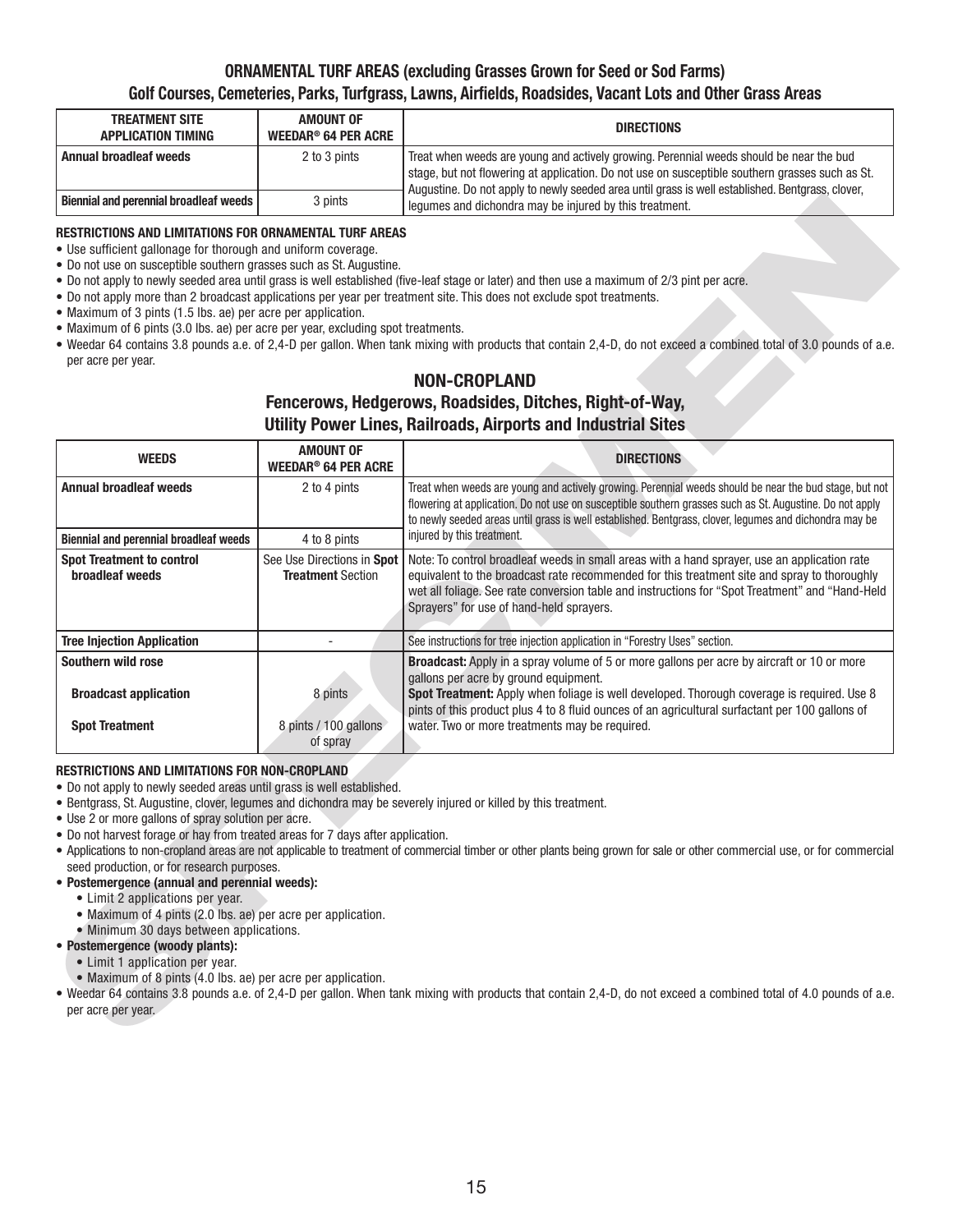## **FORESTRY USES**

### **Forest site preparation, forest roadsides, brush control, Poplar / Cottonwood for pulp, established conifer release, including Christmas trees and reforestation areas**

| <b>TREATMENT SITE</b><br><b>METHOD OF APPLICATION</b>                                                                                                                                                                                                                                                                                                                                                                                                                                                                                                        | <b>AMOUNT OF</b><br><b>WEEDAR<sup>®</sup> 64 PER ACRE</b> | <b>DIRECTIONS</b>                                                                                                                                                                                                                                                                                                                                                                                                                                                                                                                                                                                                                                                                                                                                                                                                                                                                                                                                                                                                                                                                                                                                                                                                                                                                       |
|--------------------------------------------------------------------------------------------------------------------------------------------------------------------------------------------------------------------------------------------------------------------------------------------------------------------------------------------------------------------------------------------------------------------------------------------------------------------------------------------------------------------------------------------------------------|-----------------------------------------------------------|-----------------------------------------------------------------------------------------------------------------------------------------------------------------------------------------------------------------------------------------------------------------------------------------------------------------------------------------------------------------------------------------------------------------------------------------------------------------------------------------------------------------------------------------------------------------------------------------------------------------------------------------------------------------------------------------------------------------------------------------------------------------------------------------------------------------------------------------------------------------------------------------------------------------------------------------------------------------------------------------------------------------------------------------------------------------------------------------------------------------------------------------------------------------------------------------------------------------------------------------------------------------------------------------|
| <b>Annual broadleaf weeds</b>                                                                                                                                                                                                                                                                                                                                                                                                                                                                                                                                | 2 to 4 pints                                              | Apply when weeds are small and growing actively before the bud stage. Apply when biennial and<br>perennial species are in the seedling to rosette stage and before flower stalks appear. For difficult to<br>control perennial broadleaf weeds and woody species, use up to 8 pints of Weedar 64 and 1 to 4 quarts<br>of Tahoe® 3A herbicide per acre. For conifer release, make application in early spring before budbreak of                                                                                                                                                                                                                                                                                                                                                                                                                                                                                                                                                                                                                                                                                                                                                                                                                                                         |
| <b>Biennial and perennial broadleaf</b><br>weeds and susceptible woody plants                                                                                                                                                                                                                                                                                                                                                                                                                                                                                | 4 to 8 pints                                              | conifers when weeds are small and actively growing.                                                                                                                                                                                                                                                                                                                                                                                                                                                                                                                                                                                                                                                                                                                                                                                                                                                                                                                                                                                                                                                                                                                                                                                                                                     |
| <b>Spot Treatment to control</b><br>broadleaf weeds                                                                                                                                                                                                                                                                                                                                                                                                                                                                                                          | See Use Directions in Spot<br><b>Treatment Section</b>    | Note: To control broadleaf weeds in small areas with a hand sprayer, use an application rate<br>equivalent to the broadcast rate recommended for this treatment site and spray to thoroughly<br>wet all foliage. See rate conversion table and instructions for "Spot Treatment" and "Hand-Held<br>Sprayers" for use of hand-held sprayers.                                                                                                                                                                                                                                                                                                                                                                                                                                                                                                                                                                                                                                                                                                                                                                                                                                                                                                                                             |
| Poplar / Cottonwood trees grown<br>for pulp - broadleaf weed control                                                                                                                                                                                                                                                                                                                                                                                                                                                                                         | 1/2 pint to 3 pints                                       | Applied through wick applicators or conventional ground sprayers. (Excluding irrigation systems) Do not allow this<br>product to contact leaves or green bark of the tree.<br>Apply in enough water to provide uniform coverage prior to or after planting of Poplar/Cottonwood trees.<br>Application during warm weather is preferred. Apply when weeds are actively growing, preferably before bud<br>stage. Repeat treatment may be necessary for less susceptible weeds; re-apply as needed. Accord® may be<br>mixed with this product to increase weed control. Follow both labels to determine correct rates. Two quarts or<br>more of a spreader - activator per 100 gallons of spray solution may be added to improve herbicide performance.                                                                                                                                                                                                                                                                                                                                                                                                                                                                                                                                    |
| <b>Conifer Release:</b><br>Species such as white pine,<br>ponderosa pine, jack pine, red pine,<br>black spruce, white spruce, red<br>spruce, and balsam fir                                                                                                                                                                                                                                                                                                                                                                                                  | 3 to 8 pints                                              | To control competing hardwood species such as alder, aspen, birch, hazel, and willow, apply from mild to<br>late summer when growth of conifer trees has hardened off and woody plants are still actively growing.<br>Apply with ground or air equipment, using sufficient spray volume to ensure complete coverage. Because<br>this treatment may cause occasional conifer injury. Do not apply if such injury cannot be tolerated.                                                                                                                                                                                                                                                                                                                                                                                                                                                                                                                                                                                                                                                                                                                                                                                                                                                    |
| <b>Directed Spray:</b><br>Conifer plantations including pine                                                                                                                                                                                                                                                                                                                                                                                                                                                                                                 | 8 pints / 100 gallons<br>of spray                         | Apply when brush or weeds are actively growing by directing the spray so as to avoid contact with conifer<br>foliage and injurious amounts of spray. Apply in oil, oil-water, or water carrier in a spray volume of 10 to<br>100 gallons per acre.                                                                                                                                                                                                                                                                                                                                                                                                                                                                                                                                                                                                                                                                                                                                                                                                                                                                                                                                                                                                                                      |
| <b>Basal Spray</b><br>May also be used in rangeland,<br>pastures, and noncropland                                                                                                                                                                                                                                                                                                                                                                                                                                                                            | 17 pints / 100 gallons                                    | Thoroughly wet the base and root collar of all stems until the spray begins to accumulate around the root<br>collar at the ground line. Wetting stems with the mixture may also aid in control.                                                                                                                                                                                                                                                                                                                                                                                                                                                                                                                                                                                                                                                                                                                                                                                                                                                                                                                                                                                                                                                                                         |
| <b>Surface of Cut Stumps</b><br>May also be used in rangeland,<br>pastures, and noncropland                                                                                                                                                                                                                                                                                                                                                                                                                                                                  | of spray<br><b>or</b>                                     | Apply as soon as possible after cutting trees. Thoroughly soak the entire stump with the 2,4-D mixture<br>including cut surface, bark and exposed roots.                                                                                                                                                                                                                                                                                                                                                                                                                                                                                                                                                                                                                                                                                                                                                                                                                                                                                                                                                                                                                                                                                                                                |
| <b>Frill and Girdle</b><br>May also be used in rangeland,<br>pastures, and noncropland                                                                                                                                                                                                                                                                                                                                                                                                                                                                       | 2.6 fl oz / 1 gallon of spray                             | Cut frills (overlapping V-shaped notched cut downward through the bark in a continuous ring around the<br>base of the tree) using and axe or other suitable tool. Saturate the freshly cut frills with the 2,4-D mixture.                                                                                                                                                                                                                                                                                                                                                                                                                                                                                                                                                                                                                                                                                                                                                                                                                                                                                                                                                                                                                                                               |
| <b>Tree Injection Application</b><br>May also be used in rangeland,<br>pastures, and noncropland                                                                                                                                                                                                                                                                                                                                                                                                                                                             | 1 to 2 ml per injection site                              | To control and prevent resprouting of unwanted hardwood trees such as elm, hickory, oak and sweetgum<br>forests and other non-crop areas, apply by injecting at a rate of 1 ml of undiluted Weedar 64 per inch of<br>trunk diameter as measured at breast height (DBH), approximately 4 1/2 ft. above the ground. Injection sites,<br>however, should be as close to the root collar as possible and the injection bit must penetrate the inner bark.<br>For resistant species such as hickory, injections should overlap.<br>Maples should not be treated during the spring sap flow.<br>For hard to control species such as ash, alder, aspen, birch, blackgum, cherry, tulip poplar, maple, and<br>dogwood use 2 ml of undiluted Weedar 64 per injection site or double the number of 1 ml injections.<br>For best results, injections should be made during the growing season, May 15th through October 15th.<br>For Dilute Injection: Mix 1 gallon of product in 19 gallons of water for dilute injections.<br>For Concentrate Injections: Use 1 to 2 ml of concentrate WEEDAR® 64 per injection.<br>Note: No Worker Protection Standard workers entry restrictions or worker notification requirements apply<br>when this product is directly injected into agricultural plants. |
| <b>RESTRICTIONS AND LIMITATIONS FOR FORESTRY USE</b><br>• Do not make more than one broadcast application per year.<br>• For broadcast applications, do not apply more than 8 pints (4 lbs. ae) per acre per 12-month period.<br>• Basal spray, Cut Surface - Stumps, and Frill:<br>• Limited to one application per year.<br>• Maximum of 8.0 lbs ae per 100 gallons of spray solution.<br>• Injections:<br>• Limit of one basal spray or cut surface application per year.<br>. Maximum of 2.0 ml of 4.0 lbs ae per gallon formulation per injection site. |                                                           |                                                                                                                                                                                                                                                                                                                                                                                                                                                                                                                                                                                                                                                                                                                                                                                                                                                                                                                                                                                                                                                                                                                                                                                                                                                                                         |

### **RESTRICTIONS AND LIMITATIONS FOR FORESTRY USE**

- For broadcast applications, do not apply more than 8 pints (4 lbs. ae) per acre per 12-month period.
- **Basal spray, Cut Surface Stumps, and Frill:**
	- Limited to one application per year.
	- Maximum of 8.0 lbs ae per 100 gallons of spray solution.
- **Injections:**
	- Limit of one basal spray or cut surface application per year.
	- Maximum of 2.0 ml of 4.0 lbs ae per gallon formulation per injection site.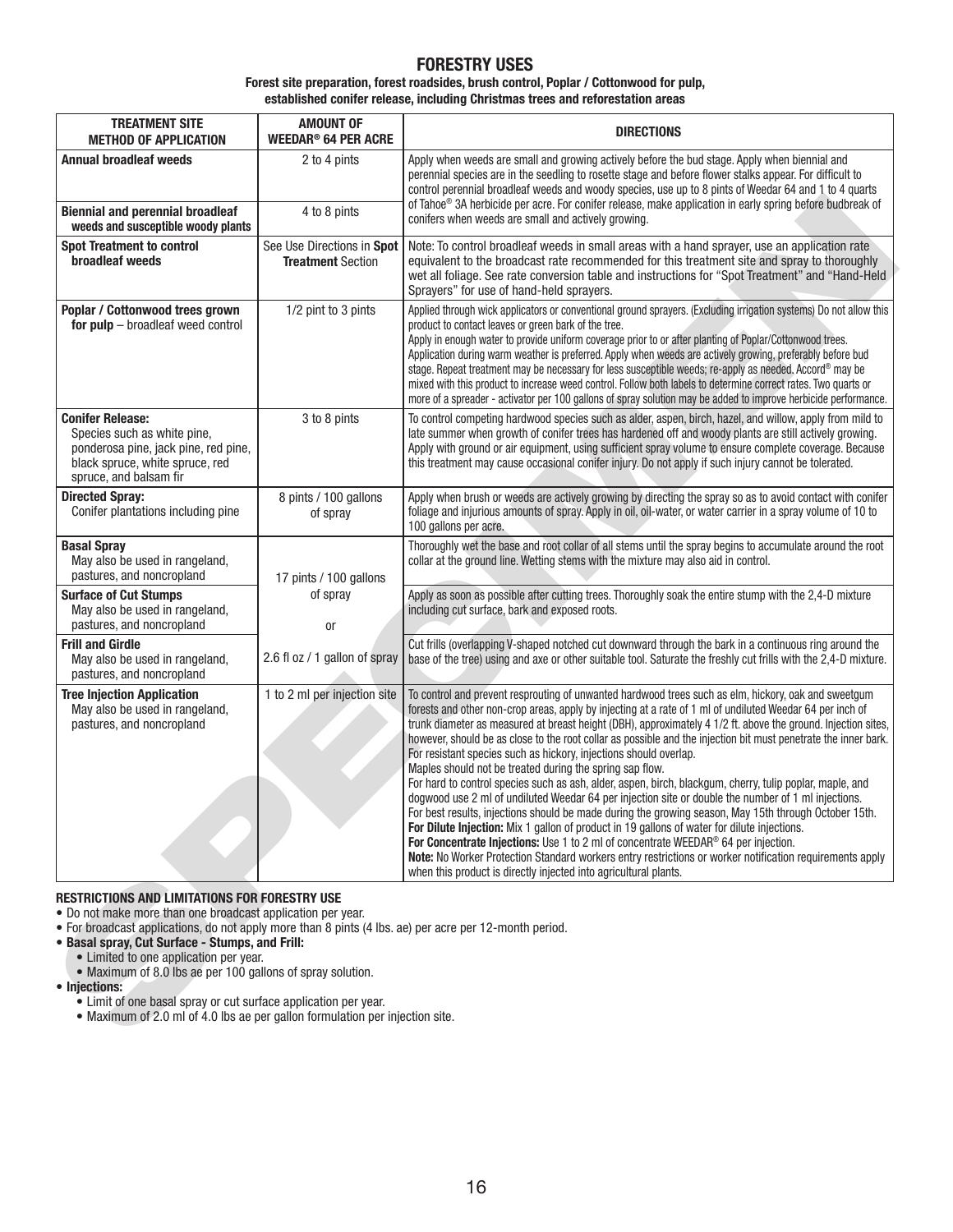## **BIOENERGY CROPS - GRASSES\***

### **WEED CONTROL IN GIANT REEDGRASS (***Arundo donax***), SWITCHGRASS (***Panicum virgatum***), GIANT MISCANTHUS**

**(***Miscanthus x giganteus***) AND OTHER NON-FOOD PERENNIAL GRASS BIOENERGY CROPS.**

### **\*Not for use in California to Bioenergy Crops – Grasses**

#### **USE INSTRUCTIONS**

This product may be applied for broadleaf weed control in giant reedgrass (*Arundo donax*), switchgrass (*Panicum virgatum*) giant Miscanthus (*Miscanthus x giganteus*) and other non-food perennial grass bioenergy crops.

For perennial grasses, apply no earlier than 4-leaf stage. Apply 1/2 to 2 pints per acre to seedling grasses with ground or air equipment. A rate of 1 to 4 pints per acre should be used when grasses are well established.

### **RESTRICTIONS AND LIMITATIONS**

- Limited to 2 broadcast applications per year.
- Maximum of 4 pints (2.0 lb. ae) per acre per application.
- Minimum of 30 days between applications.
- Apply by air or ground equipment in sufficient gallonage to obtain adequate coverage. Minimum of 2 gallons of water per acre for aerial application and 10 or more for ground application is recommended.
- Do not spray immediately before irrigation and withhold above-ground irrigation for 3 days after application.
- Treated plantings not to be consumed by human or animal.

## **BIOENERGY CROPS - TREES**

### **WEED CONTROL IN HYBRID POPLAR TREES, COTTONWOOD TREES AND WILLOW TREES GROWN AS BIOENERGY CROPS**

#### **USE INSTRUCTIONS**

### **TANK MIXTURES**

#### **RESTRICTIONS AND LIMITATIONS**

- Limited to 1 broadcast applications per year.
- Maximum of 4 pints (2.0 lb. ae) per acre per application.
- Minimum of 30 days between applications.
- Use sufficient spray volume for thorough and uniform coverage, but a minimum of 10 gallons per acre for broadcast application.
- Do not apply this product by air for use of weed control in hybrid poplar tree, cottonwood trees and willow tress grown as bioenergy crops.
- Do not use this product in or near greenhouses, for use of weed control in hybrid poplar tree, cottonwood trees and willow tress grown as bioenergy crops.
- Do not spray immediately before irrigation and withhold above-ground irrigation for 3 days after application.
- Treated plantings not to be consumed by human or animal.

## **AQUATIC USES**

#### **CONTROL OF WEEDS AND BRUSH ON BANKS OF IRRIGATION CANALS AND DITCHES**

| <b>Target Plants</b><br><b>Annual Weeds</b><br><b>Biennial and perennial broadleaf</b><br>weeds and susceptible wood plants | (pt/acre)<br>$2$ to $4$<br>4 | Apply using low pressure spray (10 to 40 psi) in a spray volume of 20 to 100 gallons per acre using<br>power operated spray equipment. Apply when wind speed is low, 5 mph or less. Apply working upstream<br>to avoid accidental concentration of spray into water. Cross-stream spraying to opposite banks is not<br>permitted and avoid boom spraying over water surface. When spraying shoreline weeds, allow no more<br>than 2 foot overspray onto water surface with an average of less than 1 foot of overspray to prevent<br>significant water contamination.<br>Apply when weeds are small and growing actively before the bud stage. Apply when biennial and |
|-----------------------------------------------------------------------------------------------------------------------------|------------------------------|------------------------------------------------------------------------------------------------------------------------------------------------------------------------------------------------------------------------------------------------------------------------------------------------------------------------------------------------------------------------------------------------------------------------------------------------------------------------------------------------------------------------------------------------------------------------------------------------------------------------------------------------------------------------|
|                                                                                                                             |                              |                                                                                                                                                                                                                                                                                                                                                                                                                                                                                                                                                                                                                                                                        |
|                                                                                                                             |                              | <b>Specific Use Directions</b>                                                                                                                                                                                                                                                                                                                                                                                                                                                                                                                                                                                                                                         |
| <b>CONTROL OF WEEDS AND BRUSH ON BANKS OF IRRIGATION CANALS AND DITCHES</b>                                                 | Weedar <sub>64</sub>         |                                                                                                                                                                                                                                                                                                                                                                                                                                                                                                                                                                                                                                                                        |
| of this label.                                                                                                              |                              | Use Requirements for Aquatic Areas: When this product is applied to aquatic areas, follow PPE and reentry instructions in the "Non-Agricultural Use Requirements" section                                                                                                                                                                                                                                                                                                                                                                                                                                                                                              |
|                                                                                                                             |                              | <b>AQUATIC USES</b>                                                                                                                                                                                                                                                                                                                                                                                                                                                                                                                                                                                                                                                    |
| • Treated plantings not to be consumed by human or animal.                                                                  |                              | . Use sufficient spray volume for thorough and uniform coverage, but a minimum of 10 gallons per acre for broadcast application.<br>. Do not apply this product by air for use of weed control in hybrid poplar tree, cottonwood trees and willow tress grown as bioenergy crops.<br>. Do not use this product in or near greenhouses, for use of weed control in hybrid poplar tree, cottonwood trees and willow tress grown as bioenergy crops.<br>. Do not spray immediately before irrigation and withhold above-ground irrigation for 3 days after application.                                                                                                   |
| • Maximum of 4 pints (2.0 lb. ae) per acre per application.<br>• Minimum of 30 days between applications.                   |                              |                                                                                                                                                                                                                                                                                                                                                                                                                                                                                                                                                                                                                                                                        |
| <b>RESTRICTIONS AND LIMITATIONS</b><br>• Limited to 1 broadcast applications per year.                                      |                              |                                                                                                                                                                                                                                                                                                                                                                                                                                                                                                                                                                                                                                                                        |
|                                                                                                                             |                              | This product may be tank mixed with Credit 41 Herbicide (EPA Reg. No. 71368-20) to provide broader spectrum of control.                                                                                                                                                                                                                                                                                                                                                                                                                                                                                                                                                |
| <b>TANK MIXTURES</b>                                                                                                        |                              |                                                                                                                                                                                                                                                                                                                                                                                                                                                                                                                                                                                                                                                                        |
|                                                                                                                             |                              | NOTE: Extreme care should be exercised to avoid contact of the spray solution, spray, drift, or mist with tree foliage, green bark of trucks, stems or exposed<br>roots of the poplar, cottonwood and will trees. Contact of the spray solution to these parts can result in serious damage. Even when using extreme care in<br>application of this product, injury to crops from this herbicide may occur. If you are not prepared to accept some degree of crop injury, do not use this product.                                                                                                                                                                     |
|                                                                                                                             |                              | For hybrid poplar, cottonwood and willow make application prior to or after planting. For ground spray equipment, use 1/2 to 3 pints per acre. Apply 1 to 4 pints per acre<br>using wick type applicators that treat weeds directly. Crop injury may result if the wick, wick solution or spray solution contact leaves or green bark of the crop trees.                                                                                                                                                                                                                                                                                                               |
| <b>USE INSTRUCTIONS</b>                                                                                                     |                              | This product may be used in hybrid poplar trees, cottonwood trees and willow trees grown as bioenergy crops. Application during warm weather is preferred. Apply when<br>weeds are actively growing, preferably before bud stage. Repeat treatment may be necessary for less susceptible weeds; re-apply as needed.                                                                                                                                                                                                                                                                                                                                                    |
|                                                                                                                             |                              | WEED CONTROL IN HYBRID POPLAR TREES, COTTONWOOD TREES AND WILLOW TREES GROWN AS BIOENERGY CROPS                                                                                                                                                                                                                                                                                                                                                                                                                                                                                                                                                                        |
| • Treated plantings not to be consumed by human or animal.                                                                  |                              | <b>BIOENERGY CROPS - TREES</b>                                                                                                                                                                                                                                                                                                                                                                                                                                                                                                                                                                                                                                         |
| for ground application is recommended.                                                                                      |                              | . Do not spray immediately before irrigation and withhold above-ground irrigation for 3 days after application.                                                                                                                                                                                                                                                                                                                                                                                                                                                                                                                                                        |
| • Minimum of 30 days between applications.                                                                                  |                              | • Apply by air or ground equipment in sufficient gallonage to obtain adequate coverage. Minimum of 2 gallons of water per acre for aerial application and 10 or more                                                                                                                                                                                                                                                                                                                                                                                                                                                                                                   |
| • Maximum of 4 pints (2.0 lb. ae) per acre per application.                                                                 |                              |                                                                                                                                                                                                                                                                                                                                                                                                                                                                                                                                                                                                                                                                        |
|                                                                                                                             |                              |                                                                                                                                                                                                                                                                                                                                                                                                                                                                                                                                                                                                                                                                        |
| <b>RESTRICTIONS AND LIMITATIONS</b><br>• Limited to 2 broadcast applications per year.                                      |                              |                                                                                                                                                                                                                                                                                                                                                                                                                                                                                                                                                                                                                                                                        |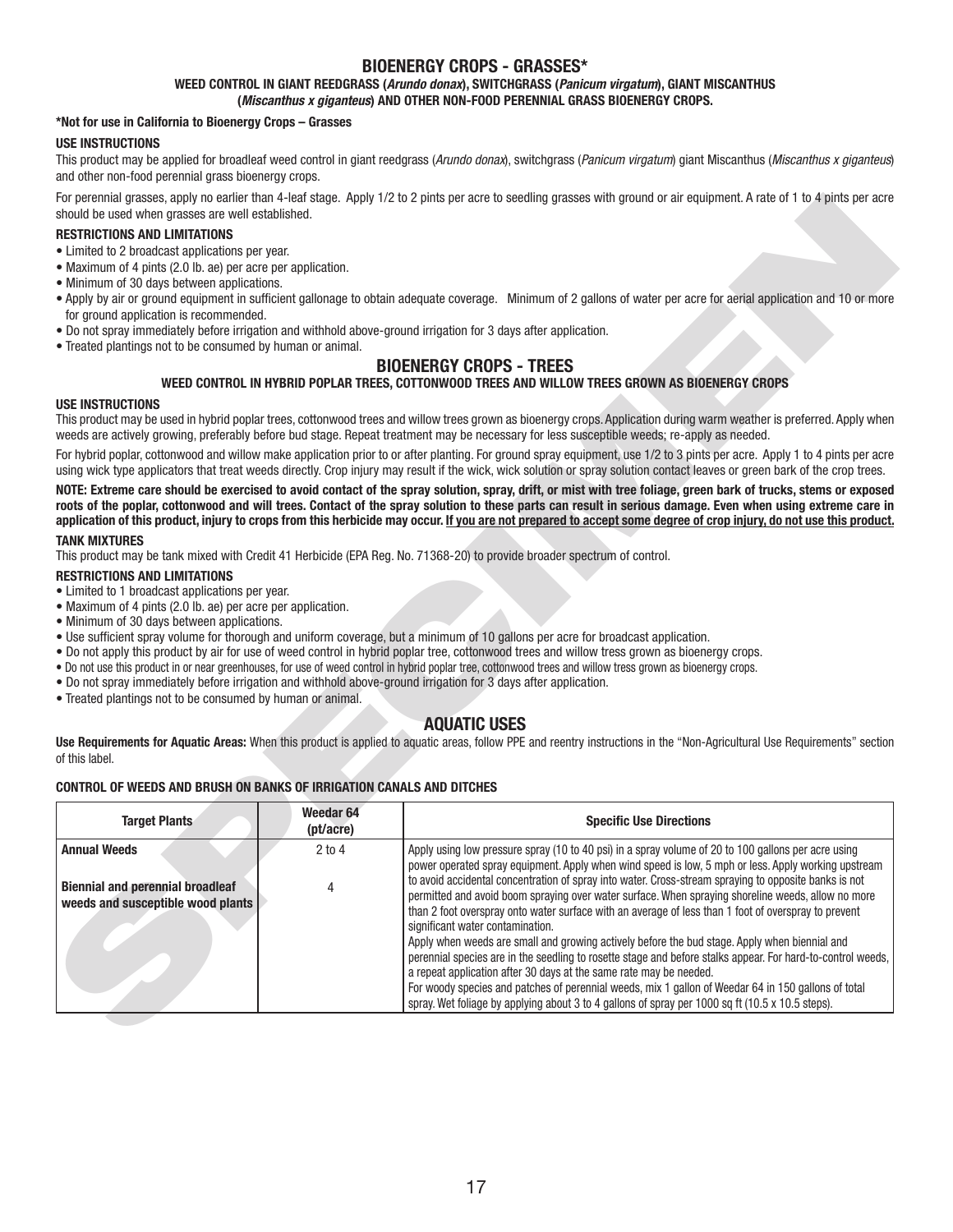### **Restrictions and Limitations:**

• Do not apply more than 2 treatments per season or reapply within 30 days.

• Use 2 or more gallons of spray solution per acre.

• Do not apply more than 4.21 pt/acre (2.0 lb of acid equivalent) per application or more than 8.42 pt/acre (4.0 lb of acid equivalent) per use season.

Do not use on small canals with a flow rate less than 10 cubic feet per second (CF) where water will be used for drinking purposes. CFS may be estimated by using the formula below. The approximate velocity needed for the calculation can be determined by observing the length of time that it takes a floating object to travel a defined distance. Divide the distance (ft.) by the time (sec.) to estimate velocity (ft. per sec.). Repeat 3 times and use the average to calculate CFS.

Average Width (ft.) x Average Depth (ft.) x Average Velocity (ft. per sec.) =  $CFS$ 

**For ditchbank weeds:** Do not spray cross-stream to opposite bank. Do not allow boom spray to be directed onto water.

**For shoreline weeds:** Boom spraying onto water surface must be held to a minimum and allow no more than 2 foot overspray onto water with an average of less than 1 foot overspray to prevent introduction of greater than negligible amounts of chemical into the water.

### **AQUATIC WEED CONTROL IN PONDS, LAKES, RESERVOIRS, MARSHES, BAYOUS, DRAINAGE DITCHES, CANALS, RIVERS AND STREAMS THAT ARE QUIESCENT OR SLOW MOVING, INCLUDING (BUT NOT EXCLUSIVE TO) PROGRAMS OF THE TENNESSEE VALLEY AUTHORITY**

**Notice to Applicators:** Before application, coordination and approval of local and state authorities may be required, either by letter or agreement or issuance of special permits for aquatic applications.

### **EMERGENT AND FLOATING AQUATIC WEEDS: Including Water Hyacinth (***Eichomia crassipe***)**

**Application Rate:** 2 to 4 qt/acre.

### **SPECIFIC USE DIRECTIONS**

**Application Timing:** Spray weed mass only. Apply when water hyacinth plants are actively growing. Repeat application as necessary to kill regrowth and plants missed in previous operation. Use 4 qt/acre rate when plants are mature or when weed mass is dense.

**Surface Application:** Use power operated sprayers with boom or spray gun mounted on boat, tractor or truck. Thorough wetting of foliage is essential for maximum control. Use 100 to 400 gallons of spray mixture per acre. Special precautions such as use of low pressure, large nozzles and spray thickening agents should be taken to avoid spray drift to susceptible crops. Follow label directions for use of any drift control agent.

Aerial Application: Use drift control spray equipment or thickening agent mixed in the spray mixture. Apply 1 gallon of this product per acre using standard boom systems using a minimum spray volume of 5 gallons per acre. For Microfoil (r) - drift control spray systems, apply this product in a total spray volume of 12 to 15 gallons per acre.

| 2.4-D Acid Equivalent | 1/2 pound | pound   | ! pounds | 3 pounds | ` pounds |
|-----------------------|-----------|---------|----------|----------|----------|
| WEEDAR® 64            | pint      | 2 pints | 2 quarts | 3 quarts | guarts . |

## **Restrictions and Limitations for Surface Applications to Emergent Aquatic Weeds**

• Do not exceed 8.42 pt/acre (4.0 lb of acid equivalent) per surface acre per use season.

- Do not make a broadcast application within 21 days of previous broadcast application. Spot treatments are permitted.
- Limited to 2 applications per season.

For channels were to be used to the the state of the matter specified in a similar to the state of the state of the state of the state of the state of the state of the state of the state of the state of the state of the s Fish breathe dissolved oxygen in the water and decaying weeds also use oxygen. When treating continuous, dense weed masses, it may be appropriate to treat only part of the infestation at a time. For example, apply the product in lanes separated by untreated strips that can be treated after vegetation in treated lanes has disintegrated. During the growing season, weeds decompose in a 2 to 3 week period following treatment. Waters having limited and less dense weed infestations may not require partial treatments. Other local factors such as water exchange and sediment load can also influence the dissolved oxygen level. Coordination and approval of local and state authorities may be required, either by letter of agreement or issuance of special permits for aquatic applications.

### **WATER USE**

- 1. Water for irrigation or sprays:
- A. If treated water is intended to be used only for crops or non-crop areas that are labeled for direct treatment with 2,4-D such as pastures, turf, or cereal grains, the treated water may be used to irrigate and/or mix sprays for these sites at anytime after the 2,4 D aquatic application.
- B. Due to potential phytotoxicity considerations, the following restrictions are applicable:

If treated water is intended to be used to irrigate or mix sprays for plants grown in commercial nurseries and greenhouses; and other plants or crops that are not labeled for direct treatment with 2,4-D, the water must not be used unless one of the following restrictions has been observed:

- i. A setback distance from functional water intake(s) of greater than or equal to 600 ft. was used for the application, or,
- ii. A waiting period of 7 days from the time of application has elapsed, or,
- An approved assay indicates that the 2,4-D concentration is 100 ppb (0.1 ppm) or less at the water intake. Wait at least 3 days after application before initial sampling at water intake.
- 2. Drinking water (potable water):
	- A. Consult with appropriate state or local water authorities before applying this product to public waters. State or local agencies may require permits. The potable water use restrictions on this label are to ensure that consumption of water by the public is allowed only when the concentration of 2,4-D in the water is less than the MCL (Maximum Contaminant Level) of 70 ppb. Applicators should consider the unique characteristics of the treated waters to assure that 2,4-D concentrations in potable water do not exceed 70 ppb at the time of consumption.
- B. For floating and emergent weed applications, the drinking water setback distance from functioning potable water intakes is greater than or equal to 600 ft.
- C. If no setback distance of greater than or equal to 600 ft. is used for application, applicators or the authorizing organization must provide a drinking water notifi cation prior to a 2,4-D application to the party responsible for public water supply or to individual private water uses. Notification to the party responsible for a public water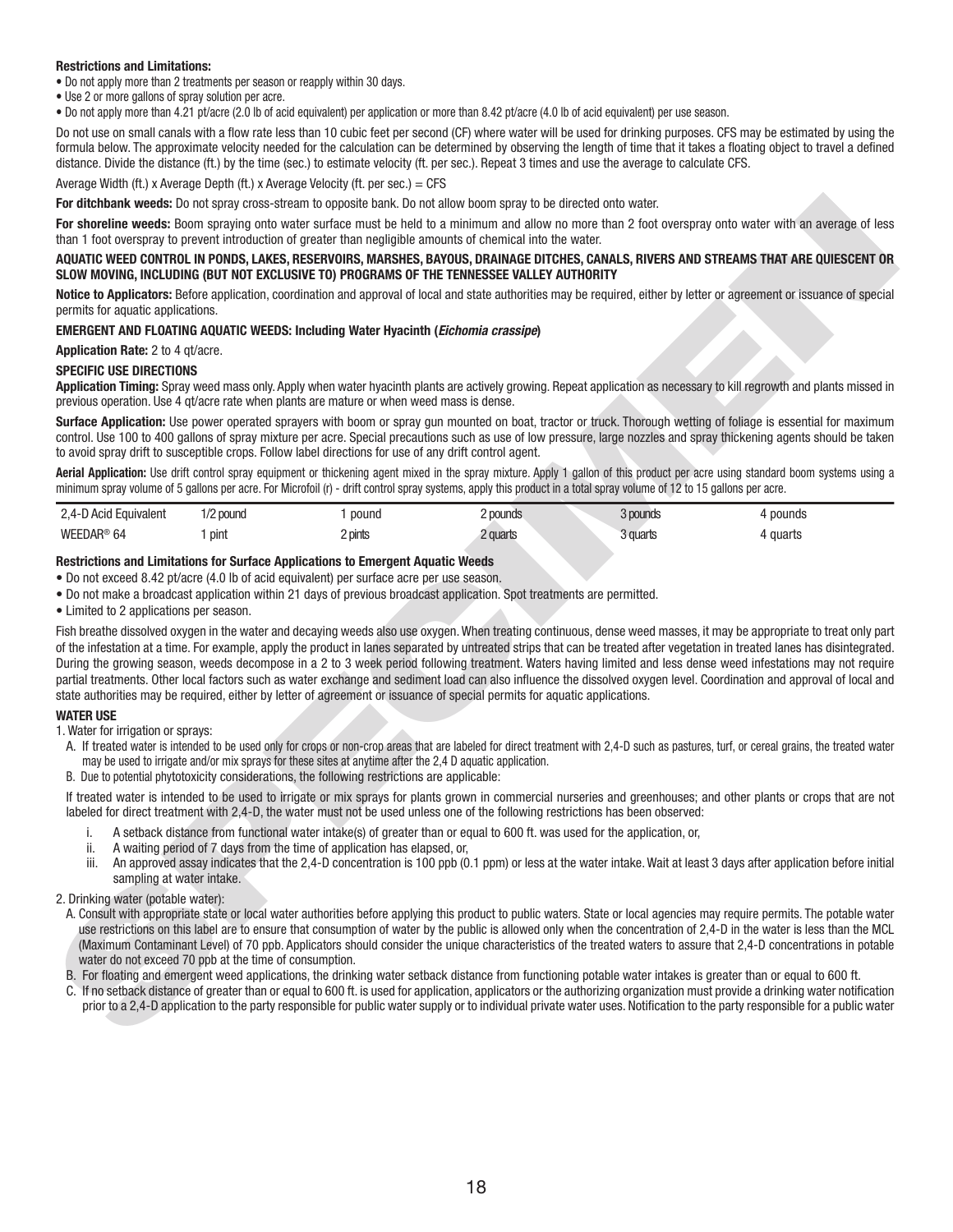supply or to individual private water users must be done in a manner to assure that the party is aware of the water use restrictions when this product is applied to potable water. The following is an example of a notification via posting, but other methods of notification which convey the above restrictions may be used and may be required in some cases under State or local law or as a condition of a permit.

**Example:** Posting notification should be located every 250 feet including the shoreline of the treated area and up to 250 feet of shoreline past the application site to include immediate public access points. Posting must include the day and time of application. Posting may be removed if analysis of a sample collected at the intake 3 or more days following application shows that the concentration in the water is less than 70 ppb (100 ppb for irrigation or sprays), or after 7 days following application, whichever occurs first.

**Text of notifi cation:** Wait 7 days before diverting functioning surface water intakes from the treated aquatic site to use as drinking water, irrigation, or sprays, unless water at functioning drinking water intakes is tested at least 3 days after application and is demonstrated by assay to contain not more than 70 ppb 2,4-D (100 ppb for irrigation or sprays).

## Application Date: Time:

- D. Following each application of this product, treated water must not be used for drinking water unless one of the following restrictions has been observed:
	- i. A setback distance from functional water intake(s) of greater than or equal to 600 ft. was used for the application, or
	- ii. A waiting period of 7 days from the time of application has elapsed, or,
	- iii. An approved assay indicates that the 2,4-D concentration is 70 ppb (0.07 ppm) or less at the water intake. Sampling for drinking water analysis should occur no sooner than 3 days after 2,4-D application. Analysis of samples must be completed by a laboratory that is certified under the Safe Drinking Water Act to perform drinking water analysis using a currently approved version of analytical Method Number 515, 555, other methods for 2,4-D as may be listed in Title 40 CFR, Part 141.24, or Method Number 4015 (immunoassay of 2,4-D) from U.S. EPA Test Methods for Evaluating Solid Waste SW-846.
- E. Note: Existing potable water intakes that are no longer in use, such as those replaced by a connection to a municipal water system or a potable water well, are not considered to be functioning potable water intakes.

### **SUBMERGED AQUATIC WEEDS: Including Eurasian Water Milfoil (***Myriophyllum spicatum***)**

| <b>Treatment Site</b>              | <b>Maximum</b><br><b>Application Ratet</b> | <b>Specific Use Directions</b>                                                                                    |  |
|------------------------------------|--------------------------------------------|-------------------------------------------------------------------------------------------------------------------|--|
| <b>Aquatic Weed Control In:</b>    | 2.84 gallons                               | Application Timing: For best results, apply in spring or early                                                    |  |
| Ponds,                             | (10.8 lb of acid equivalent)               | summer when aquatic weeds appear. Check for weed growth                                                           |  |
| Lakes.                             | per acre foot                              | in areas heavily infested the previous year. A second application may be needed when weeds show signs of          |  |
| Reservoirs.                        |                                            | recovery, but no later than mid-August in most areas.                                                             |  |
| Marshes,                           |                                            | Subsurface Application: Apply Weedar 64 undiluted directly to the water through a boat mounted distribution       |  |
| Bayous,                            |                                            | system. Shoreline areas should be treated by subsurface injection application by boat to avoid aerial drift.      |  |
| <b>Drainage Ditches,</b>           |                                            | <b>Surface Application:</b> Use power operated boat mounted boom                                                  |  |
| Canals.                            |                                            |                                                                                                                   |  |
| <b>Rivers and Streams that are</b> |                                            | sprayer. If rate is less than 5 gallons per acre, dilute to a minimum spray volume of 5 gallons per surface acre. |  |
| <b>Quiescent or Slow Moving,</b>   |                                            | Aerial Application: Use drift control spray equipment or thickening agents mixed with sprays to reduce drift.     |  |
| Including (but not exclusive       |                                            | Apply through standard boom systems in a minimum spray volume of 5 gallons per surface acre. For Microfoil        |  |
| to) Programs of the Tennessee      |                                            | (r) drift control spray systems, apply Weedar 64 in a total spray volume of 12 to 15 gallons per acre.            |  |
| <b>Valley Authority (TVA)</b>      |                                            | Apply to attain a concentration of 2 to 4 ppm (see table below).                                                  |  |

| İ.<br>ii.<br>iii.                                                                                                                | Application Date: ________ Time: _______ .                                                                                                                               |                                                     | A waiting period of 7 days from the time of application has elapsed, or, | A setback distance from functional water intake(s) of greater than or equal to 600 ft. was used for the application, or                                                                                                                                                                                             | D. Following each application of this product, treated water must not be used for drinking water unless one of the following restrictions has been observed:<br>40 CFR, Part 141.24, or Method Number 4015 (immunoassay of 2,4-D) from U.S. EPA Test Methods for Evaluating Solid Waste SW-846.                                                                                                                                                                                                                                                                                                                                                                                                                                                                                                       | An approved assay indicates that the 2,4-D concentration is 70 ppb (0.07 ppm) or less at the water intake. Sampling for drinking water analysis should occur<br>no sooner than 3 days after 2,4-D application. Analysis of samples must be completed by a laboratory that is certified under the Safe Drinking Water Act to<br>perform drinking water analysis using a currently approved version of analytical Method Number 515, 555, other methods for 2,4-D as may be listed in Title |
|----------------------------------------------------------------------------------------------------------------------------------|--------------------------------------------------------------------------------------------------------------------------------------------------------------------------|-----------------------------------------------------|--------------------------------------------------------------------------|---------------------------------------------------------------------------------------------------------------------------------------------------------------------------------------------------------------------------------------------------------------------------------------------------------------------|-------------------------------------------------------------------------------------------------------------------------------------------------------------------------------------------------------------------------------------------------------------------------------------------------------------------------------------------------------------------------------------------------------------------------------------------------------------------------------------------------------------------------------------------------------------------------------------------------------------------------------------------------------------------------------------------------------------------------------------------------------------------------------------------------------|-------------------------------------------------------------------------------------------------------------------------------------------------------------------------------------------------------------------------------------------------------------------------------------------------------------------------------------------------------------------------------------------------------------------------------------------------------------------------------------------|
|                                                                                                                                  |                                                                                                                                                                          | considered to be functioning potable water intakes. |                                                                          |                                                                                                                                                                                                                                                                                                                     |                                                                                                                                                                                                                                                                                                                                                                                                                                                                                                                                                                                                                                                                                                                                                                                                       | E. Note: Existing potable water intakes that are no longer in use, such as those replaced by a connection to a municipal water system or a potable water well, are not                                                                                                                                                                                                                                                                                                                    |
|                                                                                                                                  |                                                                                                                                                                          |                                                     |                                                                          |                                                                                                                                                                                                                                                                                                                     | F. Drinking water setback distances do not apply to terrestrial applications of 2,4-D adjacent to water bodies with potable water intakes.                                                                                                                                                                                                                                                                                                                                                                                                                                                                                                                                                                                                                                                            |                                                                                                                                                                                                                                                                                                                                                                                                                                                                                           |
|                                                                                                                                  |                                                                                                                                                                          |                                                     |                                                                          |                                                                                                                                                                                                                                                                                                                     | 3. Except as stated above, there are no restrictions on using water from treated areas for swimming, fishing, watering livestock or domestic purposes.                                                                                                                                                                                                                                                                                                                                                                                                                                                                                                                                                                                                                                                |                                                                                                                                                                                                                                                                                                                                                                                                                                                                                           |
|                                                                                                                                  |                                                                                                                                                                          |                                                     |                                                                          | SUBMERGED AQUATIC WEEDS: Including Eurasian Water Milfoil (Myriophyllum spicatum)                                                                                                                                                                                                                                   | Coordination and approval of local and state authorities may be required, either by letter of agreement or issuance of special permits for aquatic applications.                                                                                                                                                                                                                                                                                                                                                                                                                                                                                                                                                                                                                                      |                                                                                                                                                                                                                                                                                                                                                                                                                                                                                           |
| <b>Treatment Site</b>                                                                                                            |                                                                                                                                                                          |                                                     | <b>Maximum</b><br><b>Application Ratet</b>                               |                                                                                                                                                                                                                                                                                                                     | <b>Specific Use Directions</b>                                                                                                                                                                                                                                                                                                                                                                                                                                                                                                                                                                                                                                                                                                                                                                        |                                                                                                                                                                                                                                                                                                                                                                                                                                                                                           |
| <b>Aquatic Weed Control In:</b><br>Ponds.<br>Lakes.<br>Reservoirs,<br>Marshes,<br>Bayous,<br><b>Drainage Ditches,</b><br>Canals. | <b>Rivers and Streams that are</b><br><b>Quiescent or Slow Moving,</b><br>Including (but not exclusive<br>to) Programs of the Tennessee<br><b>Valley Authority (TVA)</b> |                                                     | 2.84 gallons<br>(10.8 lb of acid equivalent)<br>per acre foot            | Application Timing: For best results, apply in spring or early<br>summer when aquatic weeds appear. Check for weed growth<br>recovery, but no later than mid-August in most areas.<br>Surface Application: Use power operated boat mounted boom<br>Apply to attain a concentration of 2 to 4 ppm (see table below). | in areas heavily infested the previous year. A second application may be needed when weeds show signs of<br>Subsurface Application: Apply Weedar 64 undiluted directly to the water through a boat mounted distribution<br>system. Shoreline areas should be treated by subsurface injection application by boat to avoid aerial drift.<br>sprayer. If rate is less than 5 gallons per acre, dilute to a minimum spray volume of 5 gallons per surface acre.<br>Aerial Application: Use drift control spray equipment or thickening agents mixed with sprays to reduce drift.<br>Apply through standard boom systems in a minimum spray volume of 5 gallons per surface acre. For Microfoil<br>(r) drift control spray systems, apply Weedar 64 in a total spray volume of 12 to 15 gallons per acre. |                                                                                                                                                                                                                                                                                                                                                                                                                                                                                           |
|                                                                                                                                  |                                                                                                                                                                          |                                                     | †Weedar 64 contains 3.8 lb of acid equivalent per gallon of product.     |                                                                                                                                                                                                                                                                                                                     |                                                                                                                                                                                                                                                                                                                                                                                                                                                                                                                                                                                                                                                                                                                                                                                                       |                                                                                                                                                                                                                                                                                                                                                                                                                                                                                           |
|                                                                                                                                  |                                                                                                                                                                          |                                                     |                                                                          | Table 1. Amount of 2,4-D to Apply for a Target Subsurface Concentration                                                                                                                                                                                                                                             |                                                                                                                                                                                                                                                                                                                                                                                                                                                                                                                                                                                                                                                                                                                                                                                                       |                                                                                                                                                                                                                                                                                                                                                                                                                                                                                           |
| <b>Surface</b><br>Area                                                                                                           | Average<br><b>Depth</b>                                                                                                                                                  |                                                     | For typical<br>conditions - 2 ppm<br>$(2,4-D \ a.e./acre)$               | For typical<br>conditions - 2 ppm<br>(Weedar 64 gal/acre)                                                                                                                                                                                                                                                           | <b>For difficult</b><br>conditions - 4 ppm*<br>$(2,4-D a.e./acre)$                                                                                                                                                                                                                                                                                                                                                                                                                                                                                                                                                                                                                                                                                                                                    | <b>For difficult</b><br>conditions - 4 ppm*<br>(Weedar 64 gal/acre)                                                                                                                                                                                                                                                                                                                                                                                                                       |
| 1 acre                                                                                                                           | 1 ft.                                                                                                                                                                    |                                                     | 5.4                                                                      | 1.42                                                                                                                                                                                                                                                                                                                | 10.8                                                                                                                                                                                                                                                                                                                                                                                                                                                                                                                                                                                                                                                                                                                                                                                                  | 2.84                                                                                                                                                                                                                                                                                                                                                                                                                                                                                      |
|                                                                                                                                  | 2 ft.                                                                                                                                                                    |                                                     | 10.8                                                                     | 2.84                                                                                                                                                                                                                                                                                                                | 21.6                                                                                                                                                                                                                                                                                                                                                                                                                                                                                                                                                                                                                                                                                                                                                                                                  | 5.68                                                                                                                                                                                                                                                                                                                                                                                                                                                                                      |
|                                                                                                                                  | 3 ft.                                                                                                                                                                    |                                                     | 16.2                                                                     | 4.26                                                                                                                                                                                                                                                                                                                | 32.4                                                                                                                                                                                                                                                                                                                                                                                                                                                                                                                                                                                                                                                                                                                                                                                                  | 8.53                                                                                                                                                                                                                                                                                                                                                                                                                                                                                      |
|                                                                                                                                  | 4 ft.                                                                                                                                                                    |                                                     | 21.6                                                                     | 5.68                                                                                                                                                                                                                                                                                                                | 43.2                                                                                                                                                                                                                                                                                                                                                                                                                                                                                                                                                                                                                                                                                                                                                                                                  | 11.37                                                                                                                                                                                                                                                                                                                                                                                                                                                                                     |
|                                                                                                                                  | 5 ft.                                                                                                                                                                    |                                                     | 27.0                                                                     | 7.10                                                                                                                                                                                                                                                                                                                | 54.0                                                                                                                                                                                                                                                                                                                                                                                                                                                                                                                                                                                                                                                                                                                                                                                                  | 14.21                                                                                                                                                                                                                                                                                                                                                                                                                                                                                     |
|                                                                                                                                  |                                                                                                                                                                          |                                                     |                                                                          | *Examples include spot treatment of pioneer colonies of Eurasian Water Milfoil and certain difficult to control aquatic species.                                                                                                                                                                                    |                                                                                                                                                                                                                                                                                                                                                                                                                                                                                                                                                                                                                                                                                                                                                                                                       |                                                                                                                                                                                                                                                                                                                                                                                                                                                                                           |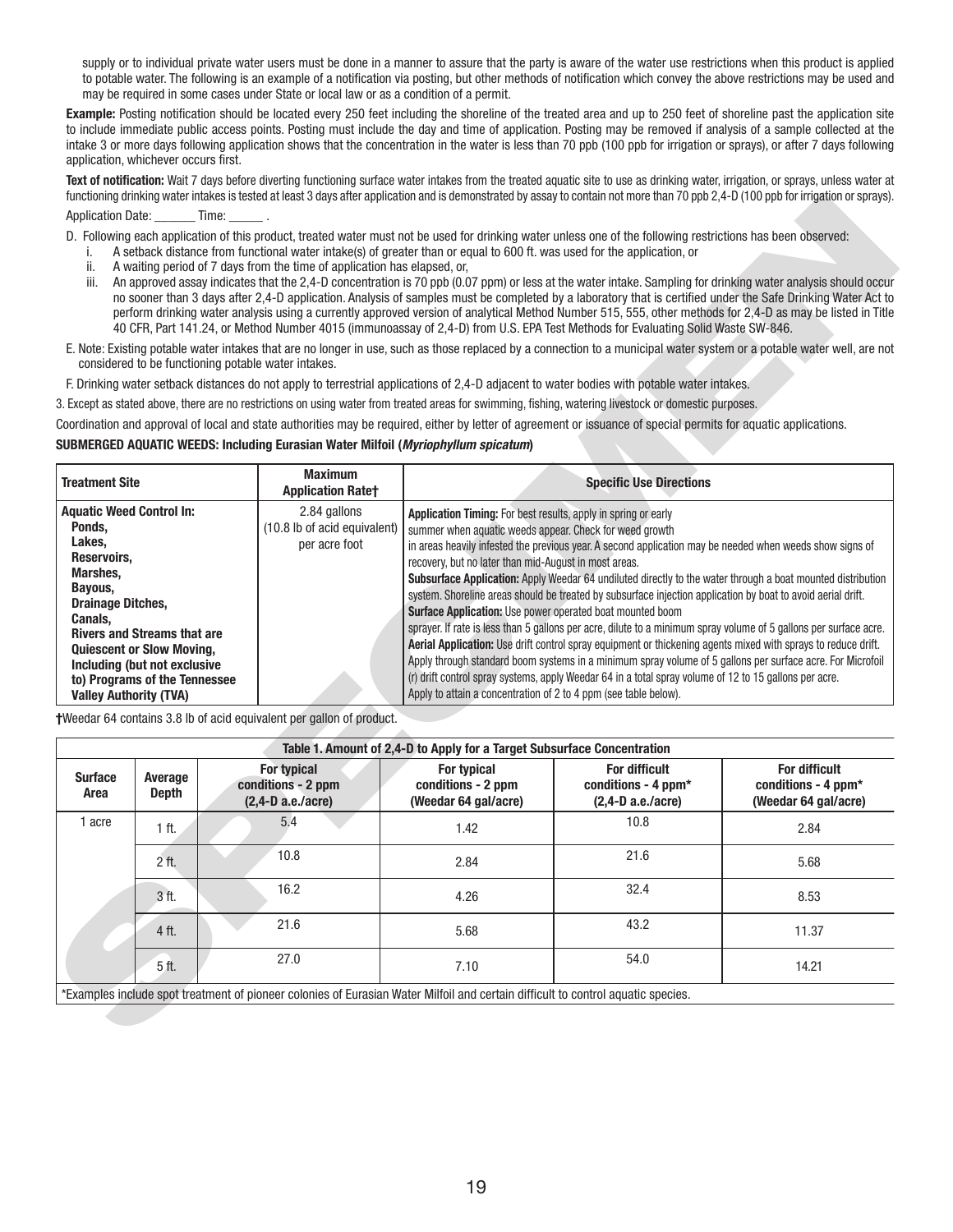### **RESTRICTIONS AND LIMITATIONS FOR AQUATIC SITES WITH SUBMERSED WEEDS**

- Do not exceed 10.8 lbs. acid equivalent per acre foot.
- Do not apply within 21 days of previous application. Limited to 2 applications per season.
- When treating moving bodies of water, applications must be made while traveling upstream to prevent concentration of 2,4-D downstream from the application.

• Coordination and approval of local and state authorities may be required, either by letter of agreement or issuance of special permits for such use.

Fish breathe oxygen in the water and a water-oxygen ratio must be maintained. Decaying weeds use up oxygen, but during the period when applications should be made, the weed mass is fairly sparse and the weed decomposition rate is slow enough that the water-oxygen ratio is not disturbed by treating the entire area at one time. If treatments must be applied later in the season when the weed mass is dense and repeat treatments are needed, apply product in lanes, leaving buffer strips which can then be treated when vegetation in treated lanes has disintegrated. During the growing season, weeds decompose in a 2 to 3 week period following treatment.

### **WATER USE**

1. Water for irrigation or sprays:

- A. If treated water is intended to be used only for crops or non-crop areas that are labeled for direct treatment with 2,4-D such as pastures, turf, or cereal grains, the treated water may be used to irrigate and/or mix sprays for these sites at anytime after the 2,4 D aquatic application.
- B. Due to potential phytotoxicity and/or residue considerations, the following restrictions are applicable:

If treated water is intended to be used to irrigate or mix sprays for unlabeled crops, noncrop areas or other plants not labeled for direct treatment with 2,4-D, the water must not be used unless one of the following restrictions has been observed:

- i. A setback distance described in the Drinking Water Setback Table was used for the application, or,
- ii. A waiting period of 21 days from the time of application has elapsed, or,
- iii. An approved assay indicates that the 2,4-D concentration is 100 ppb (0.1 ppm) or less at the water intake. See Table 3 for the waiting period after application but before taking the initial sampling at water intake.
- 2. Drinking water (potable water):
	- A. Consult with appropriate state or local water authorities before applying this product to public waters. State or local agencies may require permits. The potable water use restrictions on this label are to ensure that consumption of water by the public is allowed only when the concentration of 2,4-D in the water is less than the MCL (Maximum Contaminant Level) of 70 ppb. Applicators should consider the unique characteristics of the treated waters to assure that 2,4-D concentrations in potable water do not exceed 70 ppb at the time of consumption.
	- B. For submersed weed applications, the drinking water setback distances from functioning potable water intakes are provided in Table 2. Drinking Water Setback Distance (below).
- when the host users and the state of the state of the state of the state of the state of the state of the state of the state of the state of the state of the state of the state of the state of the state of the state of th C. If no setback distance from the Drinking Water Setback Distance Table (Table 2) is to be used for the application, applicators or the authorizing organization must provide a drinking water notification and an advisory to shut off all potable water intakes prior to a 2,4-D application. Notification to the party responsible for a public water supply or to individual private water users must be done in a manner to assure that the party is aware of the water use restrictions when this product is applied to potable water. The following is an example of a notification via posting, but other methods of notification which convey the above restrictions may be used and may be required in some cases under State or local law or as a condition of a permit.

**Example:** Posting notification should be located every 250 feet including the shoreline of the treated area and up to 250 feet of shoreline past the application site to include immediate public access points. Posting should include the day and time of application. Posting may be removed if analysis of a sample collected at the intake no sooner than stated in Table 3 (below) shows that the concentration in the water is less than 70 ppb (100 ppb for irrigation or sprays), or after 21 days following application, whichever occurs first.

Text of notification: Wait 21 days before diverting functioning surface water intakes from the treated aquatic site to use as drinking water, irrigation, or sprays, unless water at functioning drinking water intakes is tested no sooner than (insert days from Table 3) and is demonstrated by assay to contain not more than 70 ppb 2,4-D (100 ppb for irrigation or sprays).

#### Application Date: Time:

D. Following each application of this product, treated water must not be used for drinking water unless one of the following restrictions has been observed:

- i. A setback distance described in the Drinking Water Setback Distance Table was used for the application, or
- ii. A waiting period of at least 21 days from the time of application has elapsed, or,
- iii. An approved assay indicates that the 2,4-D concentration is 70 ppb (0.07 ppm) or less at the water intake. Sampling for drinking water analysis should occur no sooner than stated in Table 3. Analysis of samples must be completed by a laboratory that is certified under the Safe Drinking Water Act to perform drinking water analysis using a currently approved version of analytical Method Number 515, 555, other methods for 2,4-D as may be listed in Title 40 CFR, Part 141.24, or Method Number 4015 (immunoassay of 2,4-D) from U.S. EPA Test Methods for Evaluating Solid Waste SW-846.
- E. Note: Existing potable water intakes that are no longer in use, such as those replaced by a connection to a municipal water system or a potable water well, are not considered to be functioning potable water intakes.
- F. Drinking water setback distances do not apply to terrestrial applications of 2,4-D adjacent to water bodies with potable water intakes.
- 3. Except as stated above, there are no restrictions on using water from treated areas for swimming, fi shing, watering livestock or domestic purposes.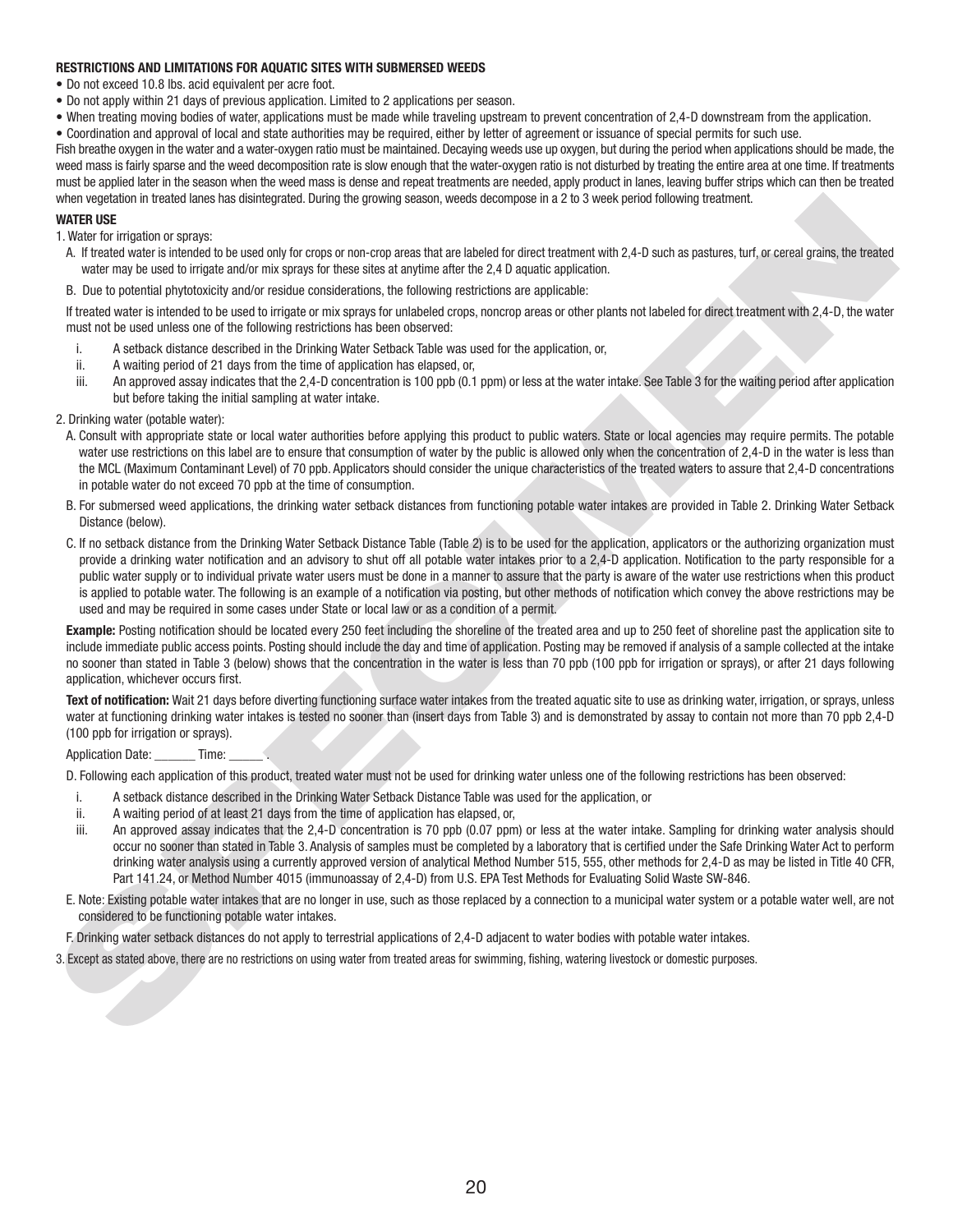| Table 2. Drinking Water Setback Distance for Submersed Weed Applications                   |                              |  |  |  |  |  |
|--------------------------------------------------------------------------------------------|------------------------------|--|--|--|--|--|
| APPLICATION RATE AND MINIMUM SETBACK DISTANCE (FEET) FROM FUNCTIONING POTABLE WATER INTAKE |                              |  |  |  |  |  |
| $ppm*$                                                                                     | 2 ppm*<br>$3$ ppm*<br>4 ppm* |  |  |  |  |  |
| 600<br>1200<br>1800<br>2400                                                                |                              |  |  |  |  |  |
| .<br>.                                                                                     | .                            |  |  |  |  |  |

\* ppm acid equivalent target water concentration

| Table 3. Sampling for Drinking Water Analysis After 2.4-D Application for Submersed Weed Applications   |             |             |        |  |  |  |
|---------------------------------------------------------------------------------------------------------|-------------|-------------|--------|--|--|--|
| MINIMUM DAYS AFTER APPLICATION BEFORE INITIAL WATER SAMPLING<br>AT THE FUNCTIONING POTABLE WATER INTAKE |             |             |        |  |  |  |
| $ppm*$                                                                                                  | $2$ ppm $*$ | $3$ ppm $*$ | 4 ppm* |  |  |  |
|                                                                                                         | 10          |             |        |  |  |  |
| * ppm acid equivalent target water concentration                                                        |             |             |        |  |  |  |

### **TANK MIXES**

It is the pesticide user's responsibility to ensure that all products are registered for the intended use. Read and follow the applicable restrictions and limitations and directions for use on all product labels involved in tank mixing. Users must follow the most restrictive directions for use and precautionary statements of each product in the tank mixture.

Using this product and **Harmony**®, **Treaty**®, **Harmony**® **Extra or Treaty**® **Extra** for selective post-emergence control of certain weeds on wheat (including Durum) and barley: Use Harmony Extra plus 1/8 to 3/8 pound active ingredient 2,4-D. Surfactant may be added 0.125 to 0.25% vol/vol (1 pint to 1 quart per 100 gallons of spray volume); however, the addition of surfactant may increase the chance of crop injury. Use the 1 pint rate of surfactant with 1/4 to 3/8 pound active ingredient of 2,4-D. Higher rates of 2,4-D may be used, but do not exceed highest rate allowed on the label. Always mix Harmony, Treaty, Harmony Extra or Treaty Extra in water prior to adding 2,4-D. Always add surfactant last.

Using this product and **Ally**® or **Purestand**® for selective weed control in wheat (including Durum), barley and in grasses in acreage enrolled in the Conservation Reserve Programs (CRP) - also for resistant weed management: Use Ally at 1/10 ounce/A plus 1/4 to 1/2 pound active ingredient 2,4-D. Surfactant may be added at one to two pints per 100 gallons of spray volume; however, the addition of surfactant may increase the chance of crop injury. Always mix Ally or Purestand in water prior to adding 2,4-D and surfactant. Always add surfactant last.

Using this product and **Express**® or **Victory**® tank mixtures for weed control in wheat and barley: Use Express plus 1/8 to 3/8 pound active ingredient 2,4-D. Surfactant may be added at 0.125 to 0.25% vol/vol (1 to 2 pints per 100 gallons of spray volume); however, the addition of surfactant may increase the chance of crop injury. Use the 1 to 2 pint rate of surfactant with 1/8 pound active ingredient of 2,4-D. Use the 1 pint rate of surfactant with 1/4 to 3/8 pound active ingredient of 2,4-D. Higher rates of 2,4-D may be used, but do not exceed highest rate allowed on the label. Always mix Express or Victory in water prior to adding 2,4-D and surfactant.

Using this product and **Glean**® for post-emergent weed control in wheat, barley and oats: Mixtures of 2,4-D and Glean are recommended when weeds are large and/ or stressed due to adverse environmental conditions (cold temperature, low soil moisture, dry, dusty field conditions) or when dense crop canopy makes it difficult to obtain thorough spray coverage. Use 1/4 to 1/2 pound active ingredients 2,4-D plus 1/6 to 1/3 ounce/A of Glean. Surfactant may be added at 1/2, but not more than 1 quart/100 gallons of spray; however, the addition of surfactant may increase the chance of crop injury. Glean should be mixed in water with agitator running prior to adding 2,4 D. For resistant weed management, see Glean label rates for different regional applications.

Using this product and **Buctril**® **ME4 or Maestro**® **4EC** for weed control on cereal grains (wheat, barley and rye): Buctril ME4 Broadleaf Herbicide or Maestro 4EC Selective Herbicide will control some annual weeds that are resistant to this product and may be tank mixed with this product for broader spectrum weed control on small grains. In cereal areas except Washington, Oregon and Idaho, use 1/2 to 1 pint of this product plus 1/2 to 3/4 pint of Buctril ME4 or Maestro 4EC per acre. In Washington, Oregon and Idaho: use 1/2 to 1 pint of this product plus 3/4 to 1 pint of Buctril ME4 or Maestro 4EC per acre. First mix this product in water then add the Buctril ME4 or Maestro 4EC. Use the higher rates for larger weeds or where weed growth is slow due to dry or cold weather. Apply before weeds are 6 inches high. Use 10 to 20 gallons total spray volume per acre with ground equipment or 5 to 10 gallons total spray volume with air application. Use higher volume on larger weeds. This product and Buctril ME4 or Maestro 4EC can also be tank mixed for field and popcorn. See both product labels for rates of application.

MERINANT OF THE REPORTED THE PROFESSION CONTRIBUTED INTO A SPECIFIC THE REPORT OF THE REPORT OF THE REPORT OF THE REPORT OF THE REPORT OF THE REPORT OF THE REPORT OF THE REPORT OF THE REPORT OF THE REPORT OF THE REPORT OF Using this product and **Relegate®** or **Tahoe® 3A** tank mixtures for Non-Crop Areas: Broadleaf Weed Control - Use 2 to 4 pints of this product plus 2 to 6 pints of Relegate (or 3 to 8 pints of Tahoe 3A) per acre. For wider spectrum control of broadleaf weeds and woody plants, apply as a broadcast spray in enough water to deliver 20 to 100 gallons total spray per acre. Apply when broadleaf weeds are actively growing. Woody Plant total Broadcast Foliar Spray - Use 1 gallon of this product plus 1-1/2 to 3 quarts of Relegate (or 2 to 4 quarts of Tahoe 3A) per acre. Apply as a broadcast spray in enough water to adequately wet foliage. This may require 20 to 100 gallons of water per acre. Apply when woody plants are actively growing. Woody Plant Control High Volume Leaf-Stem Treatment with Ground Equipment - Use 1 gallon of this product per acre plus 1-1/2 to 12 pints of Relegate (or 2 to 16 pints of Tahoe 3A). Mix 1 to 3 quarts of this product per acre plus 1-1/2 to 3 pints of Relegate (or 2 to 4 pints of Tahoe 3A) in enough water to wet all parts of the brush foliage, stem and bark. This may require 100 to 400 gallons of water per acre depending on size and density of woody plants. Thoroughly wet all leaves, stems, and root collars of plants to be controlled. Woody Plant Control Aerial Application (Helicopter only) - Use 1 gallon of this product per acre plus 3 to 4 quarts of Relegate (or 4 to 6 quarts of Tahoe 3A). Thoroughly wet all leaves, stems, and root collars of plants to be controlled. This may require 10 to 30 gallons of water per acre using drift control equipment such as Microfoil boom or an effective drift control agent such as Lo-Drift Spray Additive. Use the higher rates and volumes when plants are dense or under drought conditions.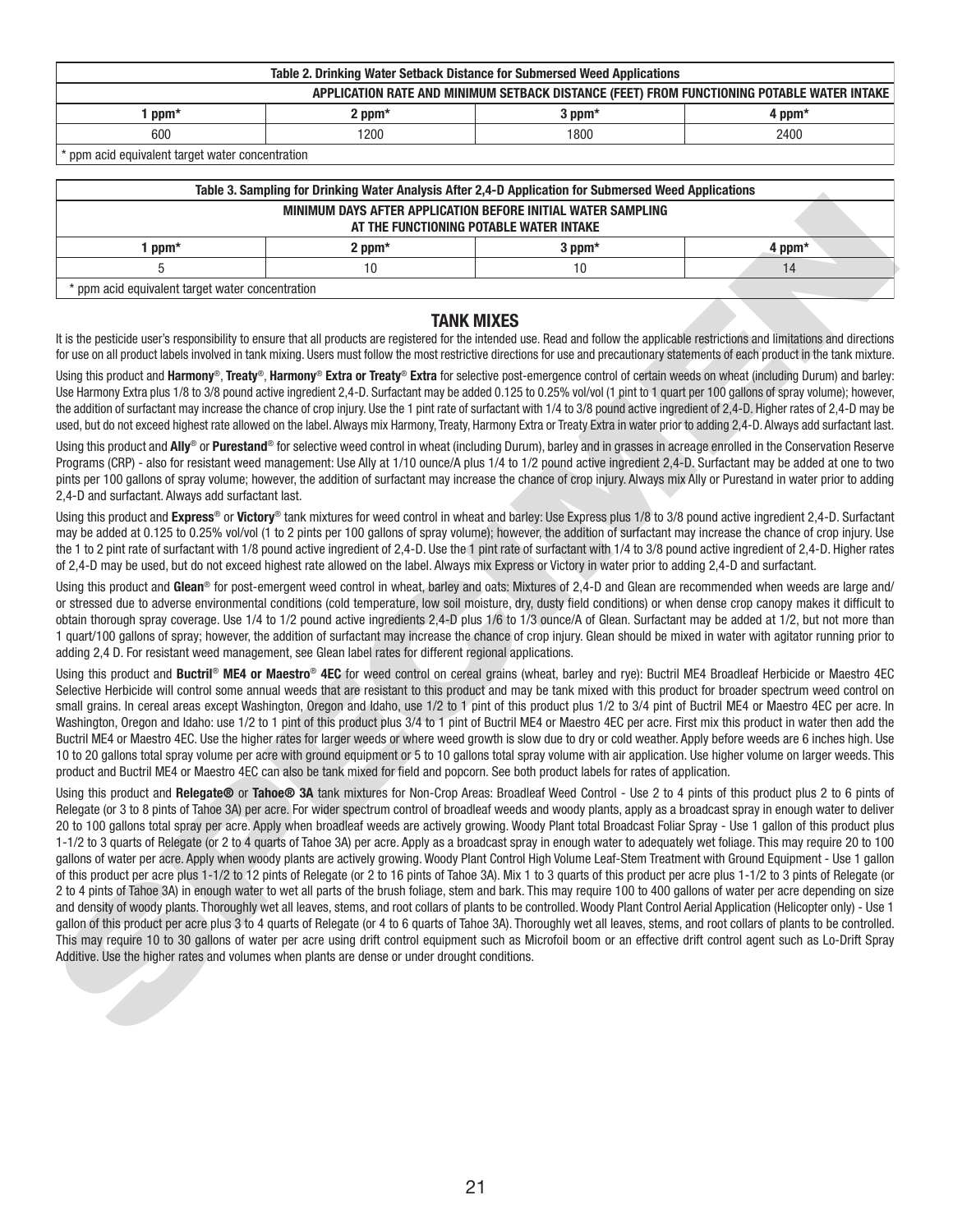Using this product and **Diablo**® **Herbicide** tank mixtures for Non-Crop Areas: **Annual broadleaf weeds** - Use 2 to 4 pints of this product plus 1/2 to 1-1/2 pints of Diablo. For wider spectrum control of broadleaf weeds and woody plants - Apply as a broadcast spray in enough water to wet all parts of the brush foliage, stem and bark. This may require 20 to 100 gallons of water per acre. Apply when broadleaf weeds are actively growing. Use the higher rates when treating dense or tall vegetative growth. **Perennial and Biennial Broadleaf Weeds** - Use 3 to 6 pints of this product per acre plus 1/2 to 6 pints Diablo. Apply as a broadcast spray in enough water to wet all parts of the brush foliage, stem and bark. This may require 20 to 100 gallons of water per acre. Apply when broadleaf weeds are actively growing but prior to flowering. Use the lower rates for biennials less than 3 inches rosette diameter. Use the higher rates for perennial weeds or for biennial weeds past the 3 inch rosette stage. **Woody Plant Control Broadcast, High Volume, Stem Foliage or Aerial Application** - Use 1 gallon of this product plus 2 to 8 quarts of Diablo. Apply as a broadcast spray in enough water to deliver 20 to 100 gallons total spray per acre or apply as a high volume stem foliage spray in enough volume to thoroughly wet leaves, stems and root collars (100 to 400 gallons per acre) or apply aerially in enough water to wet all parts of the brush foliage, stem and bark. This may require 10 to 30 gallons of water per acre using drift control equipment such as the Microfoil Boom or an effective drift control agent such as Lo-Drift Spray Additive. Use the higher rates and volumes when plants are dense or under drought conditions.

Tank mixing 2,4-D with Diablo Herbicide will improve control of late, post-emergent applications in corn, fall and spring seeded wheat, fall seeded barley, pastures, rangelands, non-crop use, turfs and lawns.

This product may be tank mixed with **Banvel SGF**® for control of grasses or additional broadleaf weeds in fall seeded wheat and barley. This product may be tank mixed with **Veteran 720** for broader spectrum control for non-crop uses (e.g. railroad, highway, pipelines, etc. including forest management applications). Add water to spray tank prior to addition of tank mix products. Do not pre-mix concentrates. Since **Veteran 720** contains 2,4-D, do not exceed 16 lbs. total 2,4-D acid equivalent per treated acre per growing season.

For control of Quackgrass and listed weeds in annual cropping systems, pastures and sods, this product may be mixed with **Ranger®** - refer to specific product label for use rates.

This product may be tank mixed with **Tordon**® **22K** or **Trooper**® **22K**. For use on areas having mixed species in non-cropland range, pasture wheat, barley, oats and fallow cropland.

Using this product and **Razor**® will control annual grasses and broadleaf weeds listed for Razor alone plus the following broadleaf weeds: Lambsquarter, Prickly lettuce, Red root, Pigweed, Russian thistle, Velvet leaf. Fallow and reduced tillage areas only. Apply 12 to 16 ounces of Razor plus 1/2 pound acid equivalent of this product plus 1/2 to 1% nonionic surfactant by total spray volume per acre to control dense populations of the aforementioned weeds when less than 6 inches in height. Follow use directions as given in the "low-volume broadcast application" section of the Razor label.

#### **For high-volume broadcast applications**:

appears in monotonic state and the track into the specific the state of the state of the state of the state of the state of the state of the state of the state of the state of the state of the state of the state of the sta When weeds are less than 6 inches tall, increase the quantity of Razor to 1 quart; when weeds are over 6 inches tall, use 1-1/2 quarts of Razor per acre. In both instances, water volumes should be 10 to 40 gallons per acre for ground applications. If weeds have been mowed, grated, or cut, allow adequate time for new growth to recommended stages prior to treatment. These rates will also provide control of weeds listed in the low-volume broadcast application section in addition to the following: Fivehook bassia, Broom fiddleneck, Flaxleaf fleabane, Fleabane, Kochia, Prickly lettuce, Panicum, Common ragweed, Giant ragweed, Pennsylvania smartweed, Annual sowthistle, Sunflower, Russian thistle, Velvetleaf. For Balsam Apple, apply with hand-held equipment only. A tank mix of Razor and this product will also control most perennial weeds. See Razor label for specifics. For additional tank mixes in fallow and reduced tillage systems for control of annual weeds prior to emergence of crops, please see Round Up RT label.

For additional non-crop weed control benefits, up to 1-1/2 quarts per acre of this product may be added to tank mixes of Razor plus Telar®, Razor plus Spyder®, Razor plus Patriot<sup>®</sup> for the suppression of tall Fescue growth and seed heads and control, or partial control, of some annual weeds. For the suppression of Smooth brome growth and seed heads and control or partial control of some annual weeds, 1-1/2 quarts per acre this product may be added to a tank mix of Razor plus Spyder.

Using this product and **Acclaim<sup>®</sup>1 EC Herbicide** may be made to provide broadleaf weed and annual grassy weed control in Turfgrass including sod farms, commercial and residential turf. Apply before grassy weed tillering at a rate of 32 ounces of Acclaim per acre (or 0.73 ounces per 1,000 square feet) when mixing with this product at a rate of 3/4 to 3 pints per acre (or 0.9 - 1.1 ounces per 1,000 square feet). Apply by means of a pressurized hydraulic sprayer using 30 to 60 psi and 30 to 60 gpa. Thorough spray coverage is important. Flat fan nozzles are recommended. Always follow use directions in accordance with respective labels. No label dosage rates should be exceeded.

Using this product and **Patriot**®, **Spyder**® and **Telar**®: To improve control of some target species, this product may also be tank mixed with Patriot, Spyder, and Telar herbicides for non-crop, post-emergent weed control. Tank mixes have shown improved control where resistant bio-types are present.

NOTE: All intended tank mix combinations should be used only in recommended areas on the same broadleaf weed species found on both labels. For application methods and other use specifications, use the most restricted limitations from labeling of both products.

This product will either kill, control or suppress the weeds listed in the label booklet for this product. Some of these species may require repeat spot applications even under ideal conditions.

Use of this product in certain portions of California, Oregon, and Washington is subject to the January 22, 2004 Order for injunctive relief in Washington Toxics Coalition, et al. v. EPA, C0132C, (W.D. WA). For further information, please refer to EPA Web Site: http://www.epa.gov/espp/litstatus/wtc/index.htm.